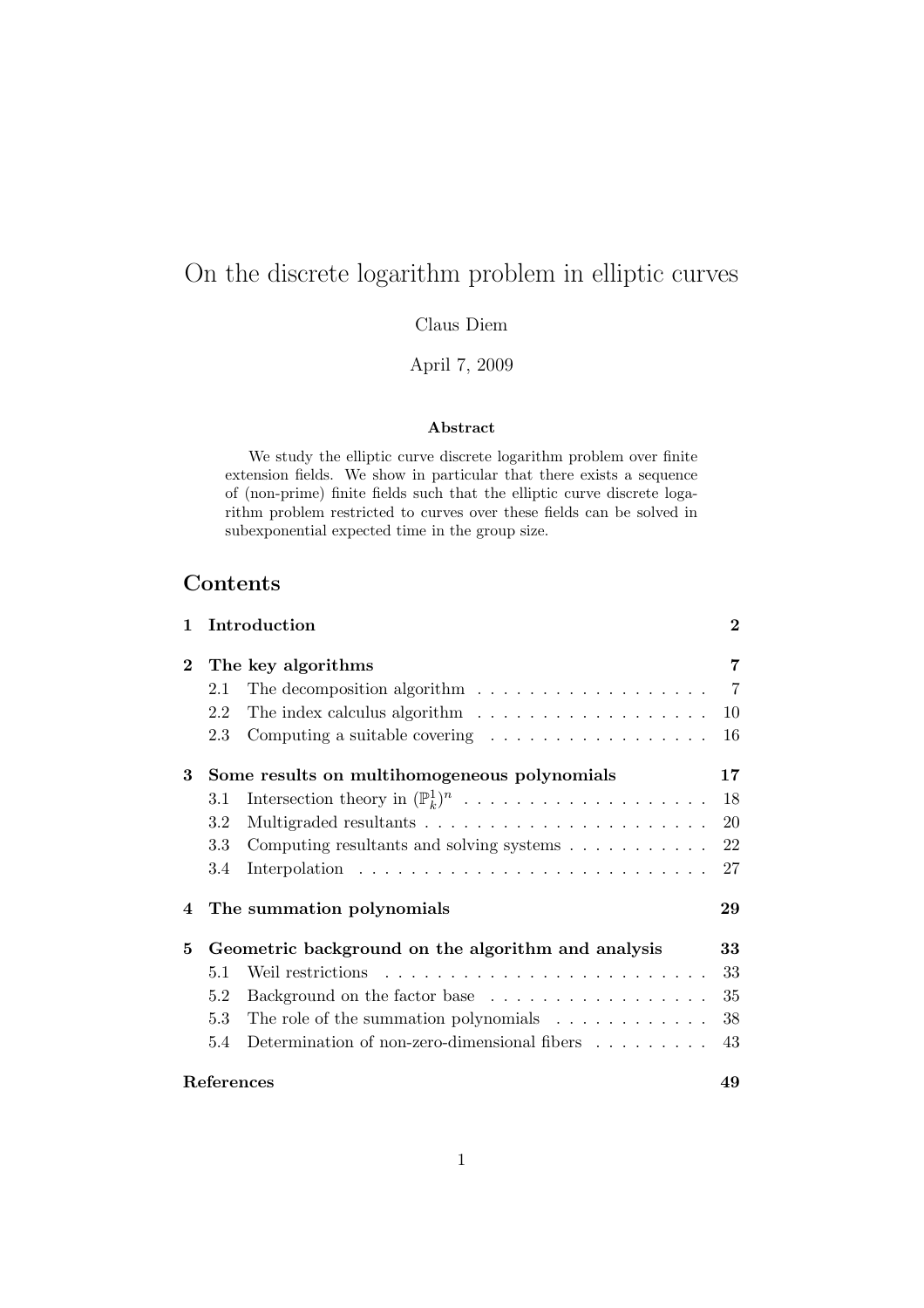# 1 Introduction

The classical discrete logarithm problem in finite prime fields can be solved in an expected time which is subexponential in the group size via the socalled index calculus method. In contrast, it is not known if the discrete logarithm problem in the groups of rational points of elliptic curves over finite fields (the elliptic curve discrete logarithm problem for short) can be solved in subexponential expected time in the group size. While some infinite classes of elliptic curves are known for which the problem can be solved in subexponential expected time (for example supersingular elliptic curves), it was up to now not known if there exists a sequence of finite fields of increasing size such that the problem restricted to curves over these fields can be solved in subexponential expected time.

We prove that such a sequence of finite fields exists. Indeed, we establish that there exists such a sequence such that the problem restricted to curves over these fields can be solved in an expected time of

$$
e^{\mathcal{O}(\log(q)^{2/3})},
$$

where  $\mathbb{F}_q$  is the ground field.

In the following,  $q$  is always a prime power and  $n$  a natural number. Our main result is the following theorem.

**Theorem** Let  $c > 0$  be fixed. Then the discrete logarithm problem in the groups of rational points of elliptic curves over finite fields  $\mathbb{F}_{q^n}$  with  $n \leq c \cdot \sqrt{\log(q)}$  can be solved in an expected time which is polynomially bounded in q.

The theorem has the following corollary, and the corollary shows that a sequence of finite fields as claimed above exists.

**Corollary** Let now positive real numbers  $a < b$  be fixed. Then the discrete logarithm problem in the groups of rational points of elliptic curves over finite fields  $\mathbb{F}_{q^n}$  with  $a \cdot \sqrt{\log(q)} \leq n \leq b \cdot \sqrt{\log(q)}$  can be solved in an expected time of  $e^{\mathcal{O}(\log(q^n)^{2/3})}$ .

Indeed, the theorem implies that restricted to instances as in the corollary, the elliptic curve discrete logarithm problem can be solved in an expected time which is polynomially bounded in

$$
q = e^{\log(q)} = e^{(\log(q))^{(1+1/2)\cdot 2/3}} \le e^{(\frac{1}{a} \cdot n \log_2(q))^{2/3}}.
$$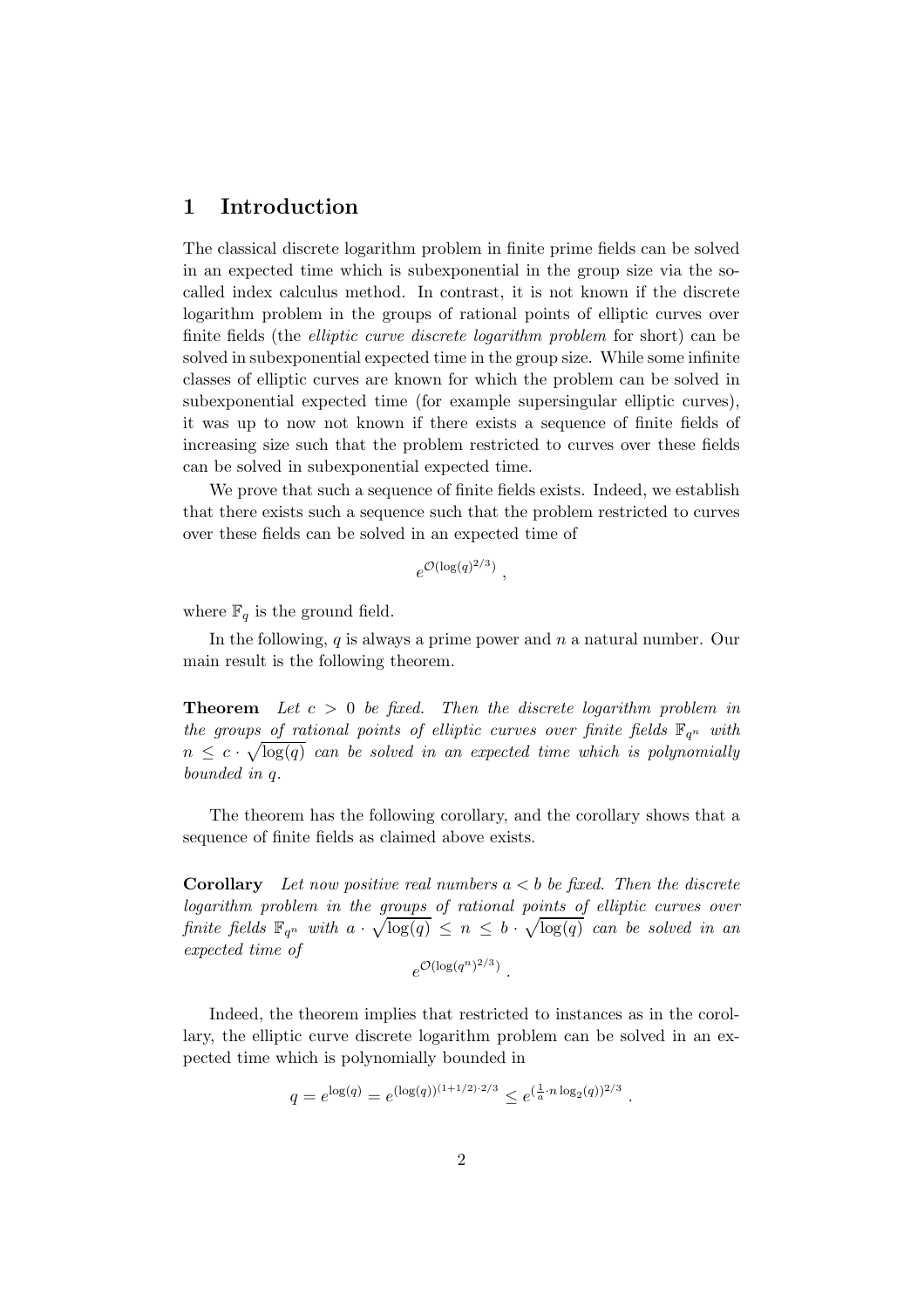The underlying model of computation for these results can be chosen to be a randomized Turing machine or a randomized Random Access Machine. We note that all results in this work hold for all specified instances; the averaging only takes place on the running times for a fixed input, and there is no averaging over input classes.

# The method: Index calculus

Just as the algorithms leading to subexponentiality results for the discrete logarithm problem in the multiplicative groups of finite fields and in degree 0 class groups of curves, the algorithm leading to the Theorem above is based on the so-called index calculus method. In the classical case of multiplicative groups of prime fields, the method can very briefly be described as follows:

Let a prime p and  $a, b \in \mathbb{F}_p^*$ , where a is a generating element, be given. The task is to compute the discrete logarithm (or index in the classical terminology) of b with respect to a, that is, the smallest number  $x \in \mathbb{N}_0$ with  $a^x = b$ . For this, one first fixes a so-called *smoothness bound*  $S \in \mathbb{N}$ and considers the set of all prime numbers  $\leq S$ ; this set is called the *factor* base. Then one searches for relations between input elements and classes mod p of factor base elements. After one has obtained enough relations, one derives the discrete logarithm by linear algebra.

If one instead considers finite fields of a fixed characteristic, one substitutes prime numbers by irreducible polynomials whose degree is below a certain bound; if one considers degree 0 class groups of curves over a fixed finite field, one considers prime divisors whose degree is below a certain bound instead.

In the present work, the factor base is defined in an *algebraic* rather than an arithmetic way (that is, there is no smoothness bound). Relations are derived by solving systems of multivariate polynomial equations over  $\mathbb{F}_q$ .

# On the proof

We give here a very brief overview of the algorithm leading to the Theorem above.

Let  $E/\mathbb{F}_{q^n}$  be an elliptic curve. Then we compute a covering  $\varphi: E \longrightarrow \mathbb{P}^1_{\mathbb{F}_q}$  of degree 2 which satisfies  $\varphi \circ [-1] = \varphi$  as well as a certain additional condition. The factor base is then given by

$$
\{P \in E(\mathbb{F}_{q^n}) \mid \varphi(P) \in \mathbb{P}^1(\mathbb{F}_q)\} .
$$

The relation generation relies on an algorithm which we call *decompo*sition algorithm. Given an elliptic curve  $E/\mathbb{F}_{q^n}$  the extension degree n, a covering  $\varphi$  as above and some point  $P \in E(\mathbb{F}_{q^n})$ , this algorithm either fails or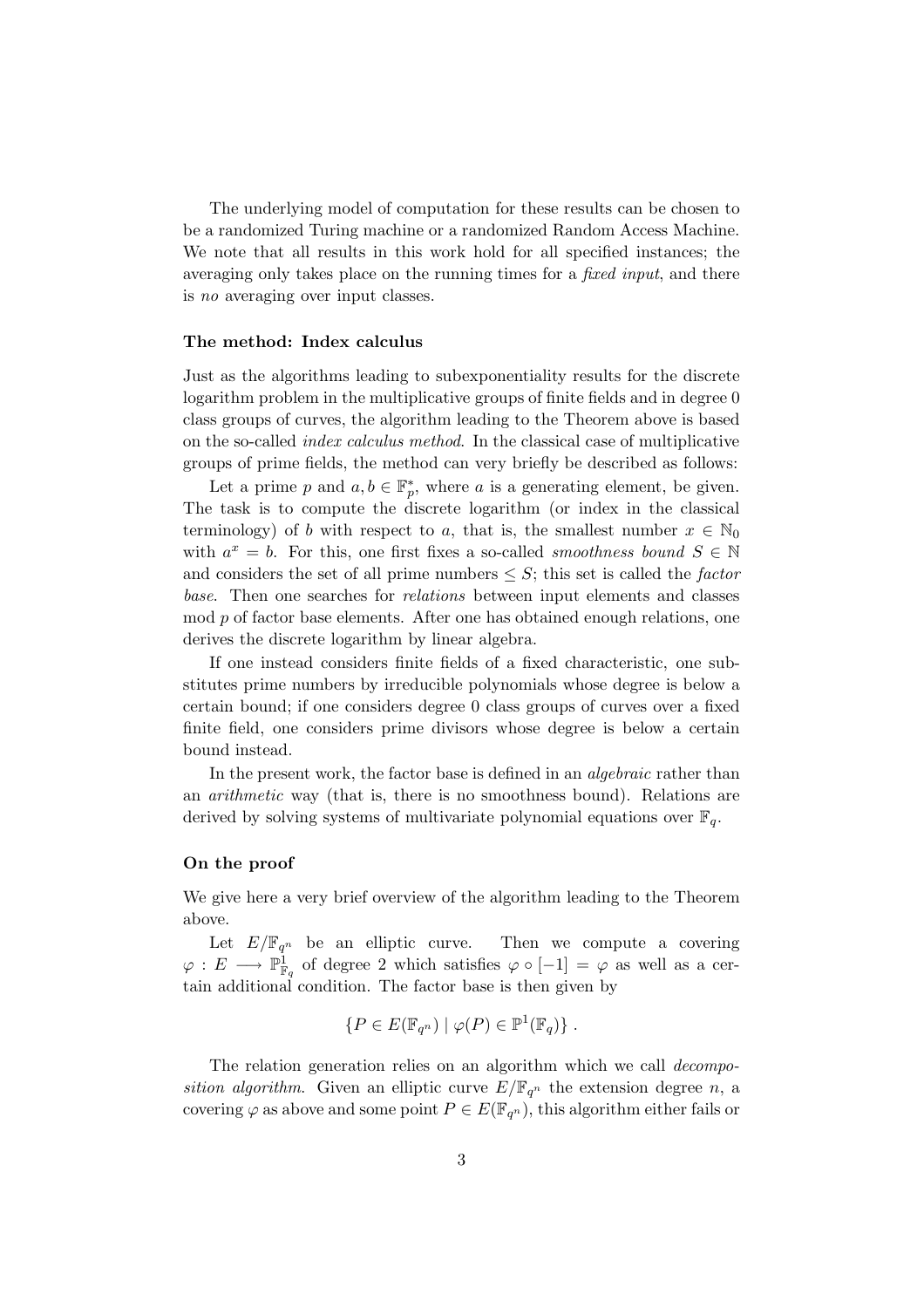outputs a tuple  $(P_1, \ldots, P_n) \in E(\mathbb{F}_{q^n})^n$  with  $\varphi(P_i) \in \mathbb{P}^1(\mathbb{F}_q)$  for  $i = 1, \ldots, n$ such that

$$
P_1 + \dots + P_n = P \tag{1}
$$

The decomposition algorithm is based on solving multivariate systems of polynomial equations over  $\mathbb{F}_q$ . Of course it fails if there is no such tuple  $(P_1, \ldots, P_n)$ . But it also fails if the algebraic set defined by the associated multivariate system is not zero-dimensional. We remark here that the most difficult part of the proof is to show that for a uniformly distributed point  $P \in E(\mathbb{F}_{q^n})$  with a sufficiently high probability the algebraic set defined by the associated multivariate system is indeed zero-dimensional and contains an  $\mathbb{F}_q$ -valued point which gives rise to a relation (1). In order to prove this result, we pass to higher-dimensional schemes over  $\mathbb{F}_q$  by using Weil restrictions. The proof then relies crucially on intersection theory in products of projective lines.

#### Some historical comments

In Feb. 2004 I. Semaev put a preprint on the archive of the International Association for Cryptographic Research (IACR) in which he discussed the possibility of index calculus in the groups of rational points on elliptic curves over prime fields ([Sem04]). In his work, Semaev defined the factor base via an upper bound on the x-coordinates of points, where the elliptic curve is given by a Weierstraß model.

He also introduced so-called *summation polynomials*: Let  $E$  be an elliptic curve over a field K, given by a Weierstraß model, and let  $m \in \mathbb{N}$ ,  $m \geq 2$ . Then the m-th summation polynomial as defined by Semaev is an irreducible polynomial  $f \in K[x_1, \ldots, x_m]$  such that for the following holds: Given  $P_1, \ldots, P_m \in E(\overline{K}) - \{O\}$ , we have

 $f(x(P_1), \ldots, x(P_m)) = 0 \longleftrightarrow \exists \epsilon_1, \ldots, \epsilon_m \in \{1, -1\} : \epsilon_1 P_1 + \cdots + \epsilon_m P_m = O$ , where we identify  $\mathbb{A}^1(\overline{K}) = \mathbb{P}^1(\overline{K}) - \{\infty\}$  with  $\overline{K}$ , the algebraic closure of K. These summation polynomials have degree  $2^{m-2}$  in each variable.

Now, any algorithm to determine solutions with "small coordinates" for multivariate equations of high degree would give rise to an algorithm for relation generation. However, no efficient algorithm for this task is known (except for very special equations), and therefore, Semaev's approach does (currently) not lead to an algorithm which is faster than generic algorithms to solve discrete logarithm problems.

Semaev's work lead however both P. Gaudry and the author to reflect on the question whether a similar approach over extension fields might not give algorithms which asymptotically are faster than generic algorithms for certain input classes.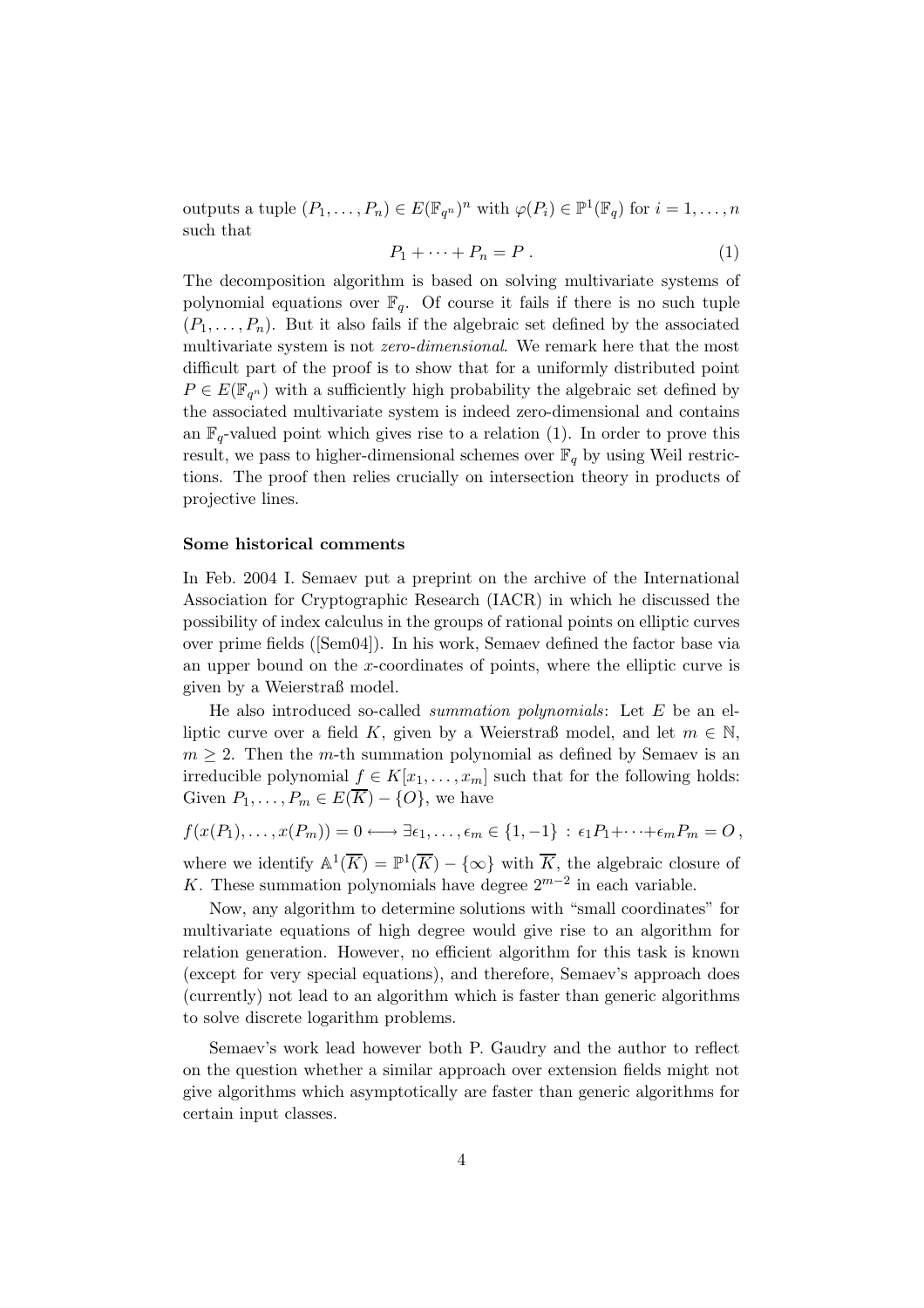In [Gau09] Gaudry argues on a heuristic basis that for any fixed extension degree  $n \geq 2$  and  $q \longrightarrow \infty$ , the elliptic curve discrete logarithm problem over fields  $\mathbb{F}_{q^n}$  can be solved in an expected time of

$$
\tilde{\mathcal{O}}(q^{2-\frac{2}{n}})
$$

on a randomized random access machine.<sup>1</sup> The author on the other hand tried if a common variation of  $n$  and  $q$  would lead to a sequence of finite fields such that the elliptic curve discrete logarithm problem over these fields would becomes subexponential, and this study finally lead to the present work.

We note that all previous results on classes of elliptic curves for which the discrete logarithm problem can be solved in subexponential expected time rely on a *transfer*: First a homomorphism from the group under consideration to another group is applied and then the problem is solved in the second group. For example, one can solve the discrete logarithm problem in the groups of rational points of supersingular elliptic curves in an expected time of

$$
e^{\mathcal{O}((\log(q)\cdot\log(\log(q)))^{1/2})}
$$

via a transfer to the multiplicative group of an extension of degree at most 6 of the ground field  $\mathbb{F}_q$  (see [MOV93], [FR94] together with [EG02]).

This contrasts to the direct application of index calculus in the groups of rational points of elliptic curves in [Gau09] and the present work. We note that one might argue that we implicitly use the isomorphism  $E(\mathbb{F}_{q^n}) \simeq$  $\mathrm{Res}_{\mathbb{F}_q}^{\mathbb{F}_{q^n}}(E)(\mathbb{F}_q)$ , where  $\mathrm{Res}_{\mathbb{F}_q}^{\mathbb{F}_{q^n}}(E)$  is the Weil restriction of the elliptic curve  $E/\mathbb{F}_{q^n}$  with respect to  $\mathbb{F}_{q^n}|\mathbb{F}_{q}$ . The important aspect is here nonetheless that no computation is performed in doing so. Weil restrictions are of crucial importance for the analysis of the algorithm, but the algorithm itself can be formulated without even mentioning Weil restrictions, and we do so.

#### An outline

Let us give an outline of the rest of this article:

In the next section, we give the algorithm for the Theorem above. For this we start off with an overview of the "decomposition algorithm", followed by the index calculus algorithm and finally the subalgorithm for the computation of a suitable covering  $\varphi$ . In Section 3 we give some background information on systems of multihomogeneous polynomials. In particular we discuss intersection theory in  $(\mathbb{P}_k^1)^n$ , k a field, and multigraded resultants,

<sup>&</sup>lt;sup>1</sup>Using a suitable variant of Gaudry's algorithm and techniques of the present work, a proof of this result is given in [Die09].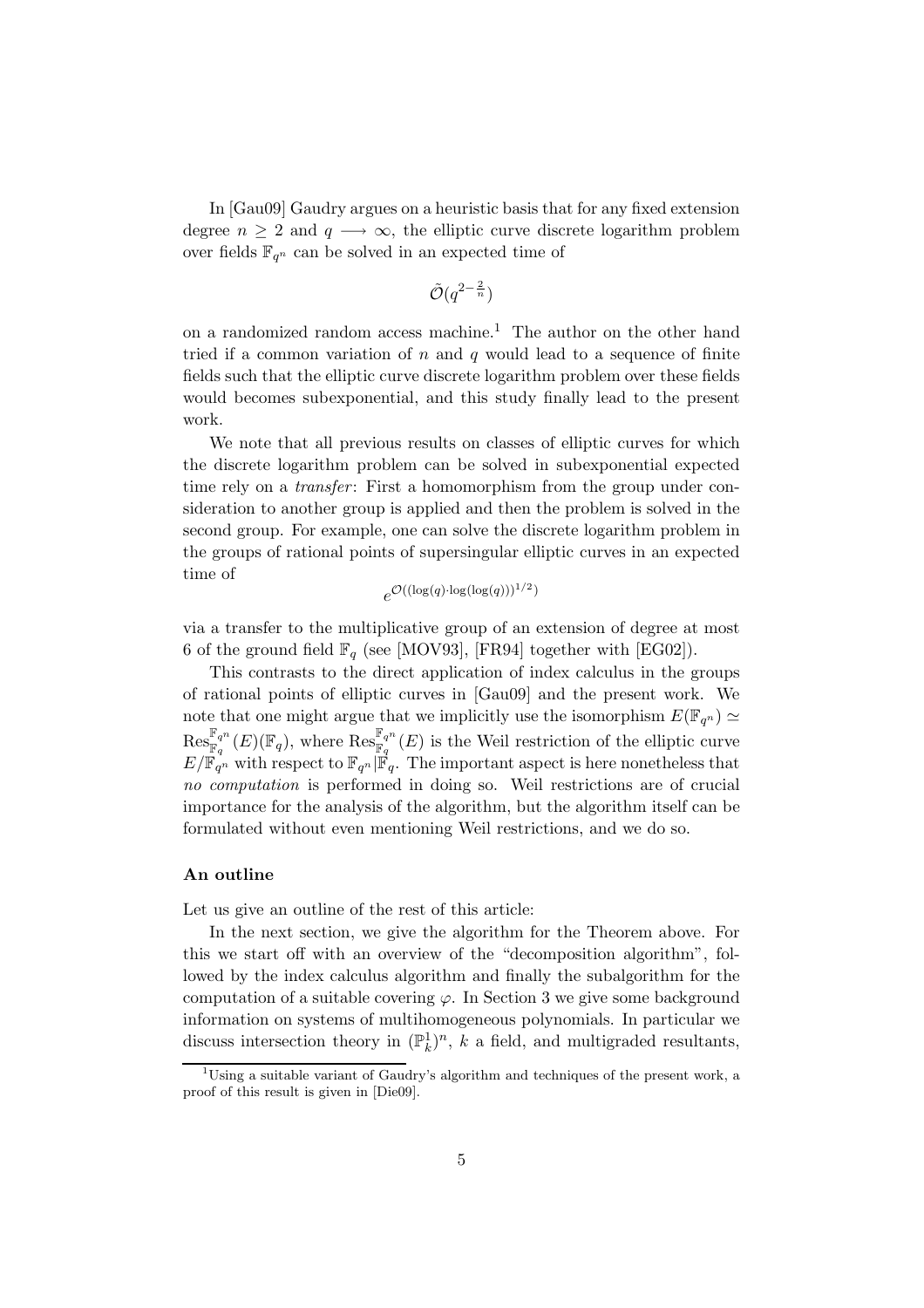including computational aspects. In the next section we introduce homogeneous summation polynomials via an abstract approach. Finally, the last section contains the analysis of the algorithm.

An interesting aspect about the algorithm and its analysis is that the algorithm can be stated with substantially less theoretical background than the analysis, and our exposition reflects this fact. In particular, as already mentioned, it is not necessary to speak about Weil restrictions when describing the algorithm, and consequently we only introduce Weil restrictions at the beginning of the analysis.

#### Notation and Terminology

The algebraic closure of a field k is denoted by  $\overline{k}$ . If R is a ring with an ideal I and  $a \in R$ , the residue class of a in  $R/I$  is denoted by  $[a]_I$ . If  $I = (r)$ , we also use the notation  $[a]_r$ .

If X and Y are two subschemes of a scheme Z, then we set  $X \cap Y :=$  $X \times_Z Y$ , the scheme theoretic intersection.

Let now  $X$  and  $Y$  be locally noetherian schemes. Then a finite and flat morphism  $X \longrightarrow Y$  is also called a *flat covering*.

Products of projective planes play an important role in this work. We set  $\mathbb{P}^1 := \text{Proj}(\mathbb{Z}[X, Y])$  and  $x := \frac{X}{Y}$ . We identify  $(\mathbb{P}^1)^n$  componentwise with  $Proj(\mathbb{Z}[X_1,Y_1]) \times \cdots \times Proj(\mathbb{Z}[X_n,Y_n])$ . Therefore we have bases  $X_i, Y_i \in$  $\Gamma((\mathbb{P}^1)^n, \mathcal{O}(0,\ldots,0,1,0,\ldots,0)),$  where the 1 is at the *i*<sup>th</sup> position. For any commutative ring  $A$  we have the multigraded homogeneous coordinate ring  $A[X_1, Y_1, \ldots, X_n, Y_n]$  of  $(\mathbb{P}_A^1)^n$ . In the following by a *multihomogeneous* polynomial in  $A[X_1, Y_1, \ldots, X_n, Y_n]$  we mean a polynomial which is homogeneous with respect to the multigrading. A multihomogeneous ideal in  $A[X_1, Y_1, \ldots, X_n, Y_n]$  is then an ideal in  $A[X_1, Y_1, \ldots, X_n, Y_n]$  which is generated by multihomogeneous polynomials. Now for some multihomogeneous ideal I, we denote the *subscheme* defined by I in  $(\mathbb{P}_k^1)^n$  by  $V(I)$ . Moreover, we set  $x_i := \frac{X_i}{Y_i}$  and  $\mathbb{A}^n := \text{Spec}(\mathbb{Z}[x_1,\ldots,x_n]).$ 

Additionally, we set  $\mathbb{P}^2 := \text{Proj}(\mathbb{Z}[X, Y, Z])$  and  $x := \frac{X}{Z}, y := \frac{Y}{Z}$ . The elliptic curve  $E/\mathbb{F}_{q^n}$  under consideration is always given by a Weierstraß model in  $\mathbb{P}^2_{\mathbb{F}_{q^n}}$ .

Finally, let f be a partial function from  $\mathbb N$  to  $\mathbb R$  which is defined on an infinite subset S of  $\mathbb N$  such that f is eventually positive. Then we define the usual classes  $\mathcal{O}(f)$  and  $\mathcal{O}(f)$  of functions  $S \longrightarrow \mathbb{R}$ . Additionally, we define the class of functions which are polynomially bounded in  $f$  as

 $Poly(f) :=$  ${g : S \longrightarrow \mathbb{R} : \exists c > 0, N \in \mathbb{N} : |g(n)| \le f(n)^c \text{ for all } n \in S \text{ with } n \ge N}.$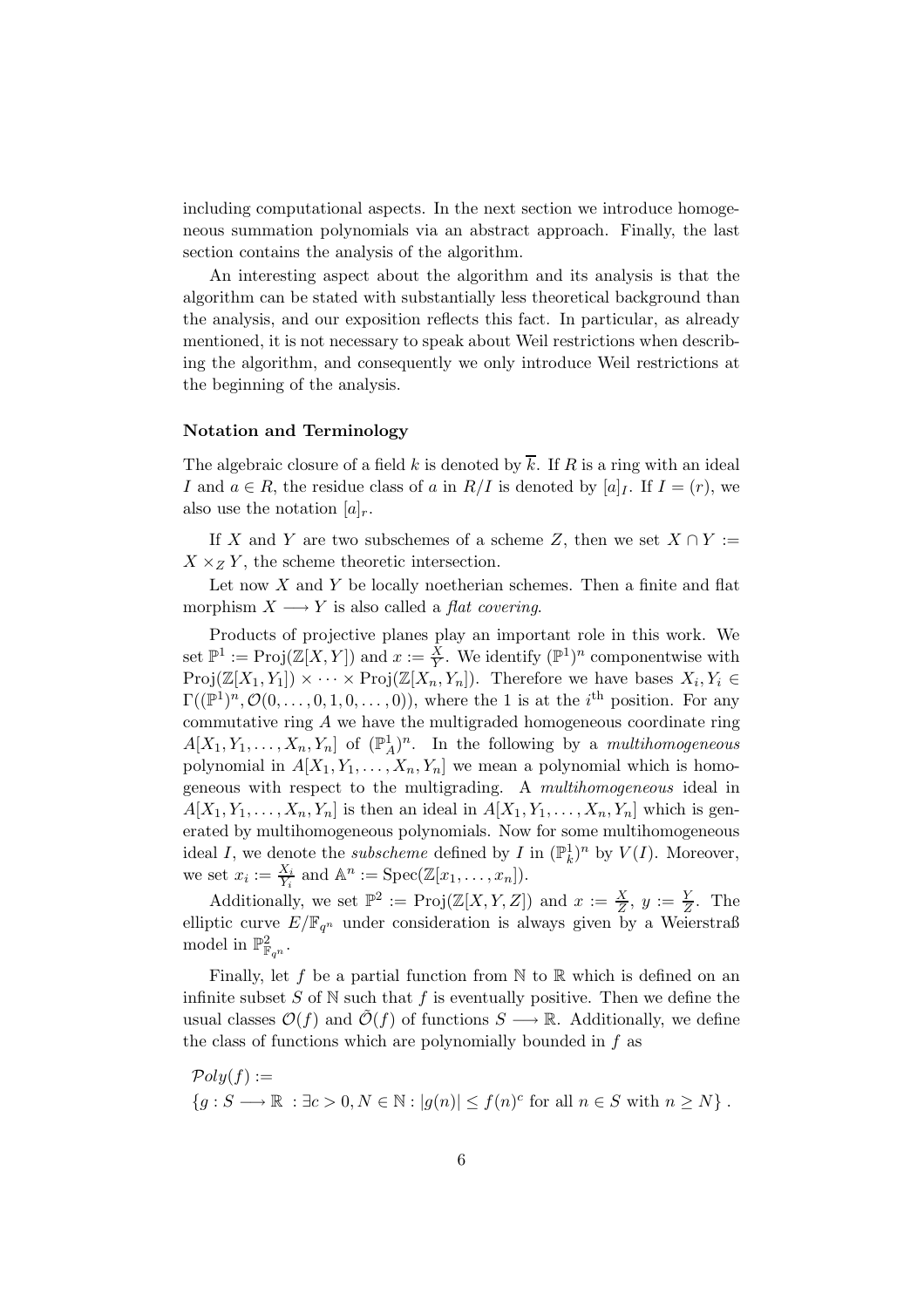We do not use the usual "Landau-style notation"  $g = \mathcal{O}(f)$  etc. but  $g \in \mathcal{O}(f)$ instead.

Sets  $\mathcal{O}(f)$  etc. occur frequently in statements on (expected) running times. We then implicitly fix a (reasonable) representation of the mathematical objects in question (e.g. elliptic curves etc.) by bit-strings, as usual.

# 2 The key algorithms

In this section we outline the algorithm for the Theorem.

As mentioned in the introduction, the relation generation algorithm relies on a decomposition algorithm. Before we come to the algorithm for the Theorem, we give an overview over this algorithm.

# 2.1 The decomposition algorithm

The decomposition algorithm relies on "homogeneous summation polynomials". These polynomials can be obtained by homogenizing the summation polynomials introduced by Semaev in [Sem04] in an appropriate way. A more systematic point of view is however to regard Semaev's summation polynomials as being obtained by dehomogenization of the homogeneous summation polynomials. The homogeneous summation polynomials are studied in detail in Section 4; here we merely mention the key results which are needed to describe the decomposition algorithm.

In Section 4 we show the following two propositions.

**Proposition 2.1** Let E be an elliptic curve over a field  $k$ , and let us fix a covering  $\varphi: E \longrightarrow \mathbb{P}^1_k$  of degree 2 with  $\varphi \circ [-1] = \varphi$ . Let  $m \in \mathbb{N}$  with  $m \geq 2$ . Then there exists an up to multiplication by a non-trivial constant unique irreducible multihomogeneous polynomial  $S_{\varphi,m} \in k[X_1, Y_1, X_2, Y_2, \ldots, X_m, Y_m]$ such that for all  $P_1, \ldots, P_m \in E(\overline{k})$  we have  $S_{\varphi,m}(\varphi(P_1), \ldots, \varphi(P_m)) =$  $0 \longleftrightarrow \exists \epsilon_1, \ldots, \epsilon_m \in \{1, -1\}$  such that  $\epsilon_1 P_1 + \cdots + \epsilon_m P_m = O$ . The polynomial  $S_{\varphi,m}$  has multidegree  $(2^{m-2}, \ldots, 2^{m-2})$ .

**Definition 2.2** We call a *multihomogeneous* polynomial  $S_{\varphi,m}$  as in the proposition an m<sup>th</sup> summation polynomial of E with respect to  $\varphi$ .

Proposition 2.3 Given an elliptic curve in Weierstraß form over a finite  $\text{field } \mathbb{F}_q \ m \in \mathbb{N} \ \text{with} \ m \geq 2 \ \text{and} \ \varphi : E \longrightarrow \mathbb{P}^1_{\mathbb{F}_q} \ \text{of degree} \ 2 \ \text{with} \ \varphi \circ [-1] =$  $\varphi$ , the m<sup>th</sup> summation polynomial with respect to the covering  $\varphi : E \longrightarrow$  $\mathbb{P}^1_{\mathbb{F}_q}$  can be computed with a randomized algorithm in an expected time of  $\mathcal{P}oly(e^{m^2} \cdot \log(q)).$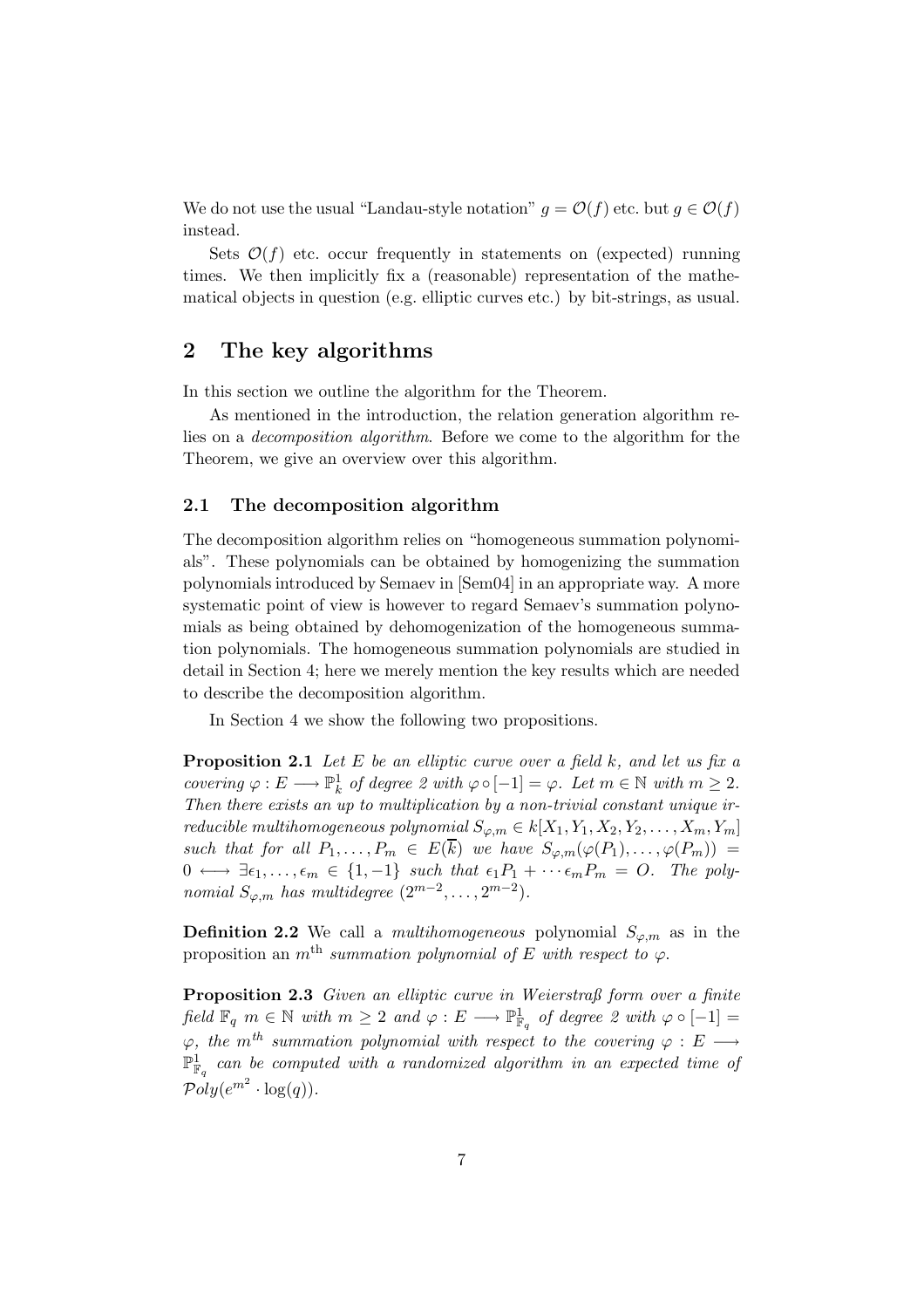Now let  $K|k$  be a finite field extension of degree n with basis  $b_1, \ldots, b_n$ , let E be an elliptic curve over K (rather than over k!), and let  $\varphi : E \longrightarrow \mathbb{P}^1_K$ be a covering of degree 2 with  $\varphi \circ [-1] = \varphi$ .

Now let  $P \in E(K)$ . Let  $S_{\varphi,n+1}(X_1,Y_1,\ldots,X_n,Y_n,\varphi(P))$  be a polynomial obtained by inserting the coordinates of  $\varphi(P)$  for the variables  $X_{n+1}, Y_{n+1}$  in an  $(n+1)$ <sup>th</sup> summation polynomial of E with respect to  $\varphi$ ; note that this polynomial is unique up to multiplication with a non-trivial constant.

Let  $S^{(1)}, \ldots, S^{(n)} \in k[X_1, Y_1, \ldots, X_n, Y_n]$  be defined by

$$
\sum_{j=1}^{n} b_j S^{(j)} = S_{\varphi, n+1}(X_1, Y_1, \dots, X_n, Y_n, \varphi(P)) . \tag{2}
$$

Clearly, if  $S^{(j)}$  is non-zero, just as  $S_{\varphi,n+1}$  it is multigraded of multidegree  $(2^{n-1}, \ldots, 2^{n-1})$ . Note also that a different basis of K|k would give rise to a system of polynomials over  $k$  which generate the same  $k$ -vector space. The same holds if the summation polynomial is multiplied by a non-trivial constant or if the coordinates of  $\varphi(P)$  are simultaneously multiplied by a non-trivial constant. In particular, the subscheme  $V(S^{(1)}, \ldots, S^{(n)})$  of  $(\mathbb{P}_k^1)^n$ does not depend on these choices.

For  $Q_1, \ldots, Q_n \in \mathbb{P}^1(k)$ , the following conditions are equivalent:

- There exist  $P_1, \ldots, P_n \in E(\overline{K})$  such that  $P_1 + \cdots + P_n = P$  and  $x(P_i) = Q_i$  for all  $i = 1, \ldots, n$ .
- $S_{(a,n+1}(Q_1,\ldots,Q_n,\varphi(P))=0.$
- For all  $j = 1, ..., n$ ,  $S^{(j)}(Q_1, ..., Q_n) = 0$ , that is,  $(Q_1, ..., Q_n)$  is a *k*-rational point of  $V(S^{(1)}, \ldots, S^{(n)})$ .

By a "decomposition algorithm" we mean an algorithm for the following computational problem: Given a prime power  $q, n \in \mathbb{N}$ , an  $\mathbb{F}_q$ -basis  $b_1, \ldots, b_n$  of  $\mathbb{F}_{q^n}|\mathbb{F}_q$ , an elliptic curve E over  $\mathbb{F}_{q^n}$  (given by a Weierstraß model),  $\varphi: E \longrightarrow \mathbb{P}^1_k$  as well as  $P \in E(\mathbb{F}_{q^n})$ , determine if the subscheme  $V(S^{(1)}, \ldots, S^{(n)})$  of  $(\mathbb{P}^1_{\mathbb{F}_q})^n$  defined by  $S^{(1)}, \ldots, S^{(n)}$  is zero-dimensional, and if this is the case, determine all tuples  $(P_1, \ldots, P_n) \in E(\mathbb{F}_{q^n})^n$  with  $\varphi(P_i) \in$  $\mathbb{P}^1(\mathbb{F}_q)$  for all  $i = 1, \ldots, n$  and  $P_1 + \cdots + P_n = P$ .

In Section 3 we show the following proposition (see subsection 3.1 and Proposition 3.17 in subsection 3.3).

# Proposition 2.4

a) Let k be a field, and let  $F_1, \ldots, F_n \in k[X_1, Y_1, \ldots, X_n, Y_n]$  be multiqraded polynomials of multidegree  $(d, d, \ldots, d)$  for some  $d \in \mathbb{N}$ . If then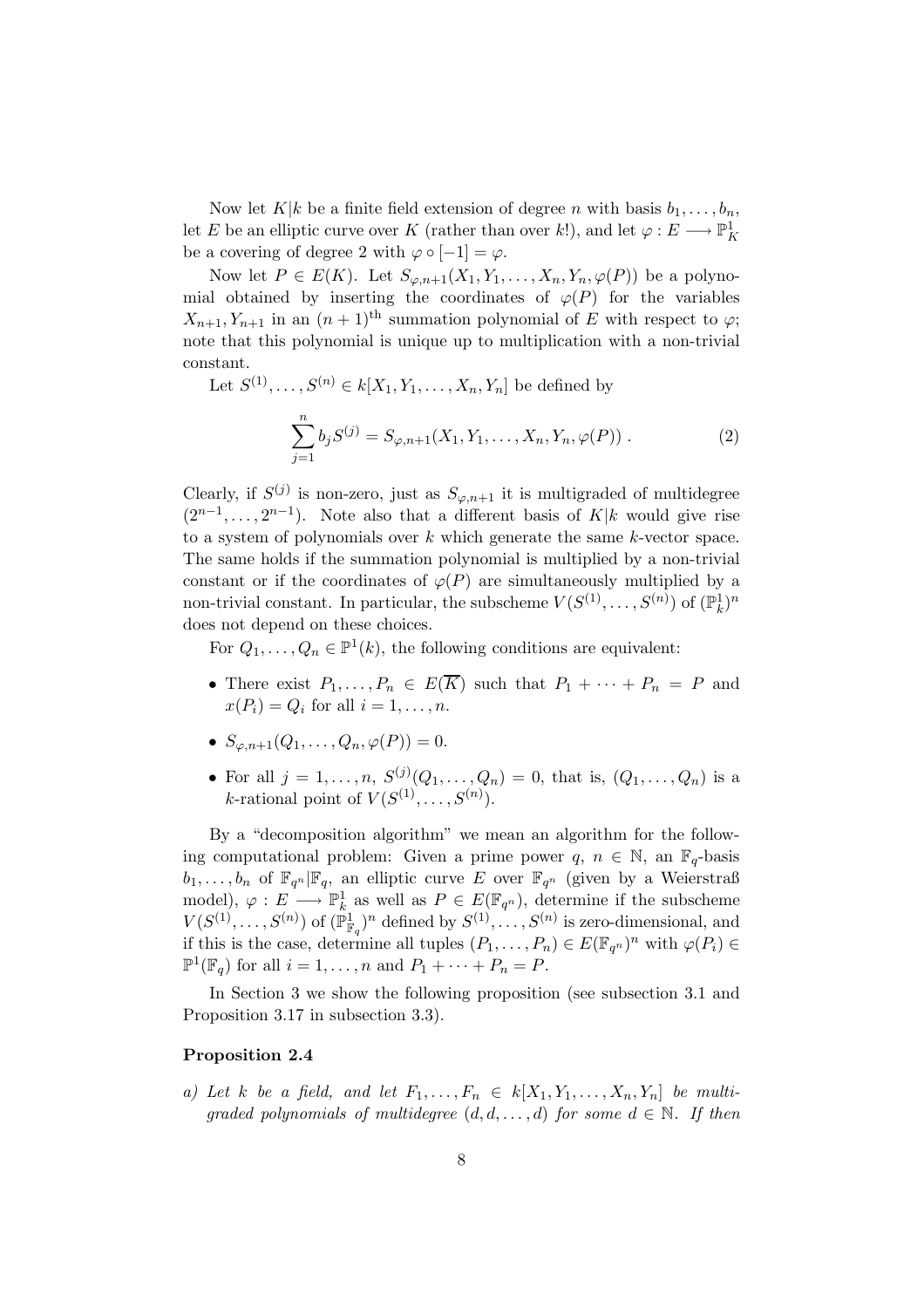$V(F_1, \ldots, F_n)$  is zero-dimensional, its degree is  $n! \cdot d^n$  (that is, the number of solutions over  $\overline{k}$  "with multiplicities" is  $n! \cdot d^n$ ).

b) Given a system of multihomogeneous polynomials  $F_1, \ldots, F_n \in$  $\mathbb{F}_q[X_1, Y_1, \ldots, X_n, Y_n]$  of multidegree  $(d, d, \ldots, d)$  for some  $d \in \mathbb{N}$  and prime power q, one can determine if the system defines a zero-dimensional scheme and if this is the case compute all solutions over  $\mathbb{F}_q$  in an expected time of  $Poly(n! \cdot d^n \cdot \log(q)).$ 

Based on the previously mentioned computational results, we have the following decomposition algorithm.

We have already remarked that one can compute the polynomial  $S_{\varphi,n+1}$ in an expected time of  $\mathcal{P}oly(e^{n^2} \cdot \log(q))$ . Thus one can also determine the polynomials  $S^{(1)}, \ldots, S^{(n)}$  in an expected time of  $\mathcal{P}oly(e^{n^2} \cdot \log(q))$ . By the previous proposition one can then determine if the subscheme  $V(S^{(1)}, \ldots, S^{(n)})$  of  $(\mathbb{P}^1_{\mathbb{F}_q})^n$  is zero-dimensional and if this is the case compute all its  $\mathbb{F}_q$ -rational points in an expected time of  $\mathcal{P}oly(n! \cdot 2^{n^2} \cdot \log(q)) =$  $\mathcal{P}oly(e^{n^2} \cdot \log(q)).$ 

Assume now that the scheme is indeed zero-dimensional, and that all  $\mathbb{F}_q$ -rational points have been computed. We now want to find all tuples  $(P_1,\ldots,P_n) \in E(\mathbb{F}_{q^n})^n$  with  $\varphi(P_i) \in \mathbb{P}^1(\mathbb{F}_q)$  for all  $i=1,\ldots,n$  and  $P_1 +$  $\cdots + P_n = P$ .

For this we iterate over all  $\mathbb{F}_q$ -rational points of  $V(S^{(1)}, \ldots, S^{(n)})$ . For each  $(Q_1, \ldots, Q_n) \in V(S^{(1)}, \ldots, S^{(n)})(\mathbb{F}_q)$  we consider all possibles tuples  $(P_1, \ldots, P_n) \in E(\mathbb{F}_{q^n})^n$  with  $x(P_i) = Q_i$  for  $i = 1, \ldots, n$  and check if  $P_1 +$  $\cdots + P_n = P$ . We output all tuples  $(P_1, \ldots, P_n)$  for which this is the case.

Now for each tuple  $(P_1, \ldots, P_n) \in V(S^{(1)}, \ldots, S^{(n)})(\mathbb{F}_q)$  we need  $\tilde{\mathcal{O}}(2^n)$ .  $Poly(log(q))$  bit operations, and we have  $Poly(e^{n^2})$  such tuples  $(P_1, \ldots, P_n)$ . The expected total running time is then still in  $\mathcal{P}oly(e^{n^2} \cdot \log(q)).$ 

We obtain:

**Proposition 2.5** Given  $q, n \in \mathbb{N}, E, \varphi$  and P as above, one can determine if the subscheme  $V(S^{(1)}, \ldots, S^{(n)})$  of  $(\mathbb{P}^1_{\mathbb{F}_q})^n$  is zero-dimensional, and if this is the case determine all tuples  $(P_1, \ldots, P_n) \in E(\mathbb{F}_{q^n})^n$  with  $\varphi(P_i) \in \mathbb{P}^1(\mathbb{F}_q)$ for  $i = 1, ..., n$  in an expected time of  $Poly(e^{n^2} \cdot \log(q)).$ 

Terminology 2.6 We say that "the decomposition algorithm succeeds" if applied to an instance as described above if the scheme  $V(F_1, \ldots, F_n)$  is zerodimensional and there exists a tuple  $(P_1, \ldots, P_n) \in E(\mathbb{F}_{q^n})^n$  with  $\varphi(P_i) \in$  $\mathbb{P}^1(\mathbb{F}_q)$  and  $P_1 + \cdots + P_n = P$ . Otherwise we say that "the decomposition" algorithm fails".

In order to analyze the index calculus algorithm we need a lower bound in the probability that the decomposition algorithm succeeds. Let us mention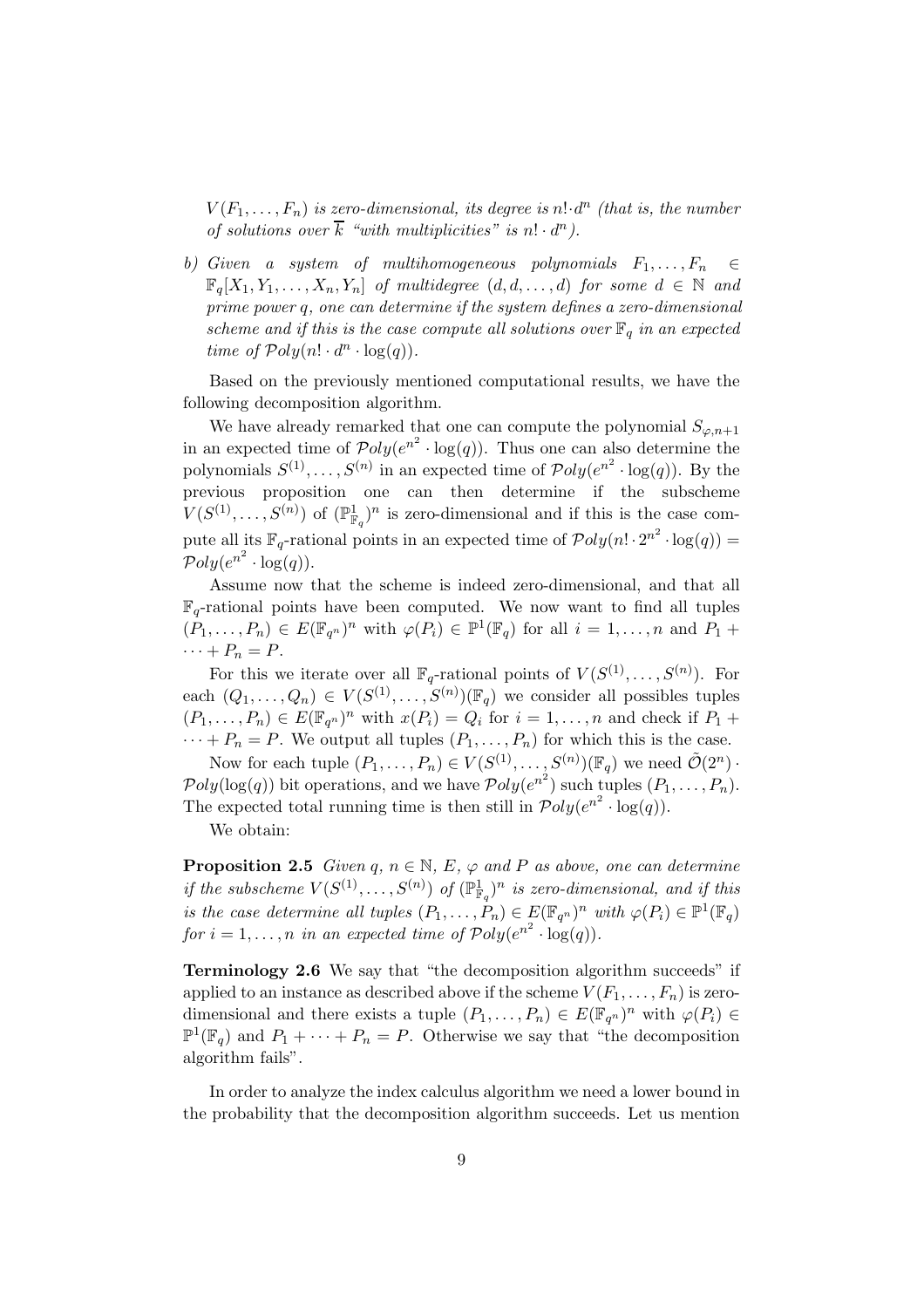the key result for the analysis of the algorithm for the Theorem, which we prove in subsection 5.4 (Proposition 5.24):

**Proposition 2.7** Let  $\epsilon > 0$ . Then for n large enough<sup>2</sup> and  $(2 + \epsilon) \cdot n^2 \leq$  $\log_2(q)$  the following holds: Let  $E/\mathbb{F}_{q^n}$  be an elliptic curve, and let  $\varphi : E \longrightarrow$  $\mathbb{P}^1_{\mathbb{F}_{q^n}}$  be a covering of degree 2 with  $\varphi \circ [-1] = \varphi$  such that the following condition holds:

There exists a point  $P \in \mathbb{P}^1(\overline{\mathbb{F}}_q)$  which is a ramification point of  $\varphi$  such that the points  $P, \sigma(P), \ldots, \sigma^{n-1}(P)$  are all distinct and  $\varphi$  is not ramified at  $\sigma(P), \ldots, \sigma^{n-1}(P).$ 

Then the probability that the decomposition algorithm succeeds if applied to a uniformly randomly distributed element in  $E(\mathbb{F}_{q^n})$  is  $\geq q^{-\frac{1}{2}}$ .

# 2.2 The index calculus algorithm

Below we give an algorithm which leads to the following result.

**Proposition 2.8** Let  $\epsilon > 0$ . Then there exists a randomized algorithm such that the following holds: Given a prime power q, a natural number n with  $(2 + \epsilon) \cdot n^2 \leq \log_2(q)$ , an elliptic curve over  $\mathbb{F}_{q^n}$  (in Weierstraß form) and two points  $A, B \in E(\mathbb{F}_{q^n})$  with  $B \in \langle A \rangle$  as well as a system of elements  $C_1, \ldots, C_u$  of  $E(\mathbb{F}_{q^n})$  whose size is polynomially bounded in  $\log(q^n)$ , if the algorithm terminates, it outputs the discrete logarithm of B with respect to A. Moreover, if  $C_1, \ldots, C_u$  is a generating system, the expected running time is polynomially bounded in q.

Let us see how one can with this proposition obtain the Theorem. First, Proposition 2.8 implies:

**Proposition 2.9** Let  $\epsilon > 0$ . Then there exists a randomized algorithm such that the following holds: Given a prime power q, a natural number n with  $(2 + \epsilon) \cdot n^2 \leq \log_2(q)$ , an elliptic curve over  $\mathbb{F}_{q^n}$  (in Weierstraß form) and two points  $A, B \in E(\mathbb{F}_{q^n})$  with  $B \in \langle A \rangle$  as well as a system of elements  $C_1, \ldots, C_u$  of  $E(\mathbb{F}_{q^n})$  whose size is polynomially bounded in  $\log(q^n)$ , the algorithm outputs the discrete logarithm of B with respect to A or "failure". Moreover, the running time of the algorithm is polynomially bounded in  $q$ , and if  $C_1, \ldots, C_u$  is a generating system, the probability of failure is  $\leq \frac{1}{2}$ .

*Proof.* We choose some polynomial  $P(x)$  such that for  $q^n$  large enough the expected running time in the previous proposition is  $\leq P(\log(q^n))$ . Then we terminate the previous algorithm if time  $2P(\log(q^n))$  is reached. The result follows with Markov's bound.  $\Box$ 

<sup>&</sup>lt;sup>2</sup>As usual, by the phrase "for n large enough" we mean that there exists a constant  $C > 0$  such that the statement holds for  $n \geq C$ .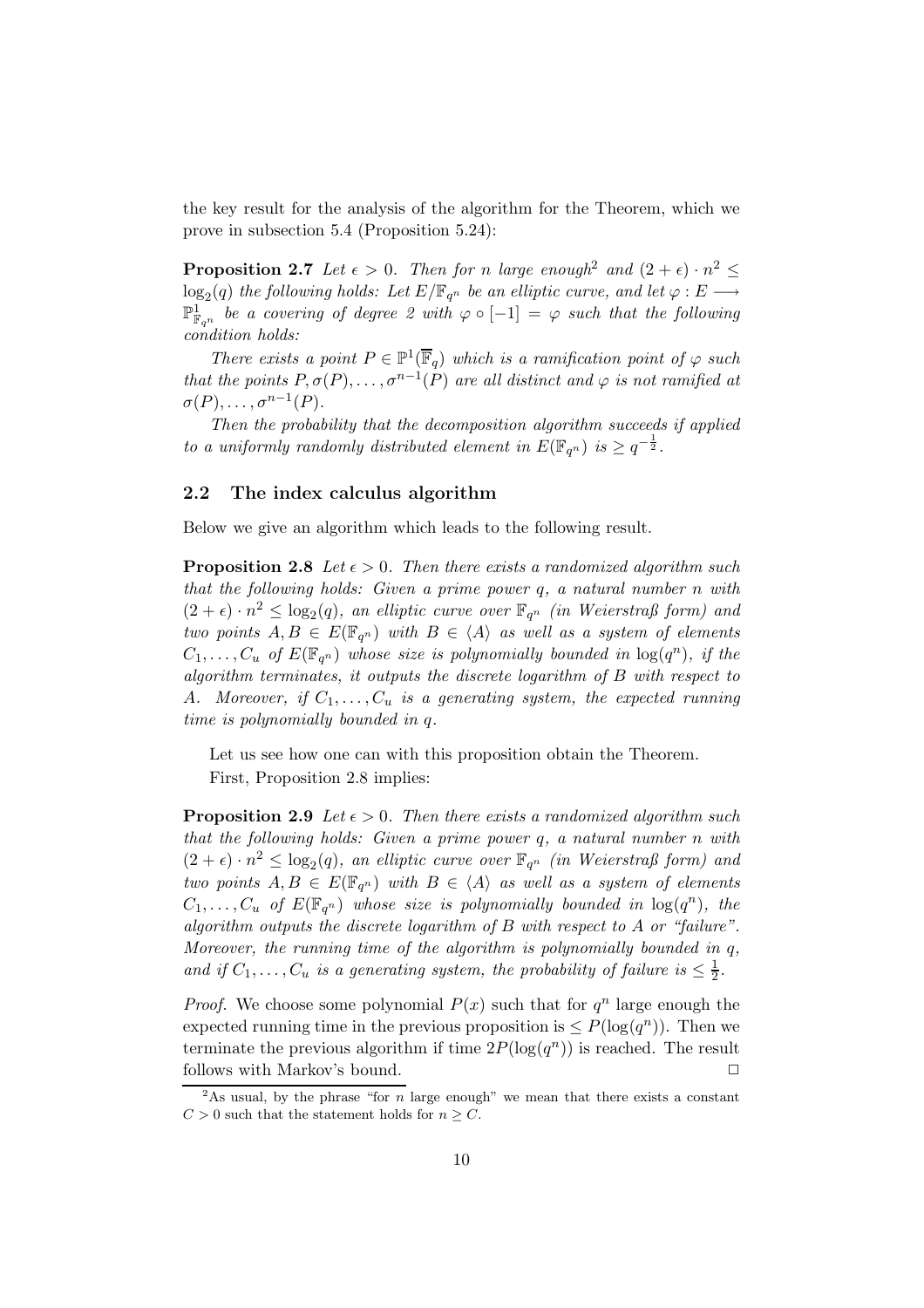**Lemma 2.10** Let E be an elliptic curve over  $\mathbb{F}_q$ , and let  $C_1, C_2$  be two uniformly randomly distributed points from  $E(\mathbb{F}_q)$ . Then with a probability of  $\Omega(\frac{1}{(\log \log(q))^2})$ ,  $C_1$  and  $C_2$  generate  $E(\mathbb{F}_q)$ .

Proof. As the Tate modules have rank 1 or 2, there exist, by the elementary divisor theorem, two uniquely determined natural numbers  $a, b$  with  $b|a$  and  $E(\mathbb{F}_q) \simeq \mathbb{Z}/a\mathbb{Z} \times \mathbb{Z}/b\mathbb{Z}$ . Let us fix such an isomorphism. Now  $C_i$  corresponds to  $(m_{1,i}, m_{2,i}) \in \mathbb{Z}/a\mathbb{Z} \times \mathbb{Z}/b\mathbb{Z}$ . With a probability of  $\Omega(\frac{1}{\log \log(a)})$ ,  $m_{1,1}$  is invertible (cf. [RS62]). This proves the statement if  $b = 1$ .

Let now  $b > 1$ . Then conditionally to a being invertible,  $m_{2,2} - [m_{1,1}^{-1}]_b \, m_{2,1} m_{1,2}$  is still uniformly distributed and therefore invertible with a probability of  $\Omega(\frac{1}{\log \log(b)})$ . With a probability of  $\Omega(\frac{1}{\log \log(a) \cdot \log \log(b)}) \subseteq$  $\Omega(\frac{1}{(\log \log(q))^2})$  both conditions are satisfied, and then  $C_1, C_2$  is a generating  $system.$ 

We do however not know how to efficiently test if two points from  $E(\mathbb{F}_{q^n})$ do indeed form a generating system. As a work around, we proceed as follows:

Repeat

- 1. Choose uniformly and independently randomly points  $C_1, C_2 \in E(\mathbb{F}_{q^n})$ .
- 2. Apply an algorithm satisfying Proposition 2.9.

Until the discrete logarithm has been found.

Note that Step 1 can easily be performed in an expected time which is polynomial in  $\log(q^n)$ .

Like this, we obtain:

**Proposition 2.11** Let  $\epsilon > 0$ . Then there exists a randomized algorithm such that the following holds: Given a prime power  $q$ , a natural number  $n$ with  $(2 + \epsilon) \cdot n^2 \leq \log_2(q)$ , an elliptic curve over  $\mathbb{F}_{q^n}$  (in Weierstraß form) and two points  $A, B \in E(\mathbb{F}_{q^n})$  with  $B \in \langle A \rangle$ , the algorithm outputs the discrete logarithm of B in an expected time which is polynomially bounded in q.

This implies:

**Proposition 2.12** Let  $c > 0$ . Then there exists a randomized algorithm such that the following holds: Given a prime power q, a natural number  $n$ with  $n \leq c \cdot \sqrt{\log(q)}$ , an elliptic curve over  $\mathbb{F}_{q^n}$  (in Weierstraß form) and two points  $A, B \in E(\mathbb{F}_{q^n})$  with  $B \in \langle A \rangle$ , the algorithm outputs the discrete logarithm of B in an expected time which is polynomially bounded in q.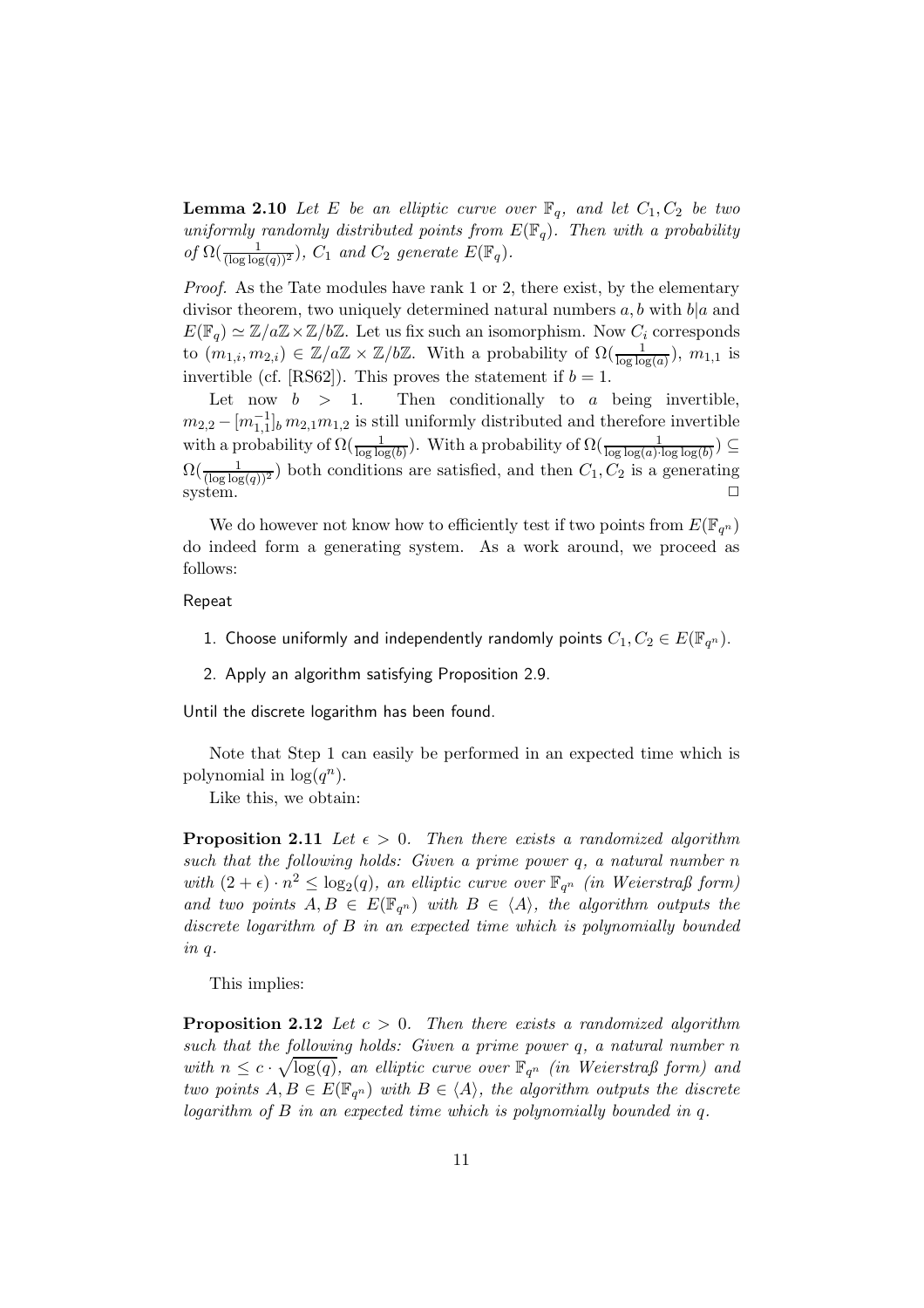*Proof.* Let  $d := \lfloor 2c^2 \log(2) \rfloor + 1$ . Then the instances satisfy  $\frac{d}{c^2 \log(2)} n^2 \leq$  $\log_2(q^d)$  with  $\frac{d}{c^2 \log(2)} > 2$ . Now given an instance as in the theorem, we apply an algorithm satisfying the previous proposition to the corresponding instance in the group  $E(\mathbb{F}_{q^{dn}})$  and the extension degree n. The expected running time is then polynomially bounded in  $q^d$  and therefore also polynomially bounded in q.

Note now that in Proposition 2.12 in particular the extension degree  $n$ is part of the input whereas in the Theorem this is not the case. To obtain the Theorem we apply an algorithm for Proposition 2.12 with all possible extension degrees "in parallel".

We are now coming to the algorithm for Proposition 2.8. For this we outline – as already mentioned – an index calculus algorithm, where the relation generation is based on the "decomposition algorithm" given in the previous subsection.

# The algorithm

Input: A prime power  $q$ , a natural number  $n$ , an elliptic curve  $E$  over  $\mathbb{F}_{q^n}$  in Weierstraß form,  $A,B\in E(\mathbb{F}_{q^n})$  with  $B\in \langle A \rangle$ ,  $C_1,\ldots,C_u\in E(\mathbb{F}_{q^n}).$ 

Output: The discrete logarithm of  $B$  with respect to  $A$ .

- 1. Compute  $N \longleftarrow \#E(\mathbb{F}_{q^n})$ .
- 2. Apply the procedure for generation of a factor base given below. Let  $\mathcal{F}=\{F_1,P_2,\ldots,F_k\}\subseteq E(\mathbb{F}_{q^n})$  be the chosen enumerated factor base.
- 3. Construct matrices  $R$   $\in$   $(\mathbb{Z}/N\mathbb{Z})^{(k+u+1)\times k}$  and  $S$   $\in$  $(\mathbb{Z}/N\mathbb{Z})^{(k+u+1)\times u}$  as well as vectors  $\underline{\alpha}, \beta \in (\mathbb{Z}/N\mathbb{Z})^{k+u+1}$  as follows:

For  $i = 1, ..., k + u + 1$  do

Repeat

Choose uniformly and independently randomly  $\alpha, \beta, s_1, \ldots, s_u \in$  $\mathbb{Z}/N\mathbb{Z}$  and apply the decomposition algorithm to  $\sum_j s_j C_j + \alpha A + \beta B.$ Until this leads to a relation.

Let

$$
\sum_{j} r_{i,j} F_j = \sum_{j} s_{i,j} C_j + \alpha_i A + \beta_i B
$$

be the relation generated.

4. Compute a lower row echelon form H of  $(R|S)$  (over  $\mathbb{Z}/N\mathbb{Z}$ ); apply the row transformations also to  $\alpha$ ,  $\beta$ ; let  $\alpha'$ ,  $\beta'$  be the resulting vectors.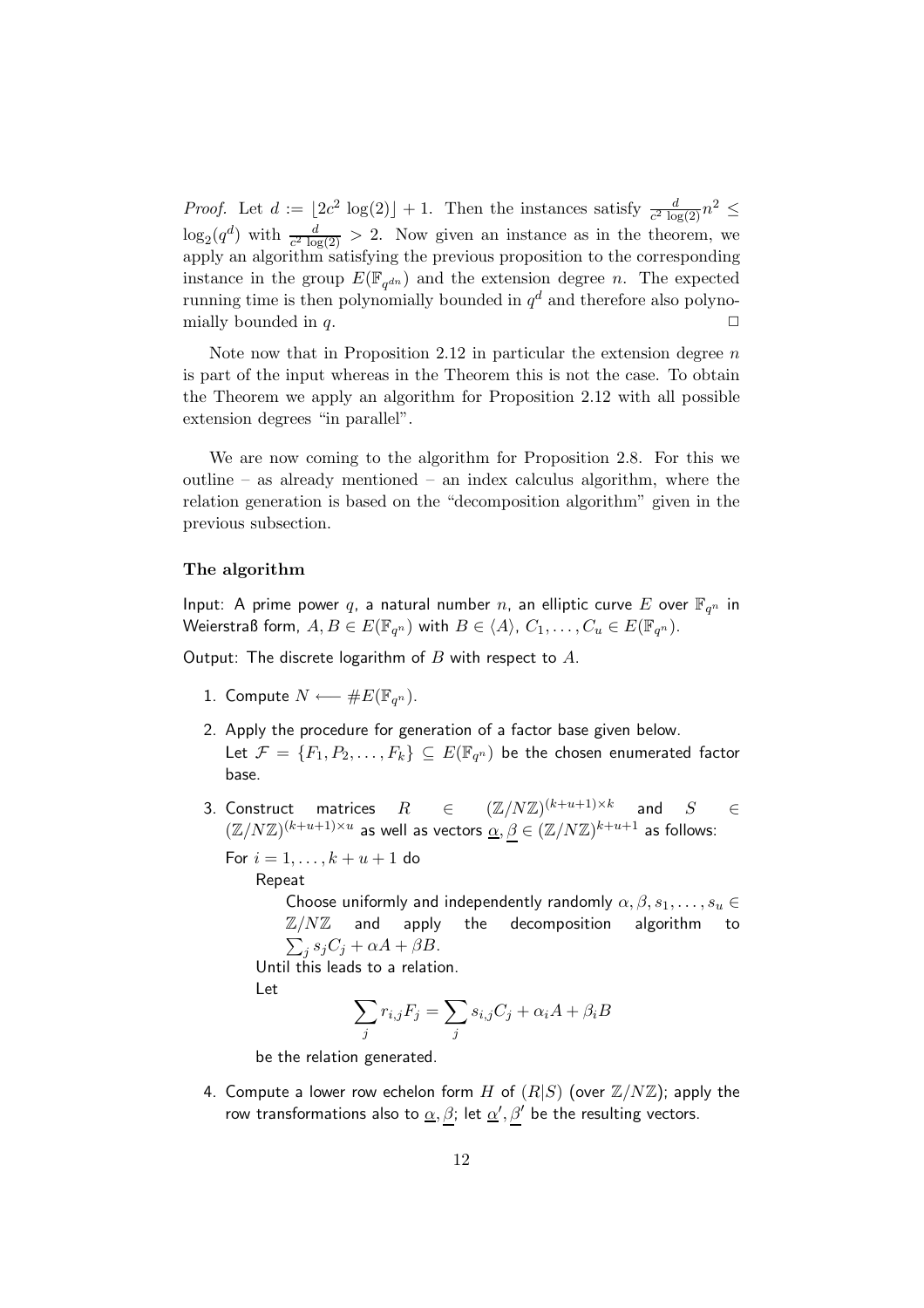- 5. If  $\beta'_1 \in (\mathbb{Z}/N\mathbb{Z})^*$ , let  $\xi := -\frac{\alpha'_1}{\beta'}$  $\beta'_1$ , otherwise go back to Step 3.
- 6. Compute the factorization of  $N$ .
- 7. Compute  $\text{ord}(a)$ , using the factorization of N.
- 8. Output the unique non-negative number  $x \in \{0, \ldots, \text{ord}(a) 1\}$  with  $[x]_{\text{ord}(a)} = [\xi]_{\text{ord}(a)} \in \mathbb{Z}/\text{ord}(a)\mathbb{Z}.$

For the *correctness* of the algorithm note that as  $(R|S)$  is a  $(k+u+1) \times$  $(k + u)$ -matrix, the first row of H is trivial. Therefore we have the relation  $\alpha'_1 A + \beta'_1 B = 0.$ 

We now give some additional information on subroutines for the various steps of the algorithm and their complexity.

Step 1 can be performed in polynomial time with Schoof's algorithm  $([Sch85]).$ 

Step 6 can be performed in an expected time of time of  $Poly(e^{(\log(N)\cdot \log(\log(N)))^{1/2}})$ , for example with the algorithm by Lenstra and Pomerance ([LP92]).

Step 7 can be performed in polynomial time along the following lines:

As in the algorithm, let  $N = \prod_{i=1}^{v} \ell_i^{e_i}$  with  $e_i \in \mathbb{N}$  and pairwise distinct prime numbers  $\ell_i$ . Now let  $L_i := \frac{N}{\ell_i^{\varepsilon_i}}$ , and let  $o_i := \min\{j \in 0, \ldots, e_i \mid \ell_i^j L_i \cdot$  $a = 0$ } for  $i = 1, \ldots, v$ . Then  $\prod_{i=1}^{v} \ell_i^{o_i}$  is the order of a.

We now discuss the crucial steps 2,3, 4 and 5.

#### Step 2 – Construction of the factor base

We have already mentioned that the factor base is a set

$$
\{P \in E(\mathbb{F}_{q^n}) \mid \varphi(P) \in \mathbb{P}^1(\mathbb{F}_q)\}
$$

for a suitable covering of degree  $2 \varphi : E \longrightarrow \mathbb{P}^1_{\mathbb{F}_{q^n}}$  with  $\varphi \circ [-1] = \varphi$ .

Let  $\sigma$  be the relative Frobenius automorphism of  $\overline{\mathbb{F}}_q|\mathbb{F}_q$ . Now the condition on  $\varphi$  we impose is the following condition, already mentioned in Proposition 2.7.

**Condition 2.13** There exists a point  $P \in \mathbb{P}^1(\overline{\mathbb{F}}_q)$  which is a ramification point of  $\varphi$  such that the points  $P, \sigma(P), \ldots, \sigma^{n-1}(P)$  are all distinct and  $\varphi$ is not ramified at  $\sigma(P), \ldots, \sigma^{n-1}(P)$ .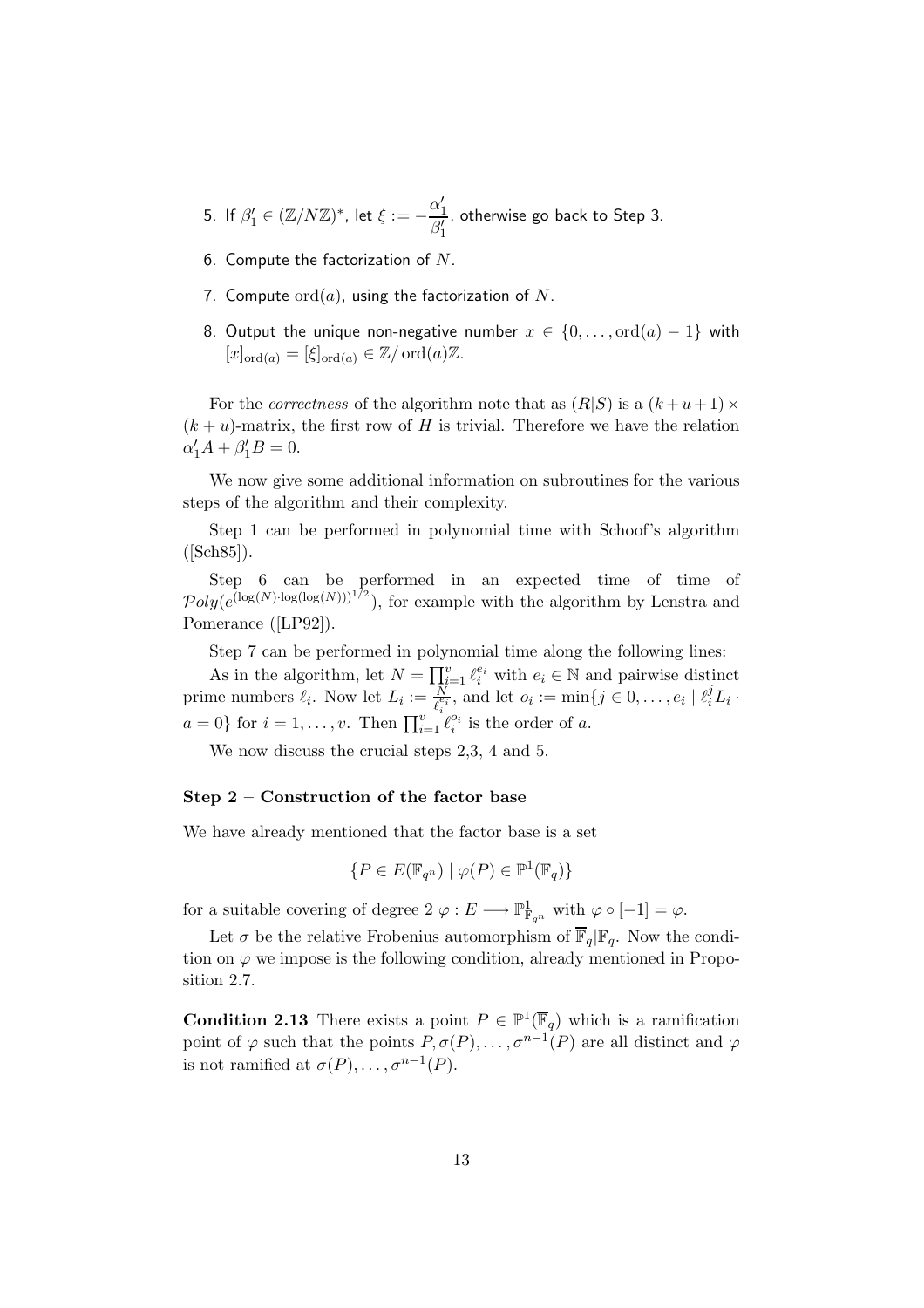This condition might seem strange for the moment. The reasons for this condition will be discussed in subsection 5.2. Very briefly, the factor base is in a certain sense defined by a 1-dimensional  $\mathbb{F}_q$ -scheme, and the condition ensures that this scheme is birational to a curve over  $\mathbb{F}_q$ .

In the next subsection we prove:

**Proposition 2.14** Given a prime power q,  $n \in \mathbb{N}$  and an elliptic curve over  $\mathbb{F}_{q^n}$  in Weierstraß form such that  $(q,n) \neq (3,2)$  one can compute a covering  $\varphi: E \longrightarrow \mathbb{P}^1_{\mathbb{F}_{q^n}}$  of degree 2 with  $\varphi \circ [-1] = \varphi$  satisfying Condition 2.13 in an expected time of  $\mathcal{P}oly(n \cdot \log(a)).$ 

The factor base clearly has  $\leq 2(q+1)$  elements and can therefore clearly be constructed in an expected time which is polynomially bounded in  $n \cdot$  $\log(q) + q$ .

#### Step 3 – Relation generation

As stated, we choose  $\alpha, \beta, s_1, \ldots, s_u \in \{0, \ldots, \#E(\mathbb{F}_{q^n})-1\}$  uniformly at random and compute  $\sum_j s_j C_j + \alpha A + \beta B$ . Then we apply the decomposition algorithm as described in the previous subsection to this element and the covering  $\varphi$ . If the procedure does not fail, we have obtained at least one relation between factor base elements,  $C_1, \ldots, C_u$  and the input elements  $A, B$ ; we store such a relation. (It does not matter which one we store as long as the distribution of the output only depends on the element  $\sum_j s_j C_j +$  $\alpha A+\beta B$  (and not on the further internal state of the algorithm).) We repeat this procedure until we have obtained such a relation.

Let us assume that u is polynomially bounded in  $log(q^n)$  and  $C_1, \ldots, C_u$ is a generating system. Then the time to compute  $\sum_j s_j C_j + \alpha A + \beta B$  is polynomial in  $log(q^n)$ . By Proposition 2.5, the expected running time of one iteration in the Repeat-loop is then in  $\mathcal{P}oly(e^{n^2} \cdot \log(q))$ . Note that for each iteration of the Repeat-loop the element  $\sum_j s_j C_j + \alpha A + \beta B$  is uniformly randomly distributed (and independent of previous choices). Therefore by Proposition 2.7 (Proposition 5.24) for instances with  $(2 + \epsilon) \cdot n^2 \le \log_2(q)$ and  $n$  large enough the expected number of iterations in the Repeat-loop is in  $\mathcal{O}(q^{1/2})$ .

We conclude that for instances with  $(2 + \epsilon) \cdot n^2 \leq \log_2(q)$  and n large enough and for u polynomially bounded in  $log(q^n)$  such that  $C_1, \ldots, C_u$  is a generating system, the expected running time of Step 3 is in  $\mathcal{P}oly(e^{n^2} \cdot$  $log(q)) \cdot \mathcal{O}(q^{1/2}) \cdot \mathcal{O}(q) \subseteq \mathcal{P}oly(q).$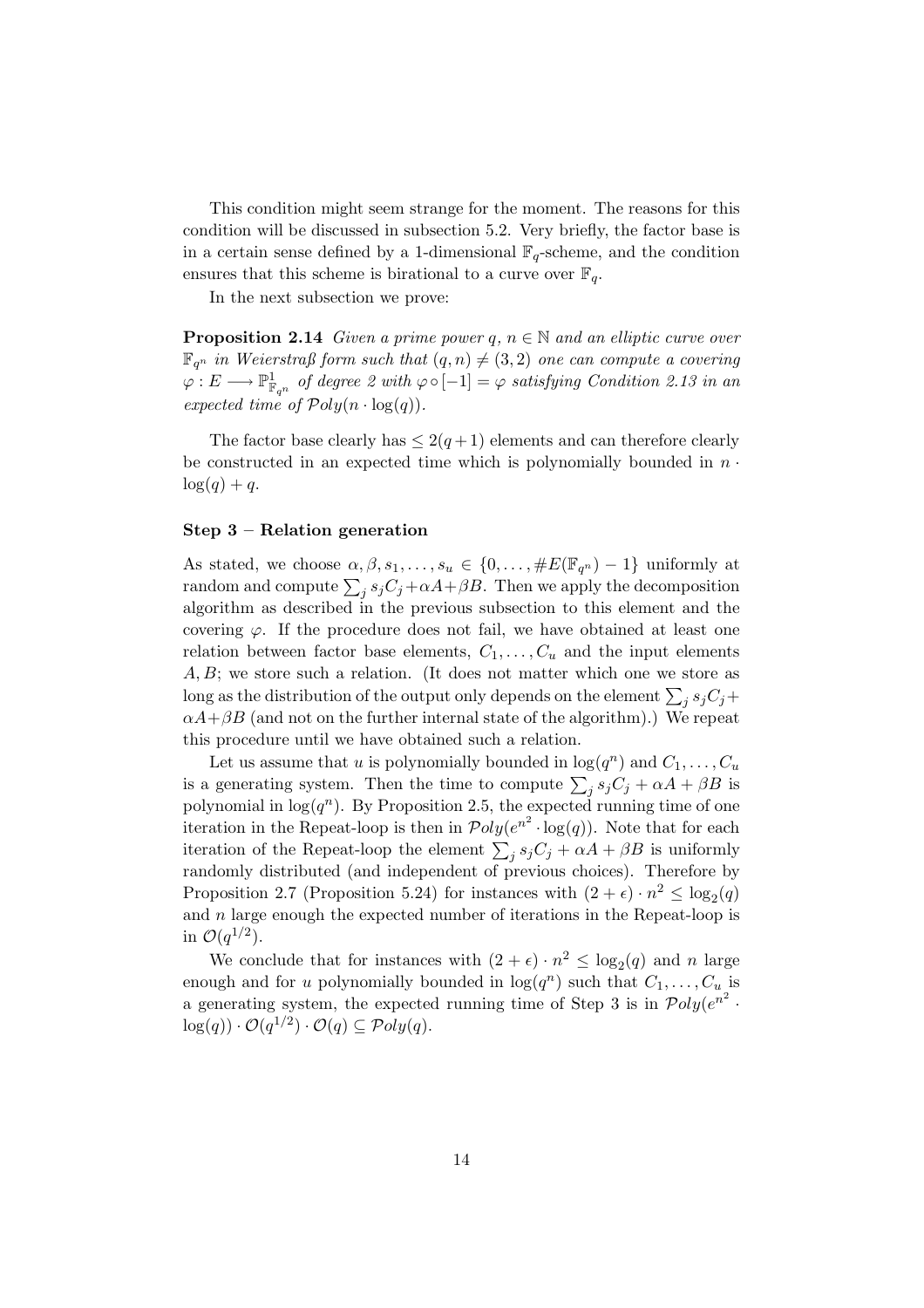#### Step 4 – Linear algebra

The computation of a lower row echelon form can be performed with an easy modification of the usual Gaußian reduction algorithm with gcd computations. Given a matrix of size  $m \times n$  over  $\mathbb{Z}/N\mathbb{Z}$ , the computation can be performed in a time which is polynomially bounded in  $m \cdot n \cdot \log(N)$ .

By the definition of the factor base, we have  $k + u \in \mathcal{O}(q)$ . We therefore have a running time which is polynomially bounded in  $q \cdot \log(N)$ .

## Step 5 – Invertibility

We need to estimate the probability that  $\beta'_1$  is invertible. The key result is:

**Proposition 2.15** The random element  $\beta'_1$  is uniformly randomly distributed in  $\mathbb{Z}/N\mathbb{Z}$ .

For  $N \longrightarrow \infty$ , we have  $\frac{\varphi(N)}{N} \in \Omega(\frac{1}{\log \log(N)})$  (cf. [RS62, Formula 3.41]). Therefore, the expected number of iterations of steps 3,4,5 is in  $\mathcal{O}(\log \log(N))$  =  $\mathcal{O}(\log \log(q)).$ 

*Proof of Proposition 2.15.* For each i,  $\beta_i$  is stochastically independent of  $\alpha_i A + \beta_i B$ . Therefore  $\beta_i$  is stochastically independent of the *i*<sup>th</sup> row of  $(R|S)$ . It follows that  $\beta$  is independent of  $(R|S)$ . Let U be the transformation matrix such that  $H = U(R|S)$ ; this is also a random variable. Now U is stochastically independent of  $\beta$ . Let  $\underline{u}$  be the first row of U and note that  $[\underline{u}]_{\ell} \neq 0$  for all prime divisors  $\ell$  of N. Then  $\beta'_1 = \underline{u}\underline{\beta}$ . Now the statement follows with the following well known lemma.  $\Box$ 

**Lemma 2.16** Let N be a natural number, and let  $\underline{u} \in (\mathbb{Z}/N\mathbb{Z})^m$  with  $[\underline{u}]_{\ell} \neq \underline{0}$  for all prime divisors  $\ell$  of N. Furthermore, let  $\underline{v}$  be a uniformly distributed random element in  $(\mathbb{Z}/N\mathbb{Z})^m$ . Then  $\sum_i u_i v_i$  is uniformly distributed in  $\mathbb{Z}/N\mathbb{Z}$ .

*Proof.* Let us first consider the case that  $N$  is a prime power. Then at least one entry of  $u$  is invertible. This implies the statement. The general case follows then easily with the Chinese Remainder Theorem.  $\Box$ 

# The overall running time

Altogether we conclude:

We again restrict ourselves to instances with  $(2 + \epsilon) \cdot n^2 \le \log_2(q)$  and u polynomially bounded in  $log(q^n)$  such that  $C_1, \ldots, C_u$  is a generating system. As the factor base has a size of  $\mathcal{O}(q)$ , it is now clear that for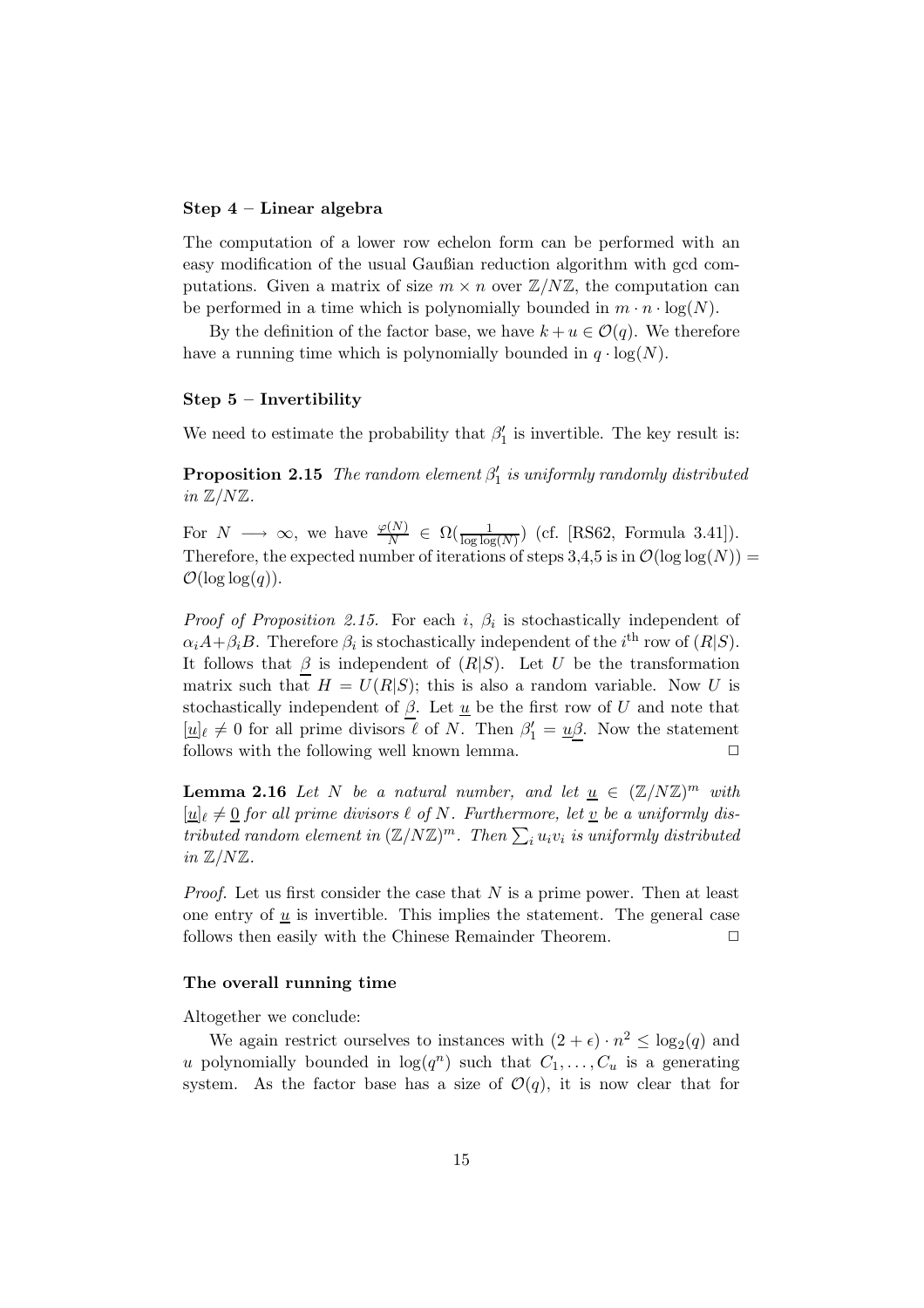n large enough the expected running time of the whole algorithm is then polynomially bounded in q.

We have proven the following statement:

Let  $\epsilon > 0$ . Then given a prime power q, a *large enough* natural number n with  $(2+\epsilon) \cdot 2^n \leq \log_2(q)$ , an elliptic curve over  $\mathbb{F}_{q^n}$  (in Weierstraß form) and two points  $A, B \in E(\mathbb{F}_{q^n})$  with  $B \in \langle A \rangle$  as well as a generating system of  $E(\mathbb{F}_{q^n})$  whose size is polynomially bounded in  $\log(q^n)$ , the algorithm outputs the discrete logarithm of  $B$  with respect to  $A$ . Moreover, the expected running time is then polynomially bounded in q.

Proposition 2.8 can then be obtained by applying this algorithm "in parallel" with a brute force computation.

# 2.3 Computing a suitable covering

We discuss how a covering  $\varphi: E \longrightarrow \mathbb{P}^1_{\mathbb{F}_{q^n}}$  as required in the construction of the factor base can be computed efficiently.

We make some case distinctions. In each case we start off with a specific Weierstraß model and determine some automorphism  $\alpha$  of  $\mathbb{P}^1_{\mathbb{F}_{q^n}}$ . Then we set  $\varphi := \alpha \circ x_{|E}$ .

#### 2.3.1 Even characteristic

Let first  $j(E) = 0$ . Then E by an easy coordinate change the "affine part" of  $E$  is defined by a polynomial

$$
y^2 + a_3y + x^3 + a_4x + a_6.
$$

(see [Sil86, Appendix A]) (with  $a_3 \neq 0$ ). Now  $x_{|E}$  is ramified exactly over  $\infty$ . We set  $\alpha := \frac{ax-1}{x}$  for some  $a \in \mathbb{F}_{q^n}$  which is not contained in any proper subfield of  $\mathbb{F}_{q^n}|\mathbb{F}_q$ .<sup>3</sup> Then  $\alpha$  maps  $\infty$  to a, and thus  $\varphi$  is ramified exactly at a. Clearly the condition is satisfied.

Let now  $j(E) \neq 0$ . Then wlog. E the "affine part" of E is defined by the polynomial

$$
y^2 + xy + x^3 + a_2x^2 + a_6.
$$

Then  $x_{|E}$  is ramified exactly over 0 and ∞. We set  $\alpha := x + a$  with a as above. Then  $\varphi$  is ramified at a and  $\infty$ , and again the condition is satisfied.

<sup>&</sup>lt;sup>3</sup>By a "proper subfield" we mean here a subfield of a field extension  $K|k$  which is not equal to K.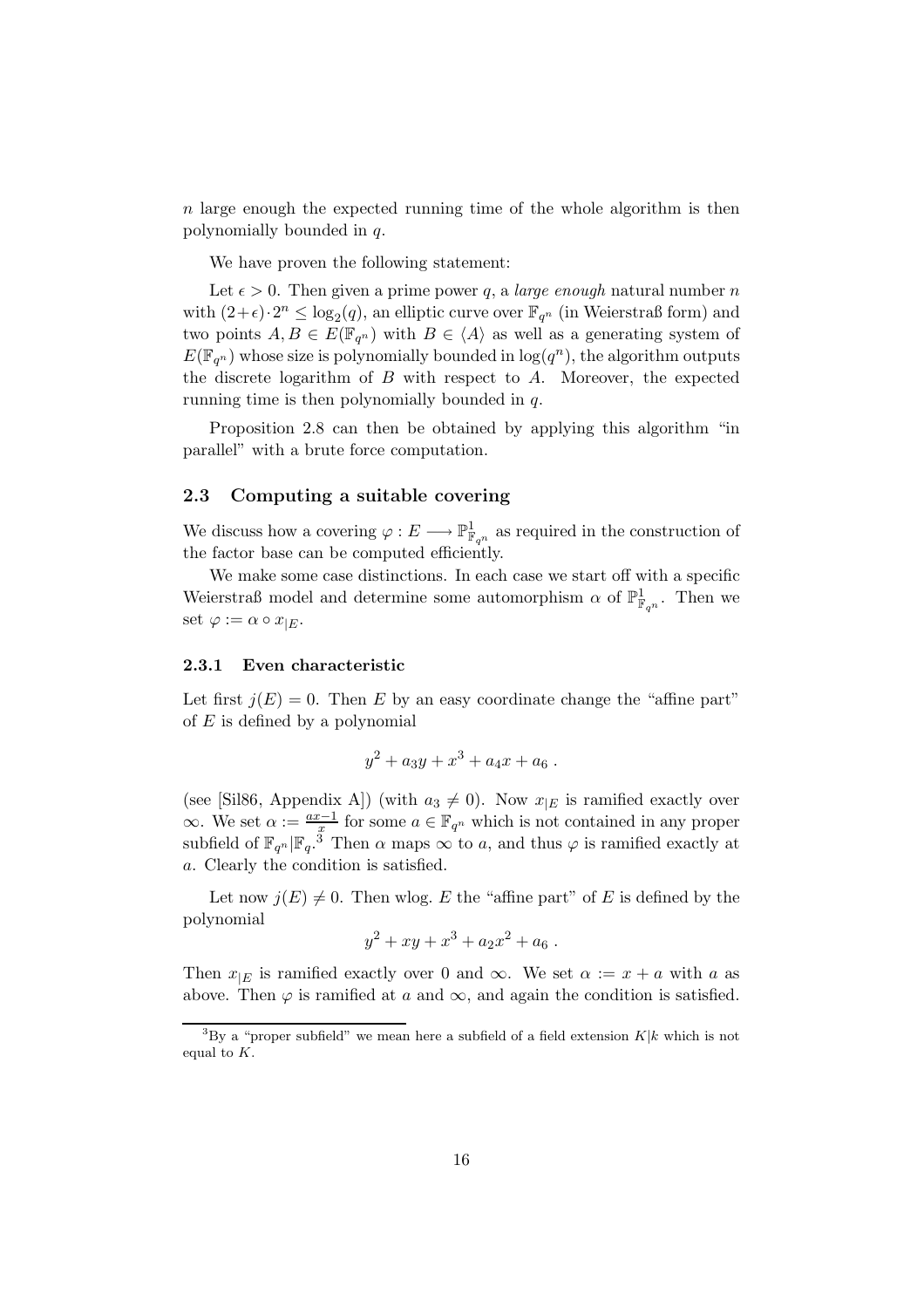#### 2.3.2 Odd characteristic

Now wlog.  $E$  is defined by

$$
y^2-f(x)\;
$$

where  $f(x) \in \mathbb{F}_q[x]$  is monic of degree 3. The conditions which have to be satisfied are now more subtle but the algorithm is very simple:

We choose  $\lambda \in \mathbb{F}_{q^n}$  uniformly at random and with  $\alpha := x - \lambda$  we check if the condition is satisfied. We repeat this until the condition is satisfied.

Note here that if  $f(x) = (x - \lambda_1)(x - \lambda_2)(x - \lambda_3)$  (with  $\lambda_i \in \mathbb{F}_{q^{6n}}$ ), then the ramification points of  $\varphi = \alpha \circ x_{|E}$  in  $\mathbb{P}^1(\overline{\mathbb{F}}_q)$  are  $\lambda_i - \lambda$  for  $i = 1, 2, 3$ . So it is easy to check the condition.

Proposition 2.14 now follows from the following lemma. (Note that we only apply the lemma in the case that  $q$  is odd.)

**Lemma 2.17** There exists a constant  $C \in (0,1)$  such that the following holds:

Let q be a prime power and n a natural number such that  $(q, n) \neq$  $\{(2, 2), (3, 2), (2, 3), (2, 4)\}.$  Now let  $\lambda_1, \lambda_2, \lambda_3 \in \overline{\mathbb{F}}_q$ , and let  $\lambda$  be a uniformly distributed element in  $\mathbb{F}_{q^n}$ . Then with a probability  $\geq C$  we have

$$
(\lambda_1 - \lambda)^{q^i} \notin {\lambda_1 - \lambda, \lambda_2 - \lambda, \lambda_3 - \lambda}
$$

for  $i = 1, ..., n - 1$ .

*Proof.* Let  $\ell = 1, 2, 3$ . We have  $(\lambda_1 - \lambda)^{q^i} = \lambda_{\ell} - \lambda$  if and only if  $\lambda^{q^i} - \lambda =$  $\lambda_1^{q^i} - \lambda_{\ell}$ . The map  $\lambda \mapsto \lambda^{q^i} - \lambda$  is an  $\mathbb{F}_q$ -linear map with kernel  $\mathbb{F}_{q^{\gcd(i,n)}}$ . There are thus either no or  $q^{\gcd(i,n)}$  such  $\lambda$ .

We obtain: In total there are at most  $3\sum_{i=1}^{n-1} q^{\gcd(i,n)}$  elements  $\lambda$  for which the condition in the lemma is not satisfied.

Now  $3\sum_{i=1}^{n-1} q^{\gcd(i,n)} \leq 3(n-1) \cdot q^{n/2}$ , and therefore the probability in question is

$$
\geq 1 - \frac{3(n-1)}{q^{n/2}} \geq 1 - \frac{3(n-1)}{2^{n/2}}.
$$

For  $n \geq 10$  this is  $\geq \frac{5}{32} > 0$ .

One also easily sees that for  $n \leq 9$  and  $(q, n) \neq \{(2, 2), (3, 2), (2, 3), (2, 4)\}\$ the probability is positive.  $\Box$ 

# 3 Some results on multihomogeneous polynomials

In this section we are concerned with results related to multihomogeneous polynomials and systems of such polynomials. In particular, we give some information on aspects of intersection theory in the special case of  $(\mathbb{P}_k^1)^n$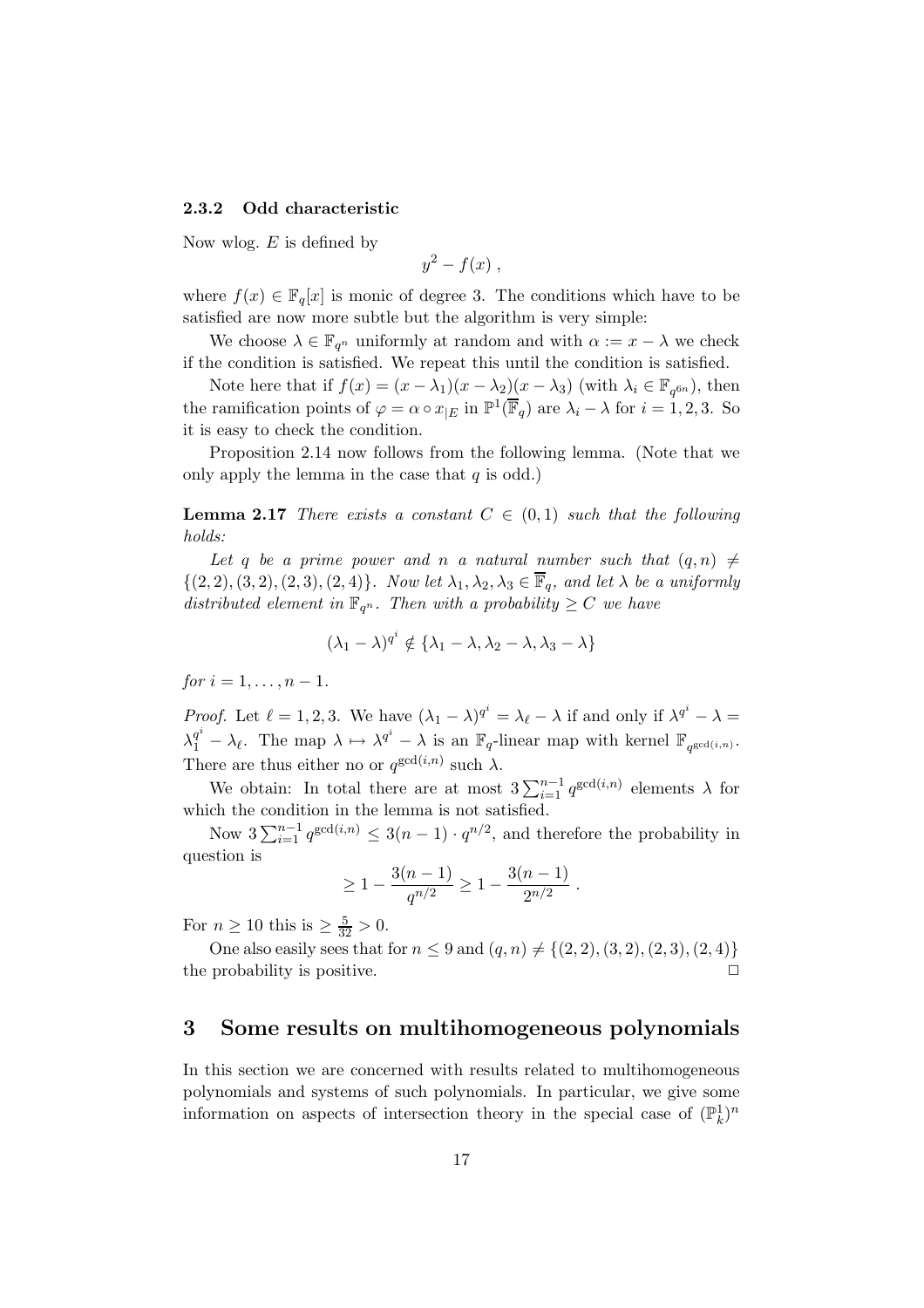(k a field), including multigraded resultants, and we discuss computational aspects.

# $3.1$  Intersection theory in  $(\mathbb{P}^1_k)^n$

In this subsection we review some standard material on intersection theory in the special case of  $(\mathbb{P}_k^1)^n$ , where k is a field.

**Lemma 3.1** Let X be a closed subscheme of  $(\mathbb{P}_k^1)^n$  of dimension at least 1, and let  $F \in k[X_1, Y_1, \ldots, X_n, Y_n]$  be a multihomogeneous polynomial whose multidegree is componentwise positive. Then  $V(F)$  and X intersect nontrivially.

*Proof.* Let <u>d</u> be the multidegree of F. The invertible sheaf  $\mathcal{O}(\underline{d})$  is very ample, and under the corresponding embedding into projective space F corresponds to a non-trivial linear form. The result thus follows from intersection theory in projective space.  $\Box$ 

Definition 3.2 We define the dimension of the empty scheme as −1.

**Lemma 3.3** Let  $k \leq n+1$ . Let  $F_1, \ldots, F_k$  be multihomogeneous polynomials in  $k[X_1, Y_1, \ldots, X_n, Y_n]$  such that all multidegrees are componentwise positive. Then  $\dim(V(F_1,\ldots,F_k)) \geq n-k$ . Moreover, we have equality if and only if for  $\ell = 2, \ldots, k$  no irreducibility component of  $V(F_1, \ldots, F_{\ell-1})$ is contained in  $V(F_{\ell})$ .

*Proof.* Let first  $k \leq n$  (such that the first statement is non-trivial). Then by the previous lemma  $V(F_1, \ldots, F_k)$  is non-empty. The first statement thus follows with Krull's Hauptidealsatz. The second statement also follows easily with the previous lemma and Krull's Hauptidealsatz.  $\Box$ 

Notation 3.4 Let V be a fixed quasi-projective variety, and let X be a closed subscheme of  $V$ . Then we denote the class of  $V$  in the Chow ring of  $V$  by  $[X]$ . (We do not fix a notation for the cycle corresponding to a closed subscheme as we never perform operations with cycles but only with classes.)

**Remark 3.5** Let X be a closed subscheme of  $(\mathbb{P}_k^1)^n$  and let  $F \in$  $k[X_1, Y_1, \ldots, X_n, Y_n]$  be a multihomogeneous polynomial such that no irreducibility component of X is contained in  $V(F)$ . Then

$$
[X \cap V(F)] = [X] \cdot [V(F)],
$$

where  $X \cap V(F)$  is the scheme-theoretic intersection. Indeed, this is a special case of Axiom A7 on intersection theory in [Har77, Appendix A]. In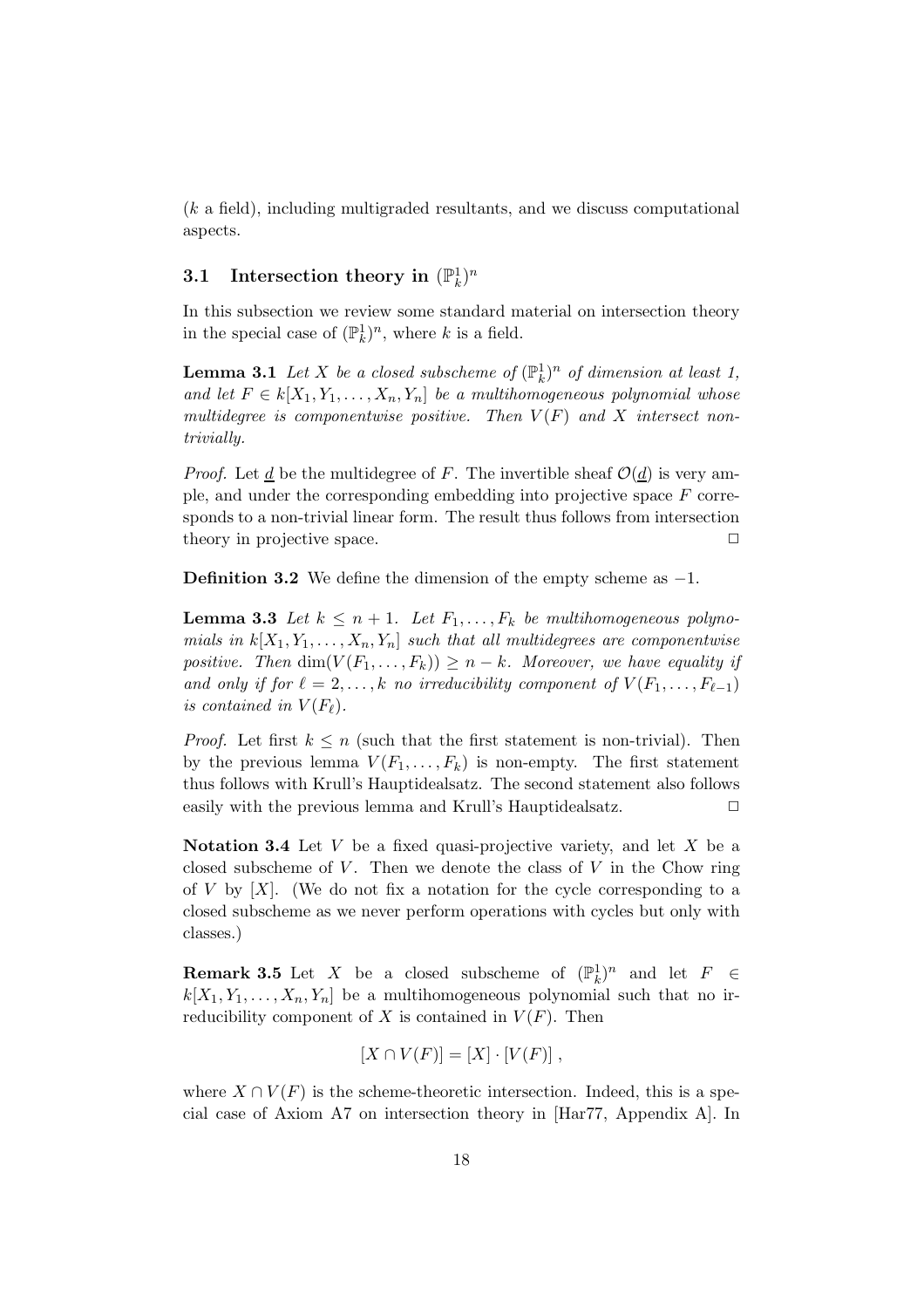particular, if  $F_1, \ldots, F_k$  are multihomogeneous polynomials such that for all  $\ell = 2, \ldots, k$  no irreducibility component of  $V(F_1, \ldots, F_{\ell-1})$  is contained in  $V(F_{\ell}),$  then

$$
[V(F_1,\ldots,F_k)]=[V(F_1)]\cdots[V(F_k)]\ .
$$

Note that by the previous lemma this is in particular the case if the multidegrees of the polynomials are componentwise positive and  $\dim(V(F_1, ..., F_k)) = n - k.$ 

We have the following explicit description of the Chow ring of  $(\mathbb{P}_k^1)^n$ :

**Proposition 3.6** Let  $h_i$  be the class of  $V(X_i) \subseteq (\mathbb{P}_k^1)^n$  for  $i = 1, ..., n$ . Then the Chow ring of  $(\mathbb{P}_k^1)^n$  is generated by  $h_1, \ldots, h_n$ , and we have an isomorphism  $\mathbb{Z}[H_1,\ldots,H_n]/(H_1^2,\ldots,H_n^2) \longrightarrow \mathrm{CH}((\mathbb{P}_k^1)^n)$ ,  $[H_i] \mapsto h_i$ .

This proposition can easily be derived from a general result on the Chow rings of toric varieties (cf. the proposition on page 106 of [Ful93, Section 5.2]). We remark here that the book [Ful93] is concerned with toric varieties over the complex number. However, analytic arguments play a minor role in the exposition, and the few such arguments can rather easily be replaced with algebraic arguments. In particular, the proposition just mentioned holds over arbitrary fields.

**Example 3.7** The class of an effective Cartier divisor on  $(\mathbb{P}_k^1)^n$  of multidegree  $(d_1, ..., d_n)$  is  $d_1h_1 + ... + d_nh_n$ .

Let us consider the pull-back and push-forward homomorphisms associated with the canonical projections between products of  $\mathbb{P}_k^1$ 's. The following considerations follow immediately from the axioms of intersection theory in [Har77, Appendix A].

Let for  $n_1 > n_2$   $p : (\mathbb{P}_k^1)^{n_1} \longrightarrow (\mathbb{P}_k^1)^{n_2}$  be the projection to the first  $n_2$ components. Let us denote by  $h_i$  for  $i = 1, \ldots, n_2$  the class of  $V(X_i)$  in any of the two Chow rings.

Then the pull-back  $p^*$ : CH( $(\mathbb{P}_k^1)^{n_2}$ )  $\longrightarrow$  CH( $(\mathbb{P}_k^1)^{n_1}$ ), which is a ring homomorphism, is given by the homomorphism which corresponds to the obvious inclusion under the isomorphism in Proposition 3.6. This means that it is given by  $p^*(h_i) = h_i$ .

The push-forward, which is a group homomorphism, is given as follows:

Lemma 3.8 Let  $\underline{e} \in \{0,1\}^{n_1}$ . Then  $p_*(h_1^{e_1} \cdots h_{n_1}^{e_{n_1}}) = 1$  if  $e_{n_2+1} = \cdots =$  $e_{n_1} = 1$  and  $p_*(h_1^{e_1} \cdots \hat{h}_{n_1}^{e_{n_1}}) = 0$  otherwise.

Let now  $F_1, \ldots, F_n$  be multihomogeneous polynomials whose multidegree is componentwise positive. Let the multidegree of  $F_i$  be  $(d_{i,1},\ldots,d_{i,n})$ , and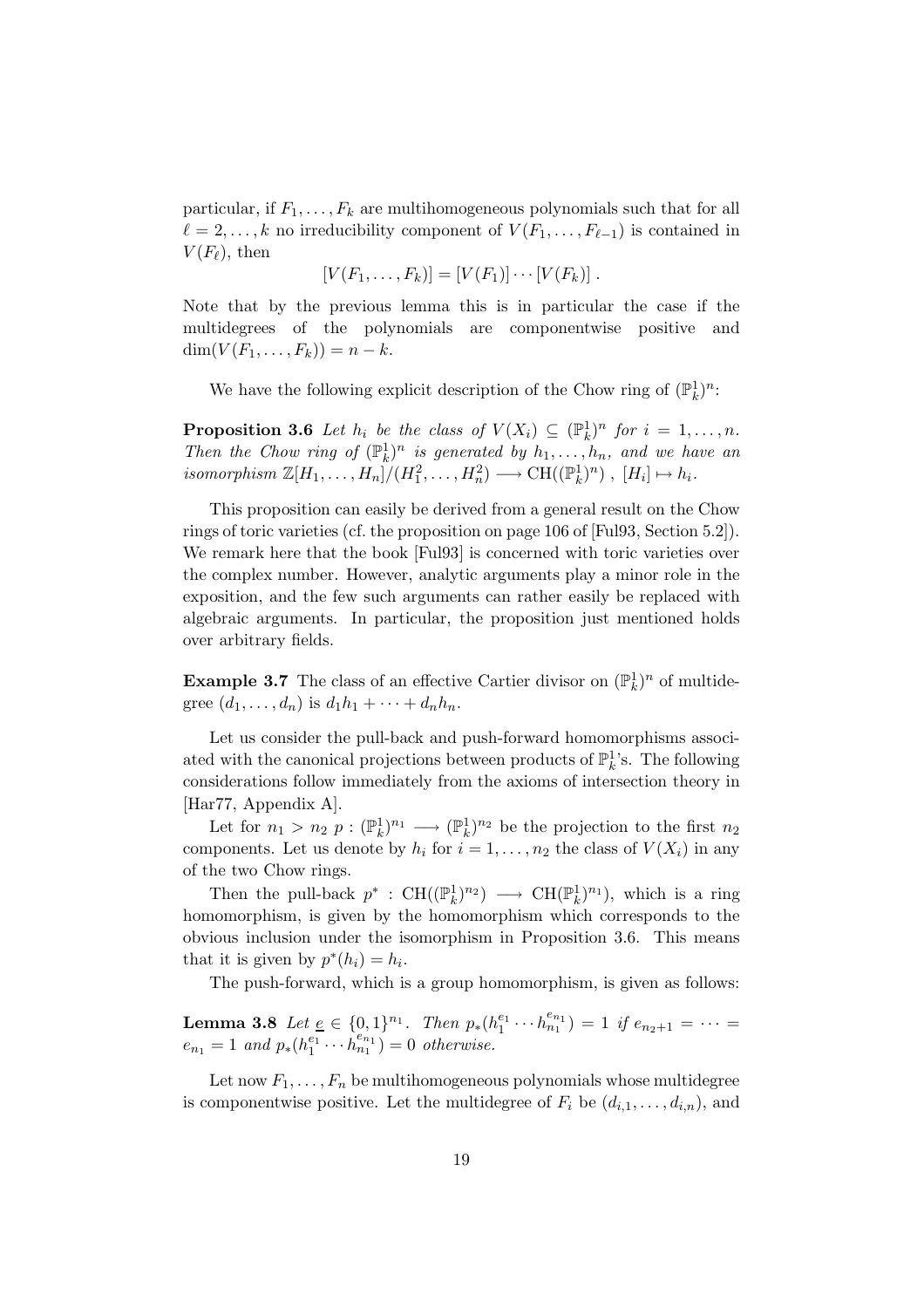let  $D := ((d_{i,j}))_{i,j}$ . If now the scheme  $V(F_1, \ldots, F_n)$  is zero-dimensional we conclude with Proposition 3.6 and Remark 3.5 that the class of  $V(F_1, \ldots, F_n)$ in the Chow group has degree  $\text{Perm}(D)$ , the permanent of D. With other words: If the scheme  $V(F_1, \ldots, F_n)$  is zero-dimensional, it has degree  $\text{Perm}(D)$ . In particular, if additionally the multidegree of each  $F_i$  is  $(d, \ldots, d)$  for a common  $d \in \mathbb{N}$ , then the degree of  $V(F_1, \ldots, F_n)$  is  $n! \cdot d^n$ .

# 3.2 Multigraded resultants

We will make repeated use of resultants for systems of multihomogeneous polynomials in  $k[X_1, Y_1, \ldots, X_n, Y_n]$ . Let us recall the definition and basic properties:

Let us fix some  $n \in \mathbb{N}$ . Let for  $\underline{d} \in \mathbb{N}$   $M_d$  be the set of monomials of multidegree  $\underline{d}$  in  $k[X_1, Y_1, \ldots, X_n, Y_n]$ .

Let for each  $i = 1, ..., n + 1$  some  $\underline{d}^{(i)} \in \mathbb{N}^n$  be given. (Note that all coefficients are positive). We want to define the generic resultant for multihomogeneous polynomials of multidegrees  $\underline{d}^{(1)}, \ldots, \underline{d}^{(n+1)}$ . For this we consider a "universal coefficient ring", which is a multivariate polynomial ring over the integers which for each pair  $(i, m)$  with  $m \in M_{\underline{d}^{(i)}}$  has one indeterminate  $c_{i,m}$ , that is, it is the ring  $\mathbb{Z}[\{c_{i,m}\}_{i=1,\ldots,n+1,m \in M_{\underline{d}}(i)}].$  We define the generic system of  $n+1$  multihomogeneous polynomials with multidegrees  $\underline{d}^{(1)}, \ldots, \underline{d}^{(n+1)}$  as  $G_1, \ldots, G_{n+1} \in \mathbb{Z}[\{c_{(i,m)}\}_{i,m}][X_1, Y_1, \ldots, X_n, Y_n]$ with  $G_i = \sum_{m \in M_{\underline{d}}(i)} c_{i,m} m$ .

The generic resultant under consideration is then an element of  $\mathbb{Z}[\{c_{i,m}\}_{i,m}]$ , and the resultant of a particular system of multihomogeneous polynomials is obtained by substituting the coefficients of the polynomials for the generic coefficients.

#### Proposition 3.9

- a) There is an irreducible polynomial Res  $\in \mathbb{Z}[\{c_{i,m}\}_{i=1,\ldots,n+1,m\in M_{\underline{d}^{(i)}}}]$  which for  $i=1,\ldots,n+1$  is homogeneous in the coefficients of the  $i^{\overline{t}h}$  generic polynomial and which has the following property: For all fields k and all systems of multihomogeneous polynomials  $F_1, \ldots, F_{n+1} \in$  $k[X_1, Y_1, \ldots, X_n, Y_n],$  where  $F_i$  has multidegree  $\underline{d}^{(i)}$ , we have  $Res(F_1, \ldots, F_{n+1}) = 0$  if and only if  $V(F_1, \ldots, F_{n+1})$  is non-empty. Here  $Res(F_1, \ldots, F_{n+1})$  is obtained by substituting the coefficients of the polynomials for the generic coefficients.
- b) The polynomial Res with the above properties unique up to sign.
- c) For every field k, the induced polynomial in  $k[\{c_{i,m}\}_{i,m}]$  is irreducible.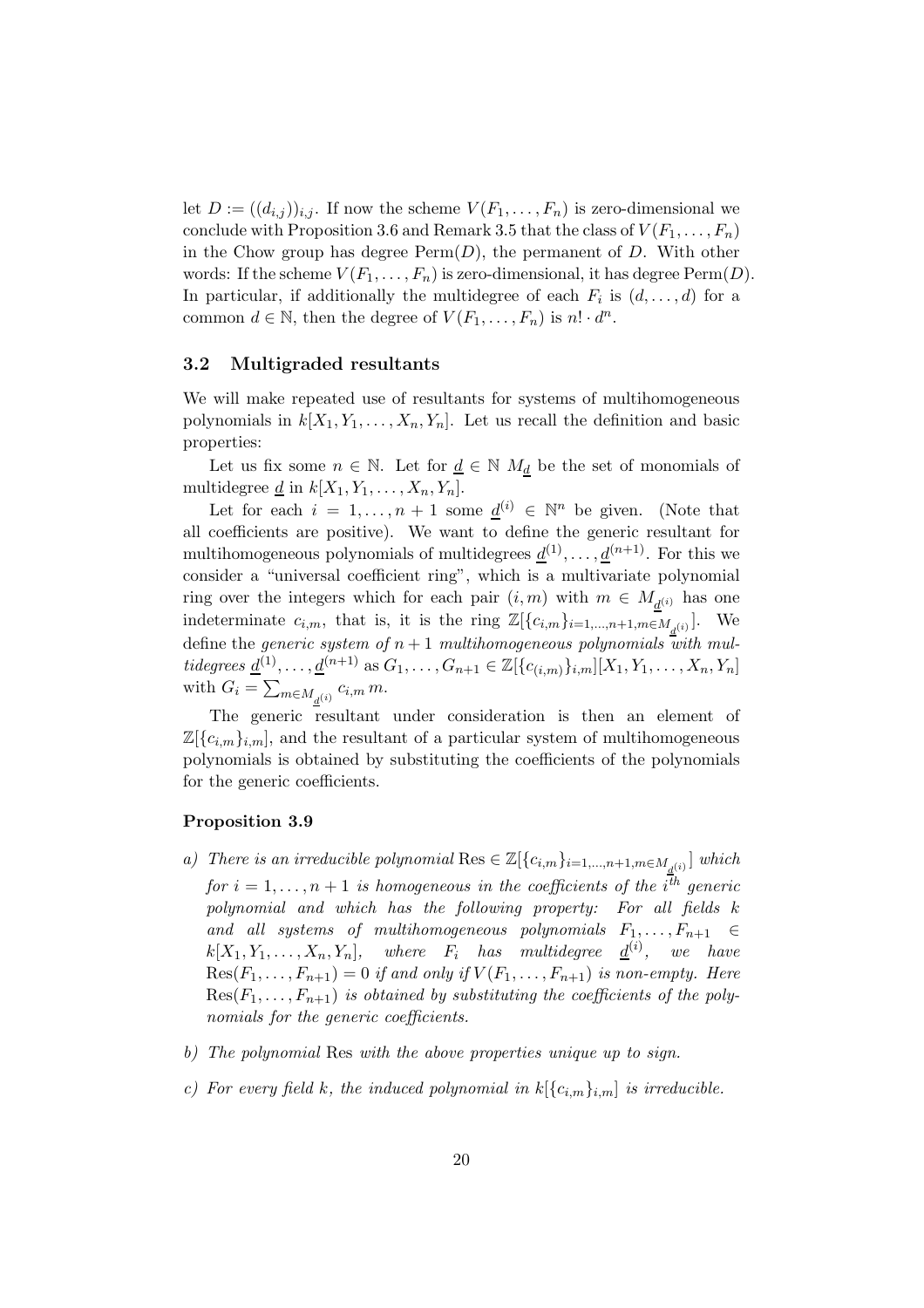d) For each  $i = 1, \ldots, n + 1$ , Res has degree  $\text{Perm}(D_i)$  in the coefficients of the  $i^{th}$  generic polynomial, where  $D_i$  is obtained from the matrix  $\sqrt{ }$  $\overline{\phantom{a}}$  $d^{(1)}$ . . .  $d^{(n+1)}$  $\setminus$ by deleting the  $i^{th}$  row.

Sketch of a proof. A corresponding result over the complex numbers follows from the general results in [GKZ94]. (The polynomial Res is then unique up to multiplication by a non-trivial complex number.) Even though there are various other works on general resultants, we could not find this "universal" result in the literature. We explain now how it can be derived from the results on "mixed resultants" in [GKZ94, Section 3.3].

For every commutative ring R, the set  $Spec(\mathbb{Z}[\{c_{i,m}\}_{i,m}])R) \simeq \prod_{i,m} R$ corresponds in an obvious way to the set of systems  $F_1, \ldots, F_{n+1} \in$  $R[X_1, Y_1, \ldots, X_n, Y_n],$  where  $F_i$  has multidegree  $\underline{d}^{(i)}$ . For such a system of polynomials over a field such that at least one polynomial is non-trivial, we denote by  $\overline{(F_1,\ldots,F_{n+1})}$  the class of the coefficient vectors in projective space  $\text{Proj}(\mathbb{Z}[\{c_{i,m}\}_{i,m}](R)).$ 

Let  $p: (\mathbb{P}^1)^n \times_{\mathbb{Z}} \mathrm{Proj}(\mathbb{Z}[\{c_{i,m}\}_{i,m}]) \longrightarrow \mathrm{Proj}(\mathbb{Z}[\{c_{i,m}\}_{i,m}])$  be the projection to the second component. Let  $V(G_1, \ldots, G_{n+1})$  be the closed subscheme of  $(\mathbb{P}^1)^n \times_{\mathbb{Z}} \mathrm{Proj}(\mathbb{Z}[\{c_{i,m}\}_{i,m}])$  defined by the generic multihomogeneous polynomials  $G_1, \ldots, G_{n+1}$  introduced above.

We consider  $p(V(G_1, \ldots, G_{n+1}))$ , which is a closed subscheme of  $Proj(\mathbb{Z}[\{c_{i,m}\}_{i,m}])$ , with the induced reduced structure. Note that for a system  $F_1, \ldots, F_{n+1}$  of polynomials as above over a field k, the fiber of  $V(G_1,\ldots,G_{n+1})$  above  $\overline{(F_1,\ldots,F_{n+1})}$  is  $V(F_1,\ldots,F_{n+1})$ , and thus the fiber of  $p(V(G_1, \ldots, G_{n+1}))$  at  $\overline{(F_1, \ldots, F_{n+1})}$  is set-theoretically equal to  $p_k(V(F_1,\ldots,F_{n+1}))$ . In particular,  $\overline{(F_1,\ldots,F_{n+1})}$  is contained in  $p_k(V(G_1,\ldots,G_{n+1})_k)$  if and only if  $V(F_1,\ldots,F_{n+1})$  is non-empty.

Now the results in [GKZ94, subsection 3.3 A] immediately generalize to arbitrary fields, and therefore  $V(G_1, \ldots, G_{n+1})_{\overline{\mathbb{Q}}}$  as well as  $V(G_1, \ldots, G_{n+1})_{\overline{\mathbb{F}}_p}$  for every prime number p are irreducible of codimension 1. It follows that  $V(G_1, \ldots, G_{n+1})$  is irreducible of codimension 1. As  $Proj(\mathbb{Z}[\{c_{i,m}\}_{i,m}])$  is regular, this implies that it is a Cartier divisor and thus given by a section of an invertible sheaf on  $\text{Proj}(\mathbb{Z}[\{c_{i,m}\}])$ . But every invertible sheaf on a projective space over  $\mathbb Z$  is isomorphic to  $\mathcal O(a)$  for some  $a \in \mathbb{N}$  (cf. [Mum65, §0, 5 b)]). Therefore  $V(G_1, \ldots, G_{n+1})$  is defined by a homogeneous polynomial in  $\mathbb{Z}[\{c_{i,m}\}_{i,m}]$ ; let Res be such a polynomial.

We already know that Res is irreducible. Moreover, for every prime number p, the residue class  $[\text{Res}]_{\mathbb{F}_p[\{c_{i,m}\}_{i,m}]}$  is non-trivial, and thus the gcd of the coefficients of Res is 1. It is immediate that Res is homogeneous in the coefficients of each generic polynomial.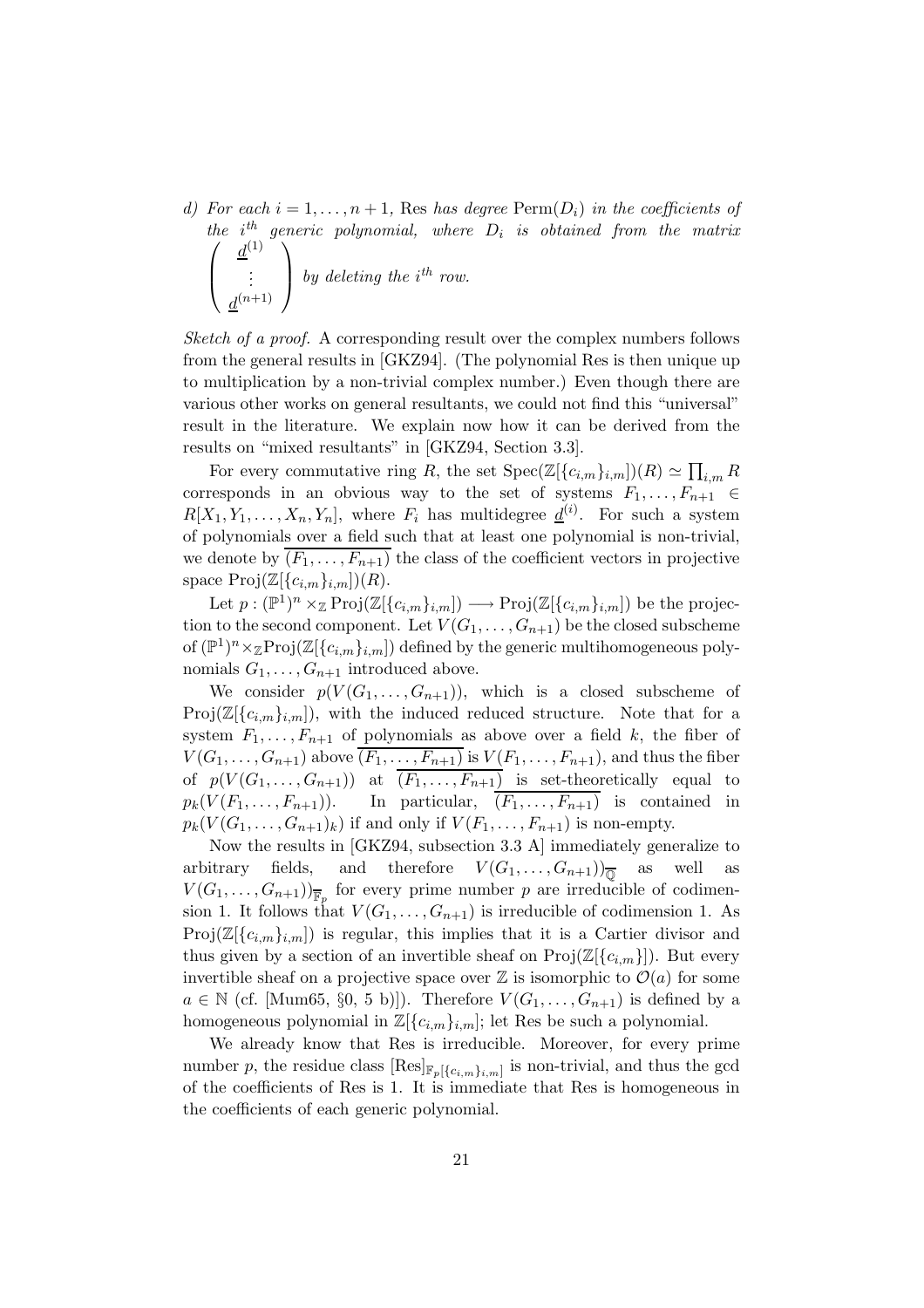We have established a) and b). Result d) follows from [GKZ94, Proposition 3.3] and the remarks at the end of the previous subsection.

It remains to prove c). So let k be a field. Let  $\text{Res}_k$  be the induced polynomial obtained from Res. Then  $\text{Res}_k$  defines (scheme-theoretically) the fiber  $p(V(G_1, \ldots, G_{n+1}))_k$ . The associated reduced subscheme is the image  $p_k(V(G_1,\ldots,G_{n+1})_k)$  with the reduced structure, which is irreducible. Therefore  $\text{Res}_k$  is the product of a constant and a power of an irreducible polynomial. Now first, by d),  $\text{Res}_k$  is a polynomial of degree  $\sum_i \text{Perm}(D_i)$ . Also, by applying the reasoning in [GKZ94] for k instead of  $\mathbb{C}$ , one obtains that  $p_k(V(G_1,\ldots,G_{n+1})_k)$  with the reduced structure also has degree  $\sum_i \text{Perm}(D_i)$ . As we already know that set-theoretically  $p_k(V(G_1,\ldots,G_{n+1})_k)$  is defined by Res<sub>k</sub>, we know now that this is also true scheme-theoretically. We conclude that  $\text{Res}_k$  is irreducible.  $\Box$ 

We call the polynomial Res a *generic mixed multigraded resultant*. If the multidegrees of the generic polynomials are equal, we speak of a multi $graded resultant$ . For some commutative ring R and multihomogeneous  $F_1, \ldots, F_{n+1} \in R[X_1, Y_1, \ldots, X_n, Y_n]$  we call  $\text{Res}(F_1, \ldots, F_{n+1})$  (where Res is the generic mixed multihomogeneous resultant for polynomials of appropriate multidegree) the multigraded resultant of  $F_1, \ldots, F_{n+1}$ .

## 3.3 Computing resultants and solving systems

In this subsection we address computational problems related to multigraded resultants and the solution of zero-dimensional multihomogeneous polynomial systems. In particular, we give an algorithm to determine all solutions of a multihomogeneous polynomial system  $F_1, \ldots, F_n$  over a finite field, where each  $F_i$  has multidegree  $(d, d, \ldots, d)$  for some  $d \in \mathbb{N}$  and the scheme  $V(F_1, \ldots, F_n)$  is zero-dimensional. Our algorithm heavily relies on the computation of resultants. We have not explicitly found our approach in the literature, but the idea to use appropriate resultants to solve systems of multivariate polynomial equations is of course well known (see for example [CLO05] for an introduction).

In the following, all structural statements are made for systems over an arbitrary field k. Computational statements are then for systems over finite fields, and the cardinality of the ground field is then always  $q$ .

Let  $F_1, \ldots, F_{n+1} \in k[X_1, Y_1, \ldots, X_n, Y_n]$  be non-constant multihomogeneous polynomials of equal multidegree  $(d, d, \ldots, d)$  for some  $d \in \mathbb{N}$ , and let  $Res(F_1, \ldots, F_{n+1})$  be the multigraded resultant of these polynomials. Now just as the usual Sylvester resultant, this resultant can be expressed as the determinant of a matrix each of whose entries is 0 or a coefficient of one of the polynomials  $F_i$ .

Let us to state this result fix the following definition.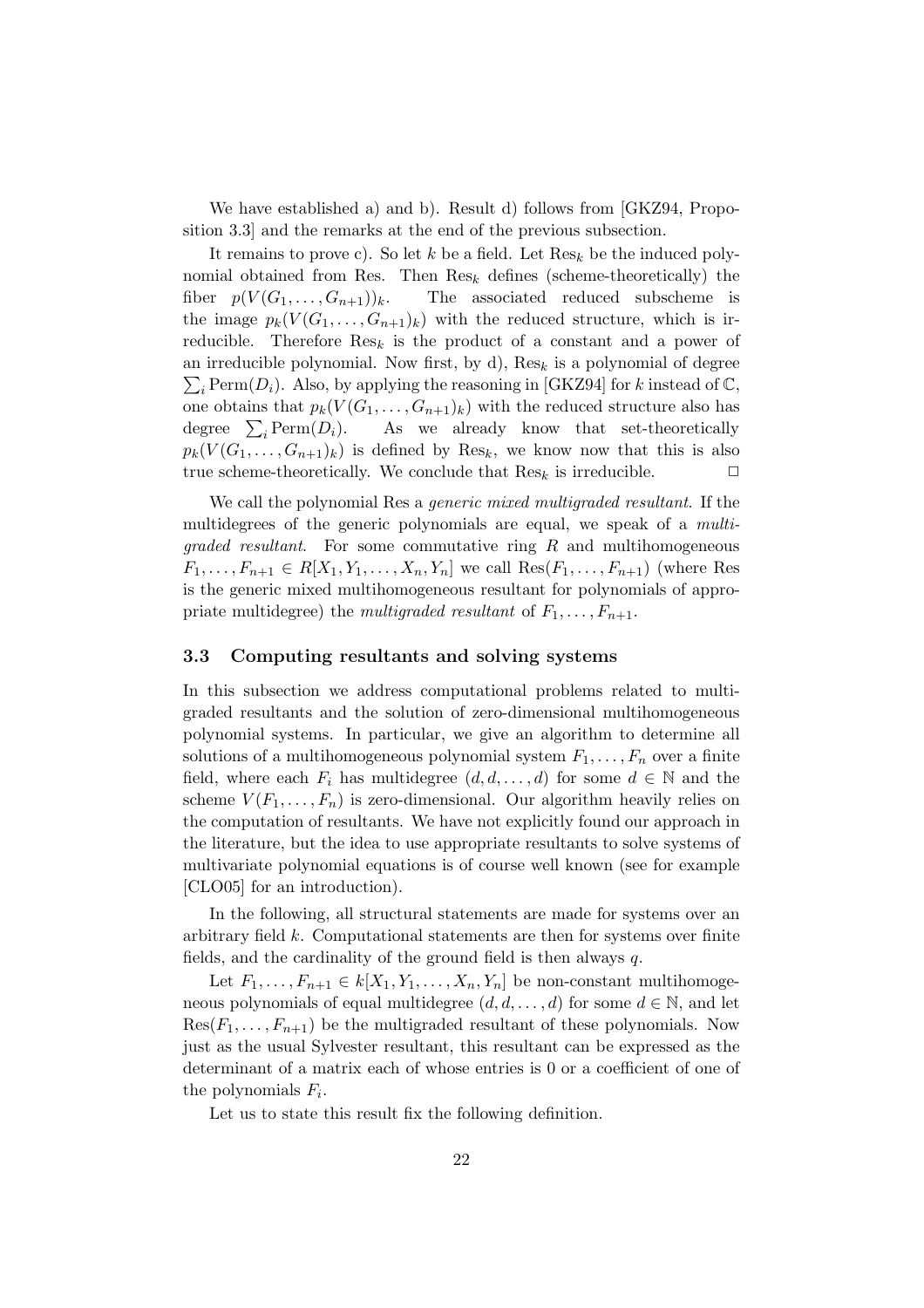**Definition 3.10** Let M be a multigraded  $k[X_1, Y_1, \ldots, X_n, Y_n]$ -module, and let  $\underline{d} \in \mathbb{Z}^n$ . Then the k-vector subspace of M consisting of elements of multidegree  $\underline{d}$  is denoted by  $M_d$ .

We now consider the linear map

$$
\Phi : (k[X_1, Y_1, \dots, X_n, Y_n]_{(d-1, 2d-1, \dots, nd-1)})^{n+1} \longrightarrow
$$
  
\n
$$
k[X_1, Y_1, \dots, X_n, Y_n]_{(2d-1, 3d-1, \dots, (n+1)d-1)},
$$
  
\n
$$
(A_1, \dots, A_{n+1}) \mapsto \sum_{i=1}^{n+1} F_i A_i.
$$
 (3)

Note that both the domain as well as the codomain have dimension  $(n+1)! \cdot d^n$ .

**Proposition 3.11** Let M be the matrix of  $\Phi$  with respect to the monomial bases in the domain and the codomain with any ordering. Then

$$
Res(F_1,\ldots,F_{n+1})=\pm det(M).
$$

Note here that the resultant is only defined up to a sign, and a change of the ordering of any of the two the bases changes a sign too.

This result is essentially proven in [SZ94]. (Note the important reference to the proof of [KSZ92, Theorem 4.7] in the proof of [SZ94, Proposition 6].) Note first that one only has to show the formula for the generic resultant. Now in [SZ94] (and [KSZ92]) it is proven that the formula holds in characteristic 0 up to a multiplicative rational constant. It therefore also holds for the generic resultant up to a multiplicative rational constant. Moreover, the proof in [SZ94] generalizes to fields of arbitrary characteristic, and therefore the formula holds for the generic resultant in characteristic  $p > 0$  up to a non-trivial multiplicative constant in  $\mathbb{F}_p$ . But the multiplicative constant in characteristic 0 specializes to the constants in positive characteristic. Therefore the multiplicative constant is 1 or  $-1$ .

This description of the resultant immediately gives rise to the following result:

**Proposition 3.12** Given  $F_1, \ldots, F_{n+1} \in \mathbb{F}_q$  of multidegree  $(d, \ldots, d)$  one can compute  $\text{Res}(F_1,\ldots,F_{n+1})$  in a time of  $\mathcal{P}oly((n+1)! \cdot d^n \cdot \log(q)).$ 

Proposition 3.11 states in particular that  $V(F_1, \ldots, F_{n+1})$  is empty if and only if  $\Phi$  is surjective, that is,  $(F_1, \ldots, F_{n+1})_{(2d-1,3d-1,\ldots,(n+1)d-1)}$  is equal to the whole ambient space  $k[X_1, Y_1, \ldots, X_n, Y_n]_{(2d-1,3d-1,\ldots,(n+1)d-1)}$ . This statement can be generalized: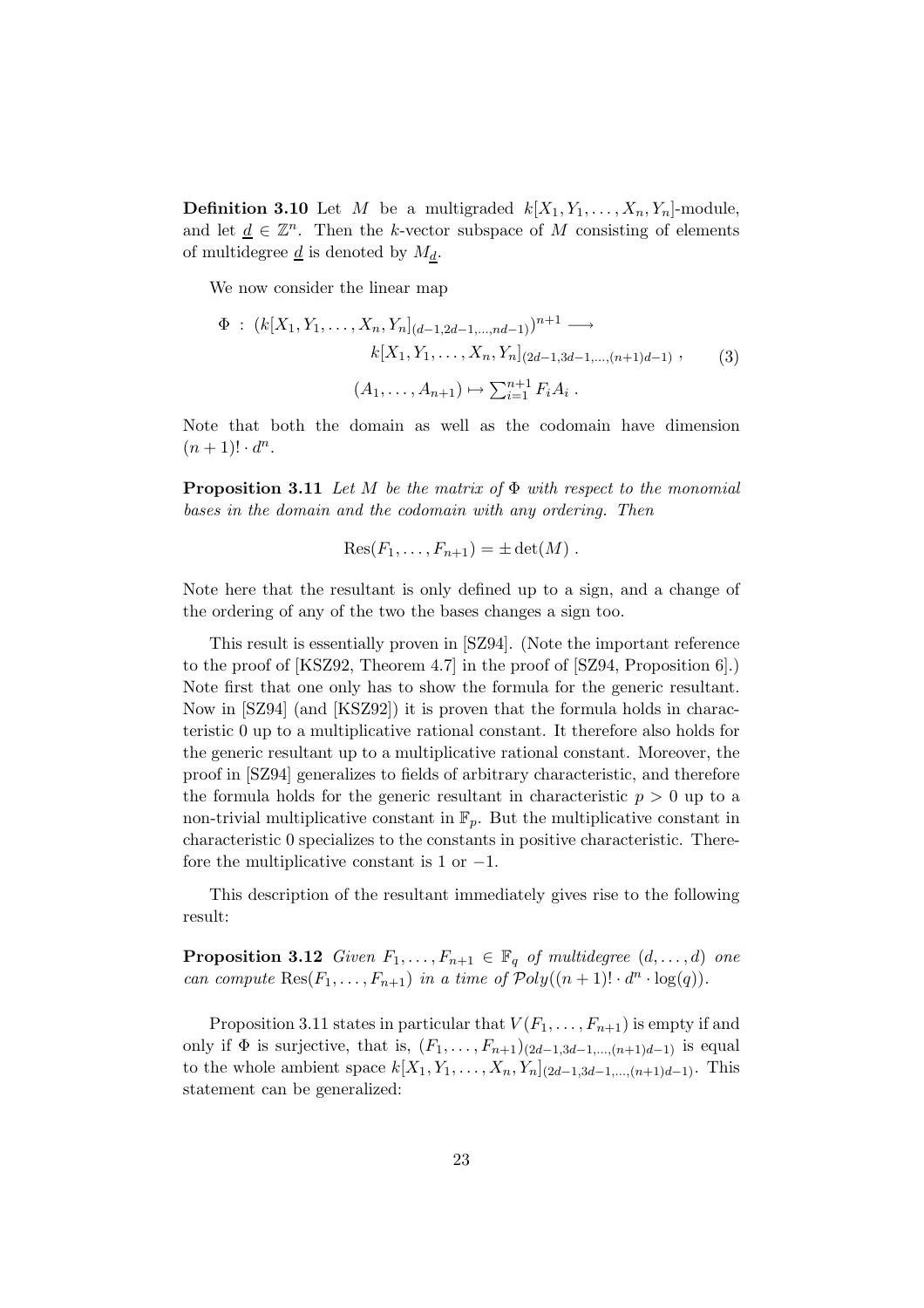**Proposition 3.13** Let  $F_1, \ldots, F_m$  be multihomogeneous polynomials in  $k[X_1, Y_1, \ldots, X_n, Y_n]$  of multidegree  $(d, d, \ldots, d)$ . Then  $V(F_1, \ldots, F_m)$  is empty if and only if  $(F_1, ..., F_m)_{(2d-1,3d-1,...,(n+1)d-1)}$  =  $k[X_1, Y_1, \ldots, X_n, Y_n]_{(2d-1,3d-1,\ldots,(n+1)d-1)}$ .

Proof. It is obvious that the latter statement implies the former. So let  $V(F_1, \ldots, F_m)$  be empty. To show the equality we can perform a basechange. So we consider the field extension  $k((c_{i,j})_{i=1,\dots,n+1,j=1,\dots,m})|k$ , where the  $c_{i,j}$  are indeterminates, and let  $G_i := \sum_{j=1}^m c_{i,j} F_j$  for  $i = 1, \ldots, n+1$ . By the following lemma, if  $g_1, \ldots, g_{n+1}$  are obtained by any dehomogenization from  $G_1, ..., G_{n+1}$ , then  $V(g_1, ..., g_{n+1})$  is empty. Thus  $V(G_1, ..., G_{n+1})$ is empty too. Therefore  $(G_1, ..., G_{n+1})_{(2d-1,3d-1,...,(n+1)d-1)}$  is equal to the ambient space. This clearly implies that  $(F_1, \ldots, F_m)_{(2d-1,3d-1,\ldots,(n+1)d-1)}$ is equal to the ambient space too.  $\Box$ 

**Lemma 3.14** Let  $k$  be a field, and let  $R$  be a non-trivial commutative noetherian k-algebra of dimension n. Let  $f_1, \ldots, f_m \in R$  with  $(f_1, \ldots, f_m) =$ R. Now let  $g_i := \sum_{j=1}^m c_{i,j} f_j$  in  $R \otimes_k k((c_{i,j})_{i,j})$  for  $i = 1, \ldots, n+1$ . Then  $g_1, \ldots, g_{n+1}$  generate the unit ideal of  $R \otimes_k k((c_{i,j})_{i,j}).$ 

Proof. This statement follows from the following statement by induction on  $n$ :

Let R be a non-trivial commutative noetherian k-algebra, and let  $f_1, \ldots, f_m \in R$  with  $(f_1, \ldots, f_m) = R$ . Then  $\dim((R \otimes_k k(c_1, \ldots, c_m))/(c_1f_1 +$  $\cdots + c_m c_m)$  <  $\dim(R \otimes_k k(c_1, \ldots, c_m)) = \dim(R)$ , where we define the dimension of the trivial algebra as  $-1$ .

We assume that this statement is well known to the experts in commutative algebra. Because we could not find a suitable reference we give here a proof.

We have to show that  $c_1f_1 + \cdots + c_mf_m$  is not contained in any minimal prime ideal of  $R \otimes_k k(c_1, \ldots, c_m)$ .

Now, the minimal prime ideals of  $R \otimes_k k(c_1, \ldots, c_m)$  are exactly the ideals of the form  $(p)$ , where p is a minimal prime ideal of R. (Let first **p** be a prime ideal of R. Then  $R/(\mathfrak{p}) \otimes_k k[c_1, \ldots, c_n] \simeq (R/\mathfrak{p})[c_1, \ldots, c_n]$ is a domain. Therefore  $R/\mathfrak{p} \otimes_k k(c_1, \ldots, c_n) \simeq (R \otimes_k k(c_1, \ldots, c_n))/(\mathfrak{p}),$ which is a localization of the previous ring, is a domain too. Thus  $(p)$ is prime. Let us assume that **p** is minimal, and let  $\mathfrak{P} \subseteq (\mathfrak{p})$  be a prime ideal of  $R \otimes_k k(c_1, \ldots, c_m)$ . Then  $\mathfrak{P} \cap R = \mathfrak{p}$  by the minimality of  $\mathfrak{p}$ , thus  $(\mathfrak{P} \cap R) = (\mathfrak{p})$ . As  $(\mathfrak{P} \cap R) \subseteq \mathfrak{P}$ , we have  $\mathfrak{P} = (\mathfrak{p})$ . We conclude that  $(p)$  is a minimal prime ideal. Now let  $\mathfrak P$  be any minimal prime ideal of  $R \otimes_k k(c_1, \ldots, c_m)$ . By what we just have shown  $(\mathfrak{P} \cap R)$  is then a prime ideal of  $R \otimes_k k(c_1, \ldots, c_m)$ . Moreover, this ideal is obviously contained in  $\mathfrak{P}$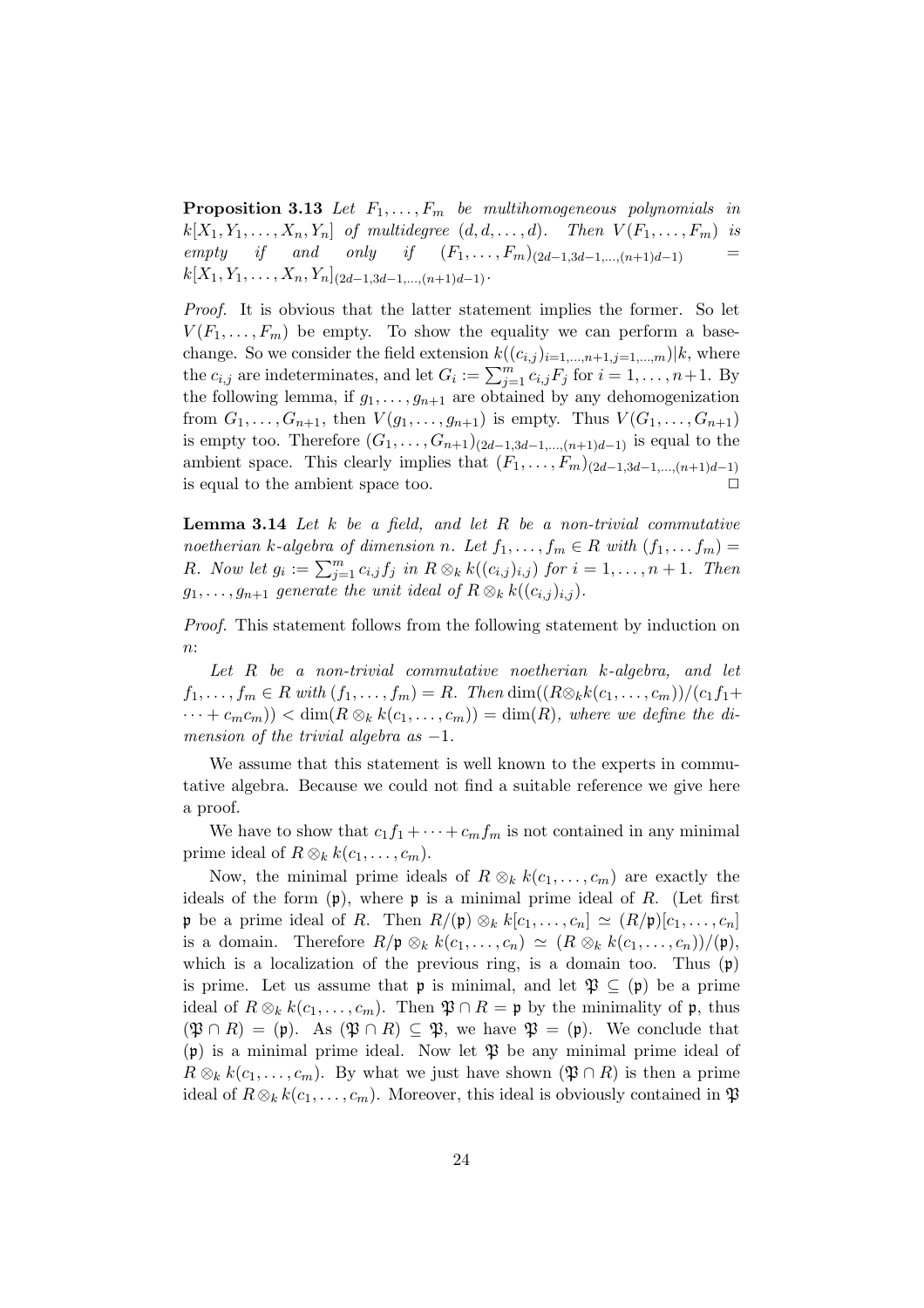and thus equal to  $\mathfrak{P}$ . Now  $\mathfrak{P} \cap R$  is also minimal because otherwise  $(\mathfrak{P} \cap P)$ was not minimal either.)

So let us fix a minimal prime ideal  $\mathfrak p$  of R. By assumption the residue classes  $[f_1]_{\mathfrak{p}}, \ldots, [f_m]_{\mathfrak{p}}$  generate  $R/\mathfrak{p}$ . This implies in particular that there exists some  $i \in \{1, \ldots, m\}$  such that  $[f_i]_{\mathfrak{p}} \neq 0$ . Therefore  $c_1[f_1]_{\mathfrak{p}} + \cdots$  $c_m[f_m]_{\mathfrak{p}} \neq 0 \in R/\mathfrak{p} \otimes_k k(c_1, \ldots, c_m) \simeq (R \otimes_k k(c_1, \ldots, c_m))/(\mathfrak{p}).$  Thus  $c_1f_1 + \cdots + c_mf_m \notin (\mathfrak{p}).$ 

Proposition 3.13 implies immediately:

**Proposition 3.15** Given  $F_1, \ldots, F_m \in \mathbb{F}_q[X_1, Y_1, \ldots, X_n, Y_n]$  as above, one can determine if  $V(F_1, \ldots, F_m)$  is empty in a time of  $\mathcal{P}oly(m \cdot n! \cdot d^n \cdot \log(q)).$ 

We now prove:

**Proposition 3.16** Given multihomogeneous polynomials  $F_1, \ldots, F_n \in$  $\mathbb{F}_q[X_1, Y_1, \ldots, X_n, Y_n]$  of multidegree  $(d, d, \ldots, d)$ , where  $q \geq n! \cdot d^n$ , one can determine in a time of  $Poly(n! \cdot d^n \cdot \log(q))$  if  $V(F_1, \ldots, F_n)$  is zerodimensional. If this is the case, one can compute in an expected time of  $Poly(n! \cdot d^n \cdot \log(q))$  all its  $\mathbb{F}_q$ -rational points.

*Proof.* Let  $k = \mathbb{F}_q$ , and let for  $i = 1, \ldots, n$   $p_i : (\mathbb{P}_k^1)^n \longrightarrow \mathbb{P}_k^1$  be the projection to i<sup>th</sup> component. Then  $V(F_1, \ldots, F_n)$  is not zero-dimensional if and only if there is some  $i = 1, ..., n$  such that  $p_i(V(F_1, ..., F_n))$  is equal to  $\mathbb{P}_k^1$ . (If  $p_i(V(F_1,\ldots,F_n)) = \mathbb{P}_k^1$  for some i, then clearly  $V(F_1,\ldots,F_n)$  is not zerodimensional. Otherwise  $V(F_1, \ldots, F_n)$  is contained in the finite set  $\bigcap_{i=1}^n p_i^{-1}(p_i(V(F_1,\ldots,F_n))).$ 

For each  $i = 1, ..., n$  we consider the multigraded resultant of  $F_1, ..., F_n$ with respect to all coordinates except  $X_i, Y_i$ . Let us denote this resultant by  ${\mathop{\mathrm{Res}}\nolimits}_{\mathbb{Z}}$  ∨  $\chi^{\vee}_{(X_i,Y_i)}(F_1,\ldots,F_n)$ . By definition Res  $\chi^{\vee}_{(X_i,Y_i)}(F_1,\ldots,F_n)$  vanishes exactly on  $p_i(V(F_1,\ldots,V_n))$ , and one easily see with Proposition 3.9 c) that this is a homogeneous polynomial of degree  $n! \cdot d^n$ .

We thus see that  $V(F_1, \ldots, F_n)$  is not zero-dimensional if and only if at least one of the resultants Res <sup>∨</sup>  $\chi^{\vee}_{(X_i,Y_i)}(F_1,\ldots,F_n)$  vanishes. We can thus decide if  $V(F_1, \ldots, F_n)$  is zero-dimensional or not by checking if all these resultants are non-trivial.

Each of these resultants is a homogeneous polynomial of degree  $n! \cdot d^n$ , thus it vanishes if and only if it vanishes on  $n! \cdot d^n + 1$  distinct points in  $\mathbb{P}^1(\overline{k}).$ 

By assumption we have  $n! \cdot d^n$  distinct elements of k at our disposal. Including  $\infty$  these give  $n! \cdot d^n + 1$  elements of  $\mathbb{P}^1(k)$ . We can therefore check if the resultant Res  $\vee$  $\big(X_i, Y_i\big)(F_1, \ldots, F_n)$  vanishes by computing all the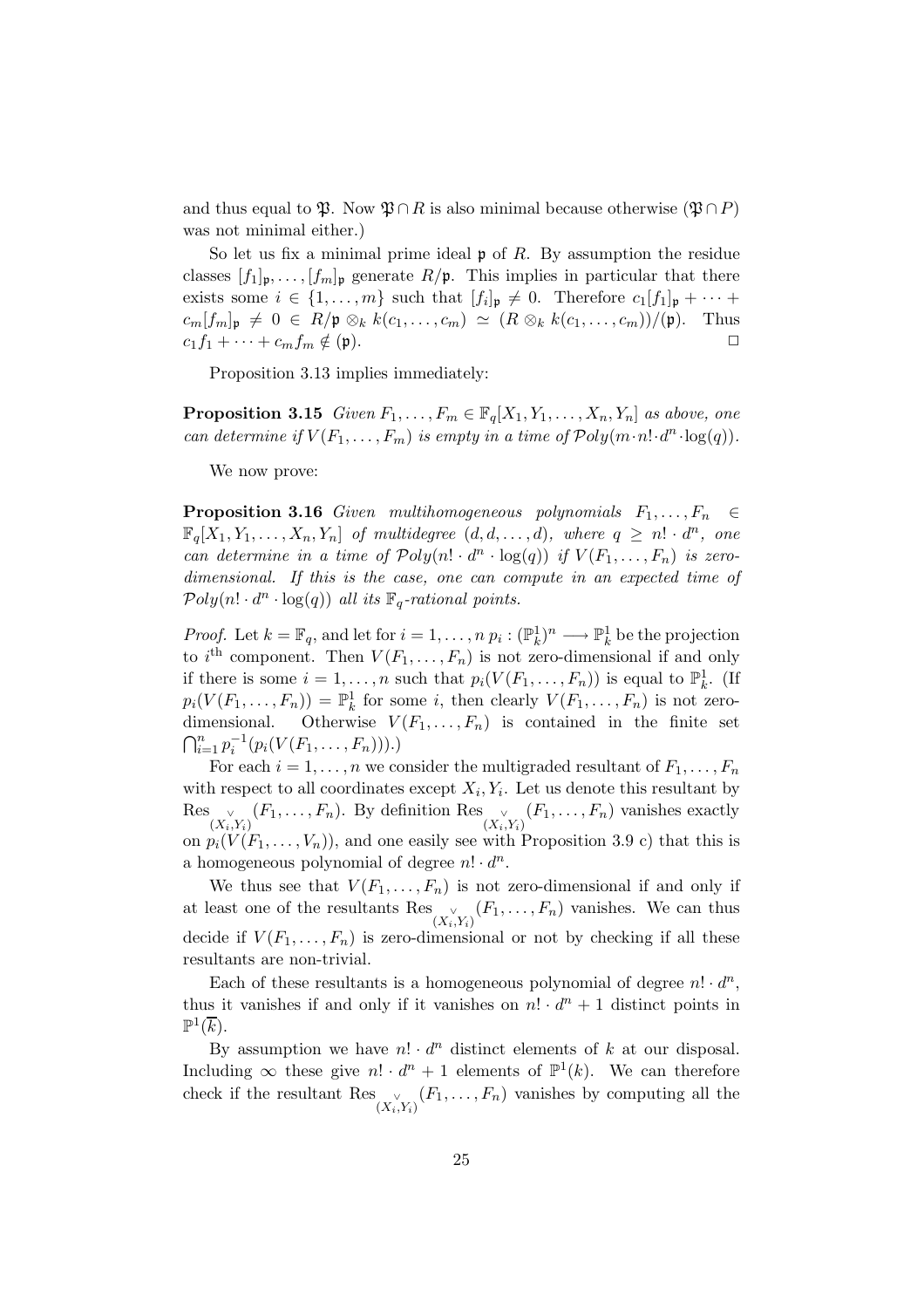resultants obtained by substituting  $X_i$  and  $Y_i$  with the  $n! \cdot d^n + 1$  elements of  $\mathbb{P}^1(k)$  and checking if the results are 0. By Proposition 3.12 each of these computations can be performed in a time which is polynomially bounded in  $n! \cdot d^{n-1} \log(q)$ , and there are  $n \cdot (n! \cdot d^n + 1)$  resultants to be computed. The overall running time is thus polynomially bounded in  $n! \cdot d^n \cdot \log(q)$ . We have shown the first statement of the proposition.

We now come to the computation of the k-rational solutions, provided that the system is indeed zero-dimensional.

We start off in the same way as above, and from the "evaluated resultants" we compute the resultants Res  $\vee$  $\big(X_i, Y_i\big)$   $(F_1, \ldots, F_n)$  by interpolation. For this we again compute the "evaluated resultants" as determinants as in Proposition 3.11. Here for each i all the  $n! \cdot d^n + 1$  matrices have to be computed with respect to the same ordering of monomials in order that the sign is consistent.

By assumption all these resultants are non-trivial. We factorize them and determine their roots in k; let  $L_i$  be a list of the roots of the  $i<sup>th</sup>$  resultant, that is, of the k-rational points of  $p_i(V(F_1,\ldots,F_n))$ .

We now compute the solutions in an iterative manner, by successively imposing conditions of the coordinates. We start out with the k-rational points in  $p_1(V(F_1,\ldots,F_n))$ , that is,  $L_1$ . Suppose now that we know the k-rational points of  $(p_1, \ldots, p_i)(V(F_1, \ldots, F_n))$ , which we have stored in a list  $S_i$ . Then for each point of  $P = (P_1, \ldots, P_i)$  in  $S_i$  and Q in  $L_{i+1}$ , we check if the system obtained by substituting P for  $X_1, Y_1, \ldots, X_i, Y_i$  and Q for  $(X_{i+1}, Y_{i+1})$  is consistent, that is if it has a solution over  $\overline{k}$ . Then all tuples  $(P, Q)$  are inserted into a new list  $S_{i+1}$  for later inspection. Note here the important point that the list  $S_i$  has  $\leq n! \cdot d^n$  elements.

Let us give the algorithm in a more formal way:

# Algorithm for solving multihomogeneous zero-dimensional systems

Input: Multihomogeneous polynomials  $F_1, \ldots, F_n \in \mathbb{F}_q[X_1, Y_1, \ldots, X_n, Y_n]$  of multidegree  $(d,d,\ldots,d)$  where  $q\,\geq\, n!\cdot d^n$  such that  $V(F_1,\ldots,F_n)$  is zerodimensional.

Output: All  $\mathbb{F}_q$ -rational points of  $V(F_1,\ldots,F_n)$ .

- 1. For each  $i=1,\ldots,n$ , compute  $\mathrm{Res}_{\mathbb{C}^{\times}}$  $\mathcal{C}_{(X_i,Y_i)}(F_1,\ldots,F_n)$  by interpolation. (Each of these resultants is non-trivial by assumption.)
- 2. Factorize these resultants and compute their roots in  $\mathbb{P}^1(\mathbb{F}_q).$  Let  $L_i$  be a list of roots of the  $i^{\text{th}}$  resultant.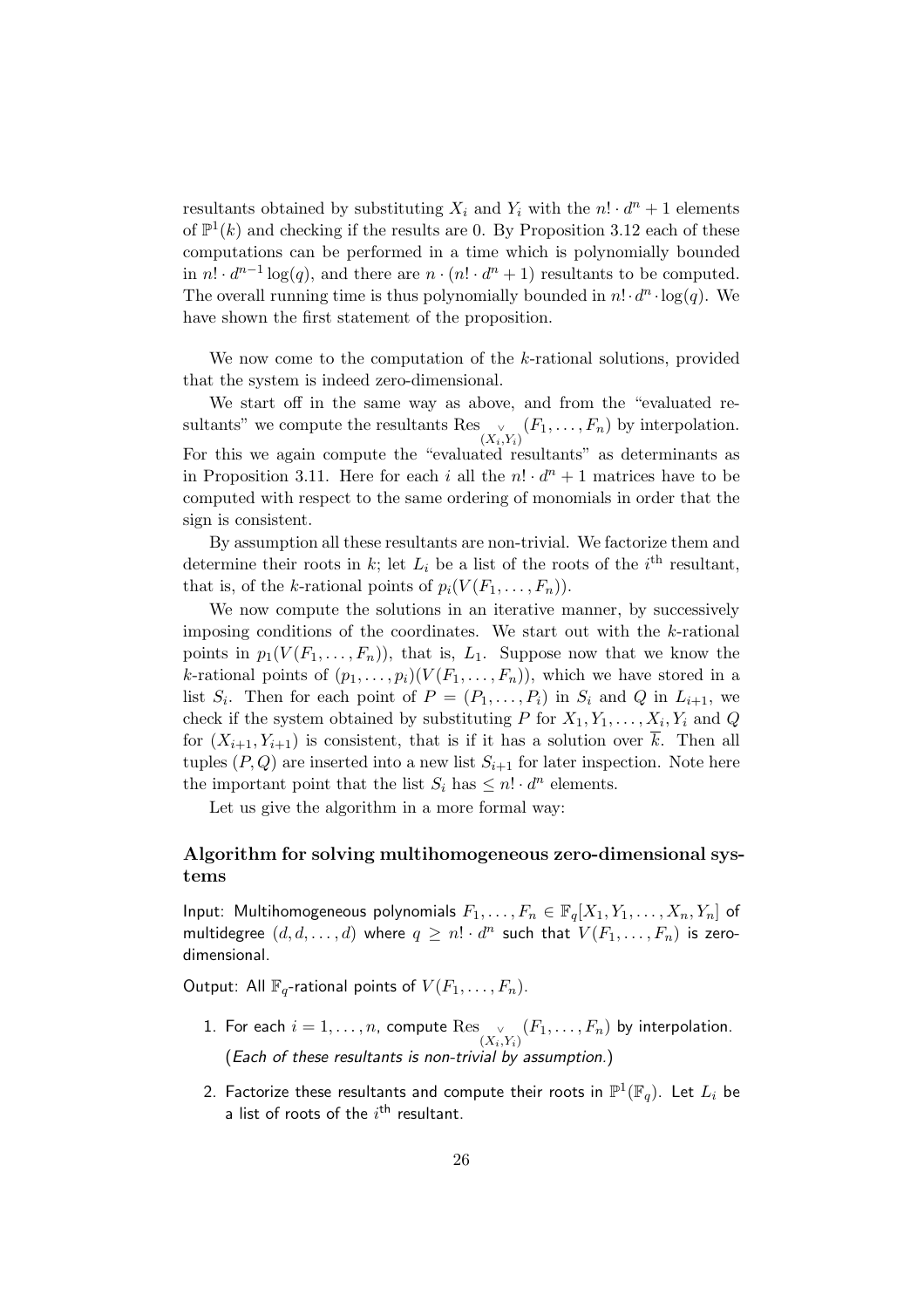- 3. Let  $S_1$  ←−  $L_1$ .
- 4. For  $i = 1, ..., n 1$  do

Determine a list  $S_{i+1}$  consisting of elements of  $(\mathbb{P}^1(\mathbb{F}_q))^{i+1}$  as follows: For each  $P = (P_1, \ldots, P_i) \in S_i$  and  $Q \in L_{i+1}$  check if the system obtained by substituting  $P$  for  $X_1,Y_1,\ldots,X_i,Y_i$  and  $Q$  for  $X_{i+1}, Y_{i+1}$  is consistent. If this is the case, insert  $(P, Q)$  into  $S_{i+1}$ .

5. Output  $S_n$ .

It is obvious that each of the lists  $S_i$  contains exactly the k-rational points of  $(p_1, \ldots, p_i)(V(F_1, \ldots, F_n))$ . Thus the output of the algorithm consists of the k-rational points of  $V(F_1, \ldots, F_n)$ .

Let us analyze the complexity: Step 1 can clearly be performed in a time of  $\mathcal{P}oly(n! \cdot d^n \log(q))$  (cf. Proposition 3.12). Step 2 can be performed in an expected time of  $\mathcal{P}oly(n! \cdot d^n \log(q))$  with the algorithm by Cantor and Zassenhaus ([CZ81]). Each of the checks in Step 4 can be performed with a time of  $Poly(n! \cdot d^n \cdot \log(q))$  by Proposition 3.13. Now, as already remarked each list  $S_i$  contains at most  $n! \cdot d^n$  elements. Therefore, there are at most  $(n! \cdot d^n)^2$  tuples  $(P, Q)$  to be considered for each value of i. Thus Step 4 can also be performed in a time of  $\mathcal{P}oly(n! \cdot d^n \log(q)).$ 

One might have to pass to a field extension of degree  $\leq \log_2(n! \cdot d^n)$  in order that enough field elements are available. To construct an appropriate field extension, one can choose a polynomial of appropriate degree uniformly at random and test for irreducibility. Like this, one obtains:

**Proposition 3.17** Given multihomogeneous polynomials  $F_1, \ldots, F_n \in$  $\mathbb{F}_q[X_1, Y_1, \ldots, X_n, Y_n]$  of multidegree  $(d, d, \ldots, d)$ , one can determine if  $V(F_1, \ldots, F_{n+1})$  is zero-dimensional and if this is the case compute all its  $\mathbb{F}_q$ -rational points in an expected time of  $\mathcal{P}oly(n! \cdot d^n \cdot \log(q)).$ 

# 3.4 Interpolation

Similarly to the algorithm above, the computation of the summation polynomials will be based on an interpolation. In contrast to the computation above, the result is however a multihomogeneous polynomial. Here we consider the corresponding interpolation problem.

Let us first consider the classical 1-dimensional interpolation problem in the context of homogeneous polynomials: Let  $d \in \mathbb{N}$  and  $(a_j, b_j) \in k^2 - \{0\}$ for  $j = 1, ..., d + 1$  such that the induced elements in  $\mathbb{P}^1(k)$  are pairwise distinct. Moreover, let  $c_1, \ldots, c_{d+1} \in k$ . Then there is exactly one homogeneous polynomial  $F(X, Y) \in k[X, Y]$  of degree d with  $F(a_j, b_j) = c_j$  for all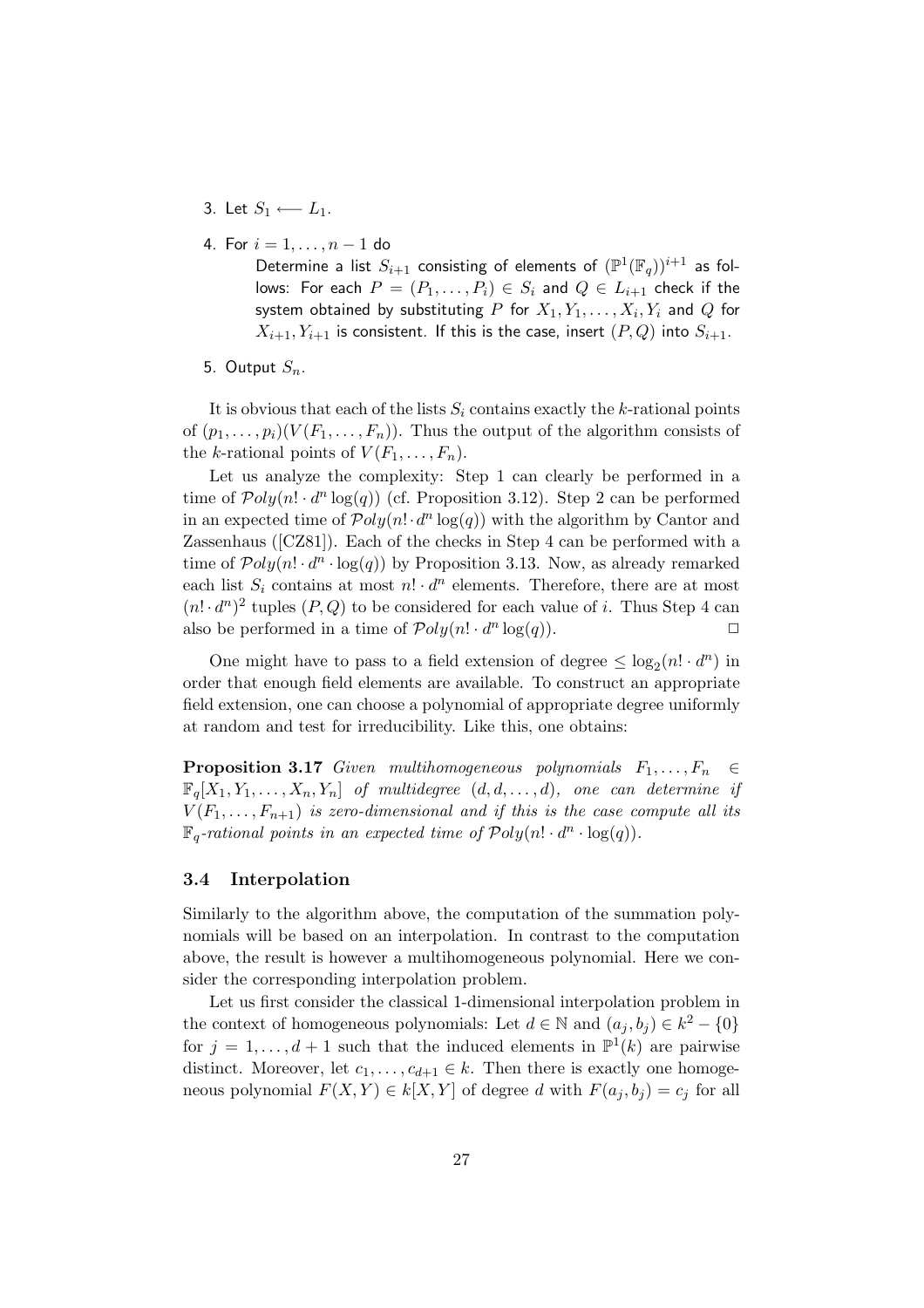$j = 1, \ldots, d + 1$ . Moreover, with

$$
L_j := \prod_{\ell \neq j} \frac{b_\ell X - a_\ell Y}{a_j b_\ell - a_\ell b_j} \tag{4}
$$

we have

$$
F = \sum_{j} c_j L_j \tag{5}
$$

**Proposition 3.18** Let  $\underline{d} \in \mathbb{N}^n$ , and let  $S := \{1, \ldots, d_1 + 1\} \times \cdots \times \{1, \ldots,$  $d_n + 1$ . Let k be a field, let  $(a_{i,j}, b_{,j}) \in k^2 - \{0\}$  for  $i = 1, \ldots, n$  and  $j = 1, \ldots, d_i + 1$  such that for each i, the elements  $(a_{i,1} : b_{i,1}), \ldots, (a_{i,d_i+1} :$  $(b_{i,d_i+1}) \in \mathbb{P}^1(k)$  are pairwise distinct, and let  $c_j \in k$  for  $j \in S$ .

Then there is exactly one multihomogeneous polynomial  $F \in \mathcal{E}$  $k[X_1, Y_1, \ldots, X_n, Y_n]$  of multidegree <u>d</u> with  $F(a_{1,j_1}, b_{1,j_2}, \ldots, a_{n,j_n}, b_{n,j_n}) = b_j$ for all  $j \in S$ .

*Proof.* The case  $n = 1$  is treated above. For the general case we proceed by induction on n.

Let us first prove the uniqueness. For this, let  $\underline{d}$ , S, k, and  $(a_{i,j}, b_{,j}) \in$  $k^2 - \{0\}$  for  $i = 1, \ldots, n$  and  $j = 1, \ldots, d_i + 1$  be as in the proposition, and let  $F \in k[X_1, Y_1, \ldots, X_n, Y_n]$  be of multidegree  $\underline{d}$  with  $F(a_{1,j_1}, b_{1,j_2}, \ldots, a_{n,j_n}, b_{n,j_n}) = 0$  for all  $\underline{j} \in S$ .

Then be induction hypothesis, for each  $j = 1, \ldots, d_n + 1$ ,  $F(X_1, Y_1, \ldots, X_{n-1}, Y_{n-1}, a_{n,j}, b_{n,j}) = 0 \in k[X_1, Y_1, \ldots, X_{n-1}, Y_{n-1}].$  We now regard  $F(X_1, Y_1, \ldots, X_n, Y_n)$  as a bivariate homogeneous polynomial in the ring  $k(X_1, Y_1, \ldots, X_{n-1}, Y_{n-1})[X_n, Y_n]$ . Then by the uniqueness of the solution of the 1-dimensional interpolation problem, we conclude that  $F=0.$ 

We come to the existence. So let objects as in the proposition be given.

For each  $j = 1, \ldots, d_n + 1$  there is by induction assumption exactly one multihomogeneous polynomial  $C_j \in k[X_1, Y_1, \ldots, X_{n-1}, Y_{n-1}]$  of multidegree  $(d_1, \ldots, d_{n-1})$  with  $C_j(a_{1,j_1}, b_{1,j_2}, \ldots, a_{n-1,j_{n-1}}, b_{n-1,j_{n-1}}) = c_j$  for all  $j \in S$  with  $j_n = j$ . Let  $L_j := \prod_{\ell \neq j} \frac{b_\ell X_n - a_\ell Y_n}{a_j b_\ell - a_\ell b_j}$  $\frac{\partial_{\ell}X_n - a_{\ell}Y_n}{\partial_{\ell}b_{\ell} - a_{\ell}b_j}$  for  $j = 1, \ldots, d_n + 1$ . Then the polynomial  $F := \sum_j C_j L_j$  fulfills the requirements.

We call the computation problem to determine the polynomial  $F$ , given the data in the proposition the multihomogeneous interpolation problem. One can solve this problem with an obvious linear algebra approach. We therefore obtain:

Proposition 3.19 The multihomogeneous interpolation problem over finite fields can be solved in a time of  $Poly((d_1 + 1) \cdots (d_n + 1) \cdot log(q))$ , where as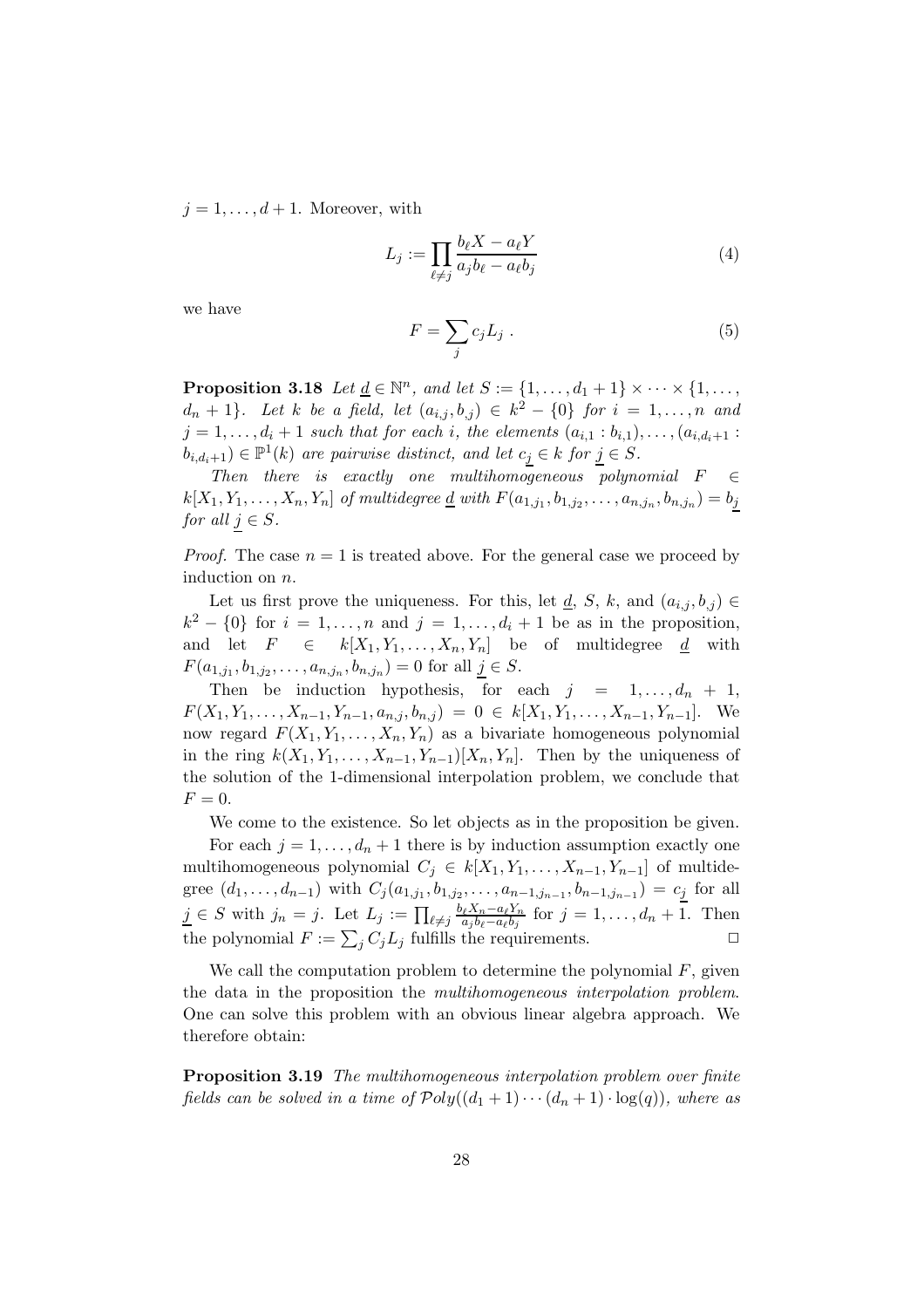above <u>d</u> is the multidegree of the polynomial to be computed and  $\mathbb{F}_q$  is the ground field.

# 4 The summation polynomials

In this section we prove Propositions 2.1 and 2.3 on the summation polynomials. Let E be an elliptic curve over a field k, let  $m \in \mathbb{N}, m \geq 2$ , and let  $\varphi: E \longrightarrow \mathbb{P}^1_k$  be a covering of degree 2 which satisfies  $\varphi \circ [-1] = \varphi$ .

Now let  $N_m$  (or N) be the kernel of the addition map  $E^m \longrightarrow E$ ,  $(P_1, \ldots, P_m) \mapsto P_1 + \cdots + P_m$ . (Here the  $P_i$  are Z-valued points for some kscheme Z.) Note that N is isomorphic to  $E^{m-1}$  via the projection  $(P_1, \ldots, P_m) \mapsto (P_1, \ldots, P_{m-1}).$ 

We now consider the projection  $E^m \longrightarrow (\mathbb{P}_k^1)^m$  induced by  $\varphi$ . Note that [-1] operates on N, and the map  $N \hookrightarrow E^m \longrightarrow (\mathbb{P}^1_k)^m$  factors through the quotient  $N/[-1]$ .

**Definition 4.1** Let  $H_{\varphi,m}$  (or  $H_m$  or  $H$ ) be the image of N in  $(\mathbb{P}_k^1)^m$  (with the induced subscheme structure).

# Lemma 4.2

- a) The induced map  $N/[-1] \longrightarrow H$  is finite and birational.
- b) H is a hyperplane in  $(\mathbb{P}_k^1)^m$  of multidegree  $(2^{m-2}, \ldots, 2^{m-2})$ .
- c) The projections  $H \longrightarrow \mathbb{P}_{K}^{m-1}$  to any  $m-1$  of the m components are flat coverings of degree  $2^{m-2}$ .

*Proof.* The maps  $N \hookrightarrow E^m \longrightarrow (\mathbb{P}_k^1)^m$  and  $H \hookrightarrow (\mathbb{P}_k^1)^m$  are clearly finite. It follows immediately that the induced map  $N \longrightarrow H$  is also finite. This in turn implies that the induced map  $N/[-1] \longrightarrow H$  is finite too (by definition of the geometric quotient).

Let us now consider the commutative diagram



where the morphisms  $E^m \longrightarrow E^{m-1}$  and  $(\mathbb{P}_k^1)^m \longrightarrow (\mathbb{P}_k^1)^{m-1}$  are the projections to the first  $m-1$  coordinates. Then the induced morphism  $N \longrightarrow$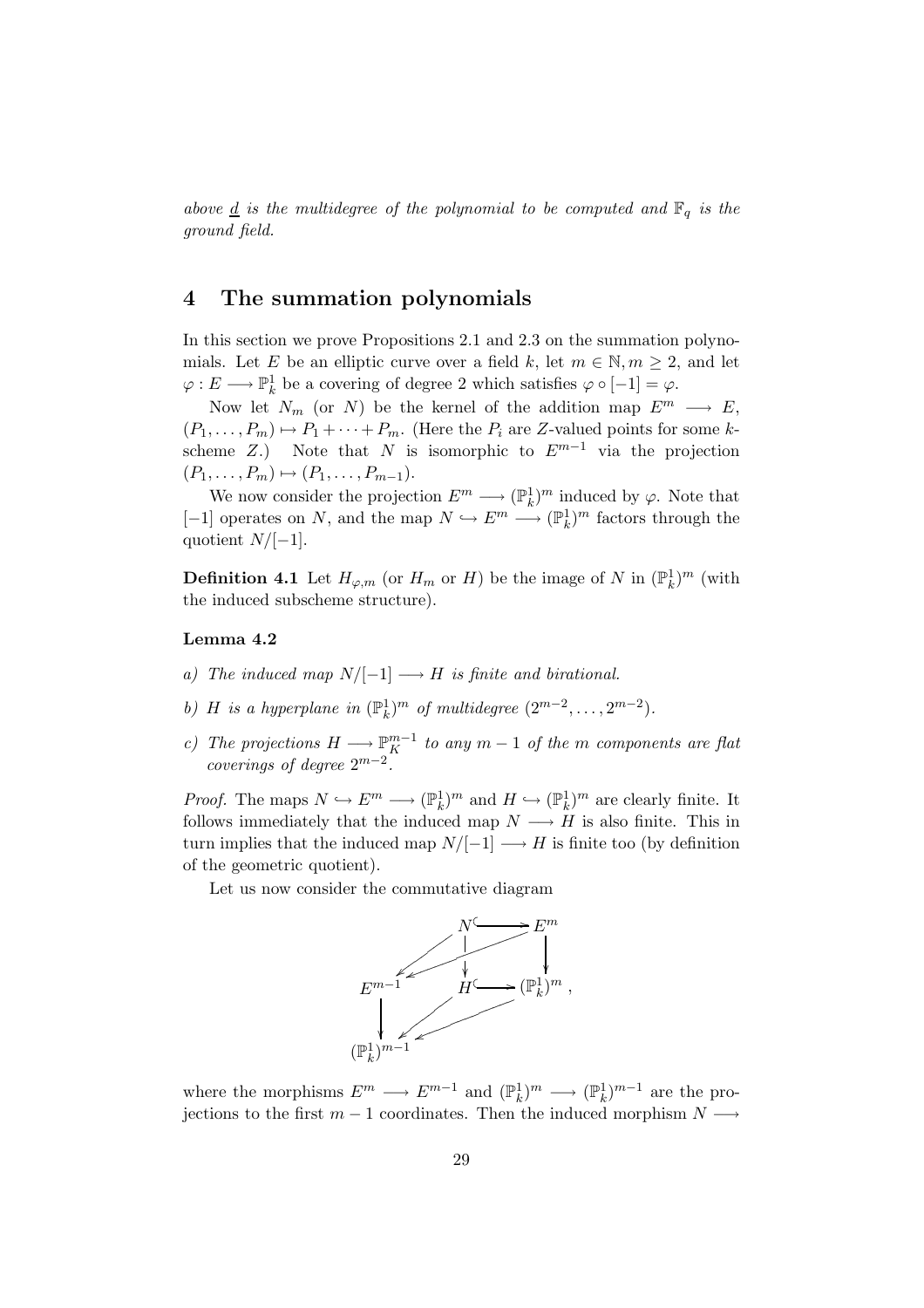$E^{m-1}$  is an isomorphism, and the morphism  $E^{m-1} \longrightarrow (\mathbb{P}_k^1)^{m-1}$  is a generically separable flat covering of degree  $2^{m-1}$ .

Below we show that the map  $N \longrightarrow H$  generically has degree 2, and the map  $H \longrightarrow (\mathbb{P}_k^1)^{m-1}$  generically has degree  $2^{m-2}$ . This statement implies statements a) and b) in the lemma. Indeed, first as  $N \longrightarrow H$  generically has degree 2, the induced map  $N/[-1] \longrightarrow H$  generically has degree 1, that is, it is birational. Second, the fact that the map  $H \longrightarrow (\mathbb{P}_k^1)^{m-1}$  is quasi-finite and generically of degree  $2^{m-2}$  implies that the last component of the multidegree of H is  $2^{m-2}$ . "By symmetry" (or by a repetition of the argument with projections to different components) then all components of the multidegree are  $2^{m-2}$ .

Note first that we have already established that both maps are generically separable, and that the product of the two degrees is  $2^{m-1}$ . Therefore, it suffices to show that the extension of function fields  $k(N)|k(H)$  has separability degree 2.

We are going to apply the isomorphism  $E^{m-1} \longrightarrow N$  which is the inverse of the projection  $N \longrightarrow E^{m-1}$  and consider the extension  $k(E^{m-1})|k(H)$ .

Let  $\Omega := \overline{k(E^{m-1})}$ , let  $p_i : E^{m-1} \longrightarrow E$  be the projection to the *i*<sup>th</sup> coordinate, and let  $P_i \in E(\Omega)$  be the induced points. (That is,  $P_i$  is the morphism  $Spec(\Omega) \longrightarrow Spec(k(E^{m-1})) \longrightarrow E^{m-1} \stackrel{p_i}{\longrightarrow} E$ , where the first two morphisms are the canonical ones.) Let  $p_m := -\sum_{i=1}^{m-1} p_i$  and  $P_m :=$  $-\sum_{i=1}^{m-1} P_i$ .

Then the inverse of the projection  $N \longrightarrow E^{m-1}$  to the first  $m-1$  coordinates is given by  $(p_1, \ldots, p_m)$ ; the corresponding  $\Omega$ -valued point of N is given by  $(P_1, \ldots, P_m)$ .

The points  $P_1, \ldots, P_{m-1}$  are linearly independent, since the maps  $p_1, \ldots, p_{m-1}$  are linearly independent, the map  $Mor_k(E^{m-1}, E) \longrightarrow$  $E(k(E^{m-1}))$  is injective (in fact, it is an isomorphism), and the map  $E(k(E^{m-1})) \longrightarrow \text{Spec}(\Omega)$  is injective too.

Now let us consider the preimage of  $x(P_1, \ldots, P_m) = (x \circ P_1, \ldots, x \circ P_m) \in$  $H(\Omega)$  in  $N(\Omega)$ . This set consists of all tuples  $(\epsilon_1 P_1, \ldots, \epsilon_m P_m) \in E^m(\Omega)$ with  $\epsilon_i = \pm 1$  and  $\sum_{i=1}^m \epsilon_i P_i = O$ . Clearly, there are exactly two such tuples:  $\pm (P_1, \ldots, P_m).$ 

We conclude: There are exactly two  $\Omega$ -valued points of  $E^{m-1}$  which induce the  $\Omega$ -valued point  $(x \circ P_1, \ldots, x \circ P_m) \in H(\Omega)$  under the projection  $N \longrightarrow H$ . This means that there are exactly two extensions of the canonical inclusion  $k(E^{m-1}) \longrightarrow \Omega$  to  $k(N)$ . Therefore, the separability degree of the extension  $k(E^{m-1})|k(H)$  is 2.

We come to c). We still (wlog.) only consider the projection  $p : H \longrightarrow$  $(\mathbb{P}_k^1)^{m-1}$  to the first  $m-1$  components. As the map is quasi-finite and as H has multidegree  $(2^{m-2}, \ldots, 2^{m-2})$ , each fiber has degree  $2^{m-2}$ . With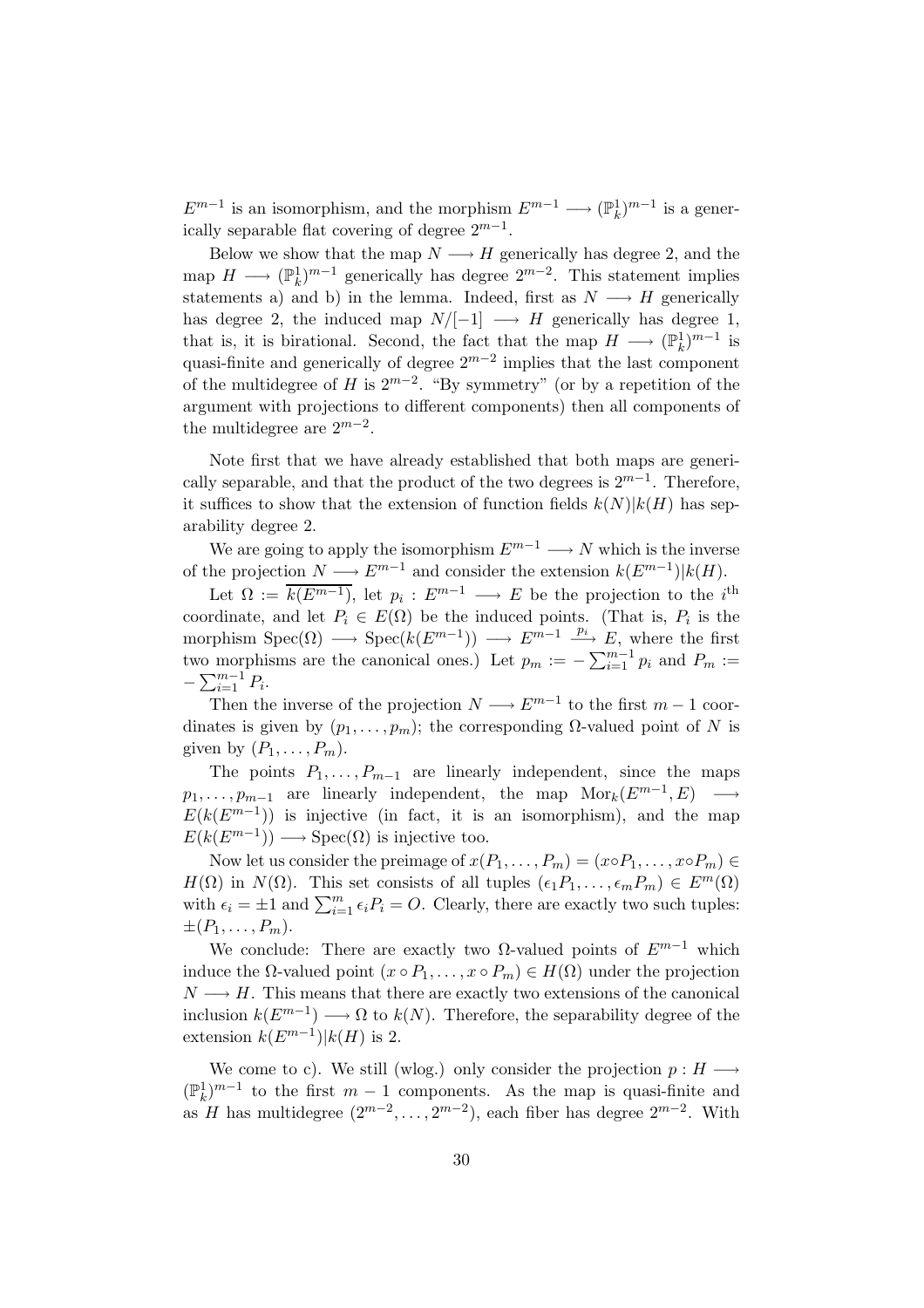other words: The Hilbert polynomials of the fibers are equal to  $2^{m-2}$ . With [Har77, Theorem 9.9] we conclude that  $p$  is flat.

Note that H is a projective over  $(\mathbb{P}^1)^{m-1}$ , thus in particular proper. Moreover,  $p$  is quasi-finite. These two properties together are equivalent to being finite by [Gro61, Proposition 4.4.2].  $\Box$ 

Now clearly, if S is any irreducible polynomial in  $k[X_1, Y_1, \ldots, X_m, Y_m]$ which is multihomogeneous, then  $S$  satisfies the conditions of Proposition 2.1 if and only if  $H = V(S)$ . This establishes Proposition 2.1.

Thus the  $m<sup>th</sup>$  summation polynomial (cf. Definition 2.2) with respect to  $\varphi$  is the (up to a multiplicative constant unique) polynomial S with  $V(S) = H$ .

**Remark 4.3** Let  $\alpha \in \text{Aut}(\mathbb{P}_k^1)$ . Then  $H_{\alpha \circ \varphi,m} = \alpha(H_{\varphi,m})$ , with other words:  $H_{\alpha^{-1}\circ\varphi,m} = \alpha^{-1}(H_{\varphi,m})$ . This implies that  $S_{\alpha^{-1}\circ\varphi,m} = \alpha^*(S_{\varphi,m})$ .

We now discuss how the summation polynomials for elliptic curves in Weierstraß form can be given in an explicit and constructive way, following [Sem98].

**Lemma 4.4** Let E be an elliptic curve in  $\mathbb{P}_k^2$  in Weierstraß form:

$$
E = V(Y^{2}Z + a_{1}XYZ + a_{3}YZ^{2} - (X^{3} + a_{2}X^{2}Z + a_{4}XZ^{2} + a_{6}Z^{3}))
$$

with  $a_1, a_2, a_3, a_4, a_6 \in k$  and  $O = [0 : 1 : 0]$ . Then the 3<sup>rd</sup> summation polynomial of E with respect to  $x_{|E}$  is

$$
((x_1^2x_2^2 + x_2^2x_3^2 + x_1^2x_3^2) - 2(x_1^2x_2x_3 + x_1x_2^2x_3 + x_1x_2x_3^2)
$$
  
\n
$$
-(a_1^2 + 4a_2)x_1x_2x_3 - (a_1a_3 + 2a_4) \cdot (x_1x_2 + x_2x_3 + x_1x_3)
$$
  
\n
$$
-(a_3^2 + 4a_6) \cdot (x_1 + x_2 + x_3)
$$
  
\n
$$
-a_1^2a_6 + a_1a_3a_4 - a_2a_3^2 - 4a_2a_6 + a_4^2) \cdot Y_1^2Y_2^2Y_3^2.
$$

Sketch of the proof. Let S be the polynomial in the lemma. Using the inversion and addition formulae for elliptic curves in Weierstraß form (cf. [Sil86]), one can check (with a rather lengthy computation) that for all  $P_1, P_2 \in E(\overline{k}),$  $S(x(P_1), x(P_2), x(P_1 + x(P_3)) = 0$ . This implies that  $S_3$  divides S. As both polynomials have multidegree  $(2, 2, 2)$ , it follows that they are equal. Let us note here that one only has to check that  $S(x(P_1), x(P_2), x(P_1 + P_3))$  for  $P_1 \neq \pm P_2$  and  $P_1, P_2 \neq O$  because then S vanishes on an open part of  $H_3$ and thus also on all of  $H_3$ .

Let us indicate how the polynomial  $S$  was *found*, following [Sem04]:

Let  $P_1, P_2 \in E(\overline{k})$  with  $P_1, P_2 \neq O$  and  $P_1 \neq \pm P_2$ . Then clearly both  $x(P_1+P_2)$  and  $x(P_1-P_2)$  satisfy the polynomial  $(x-x(P_1+P_2))(x-x(P_1+P_2))$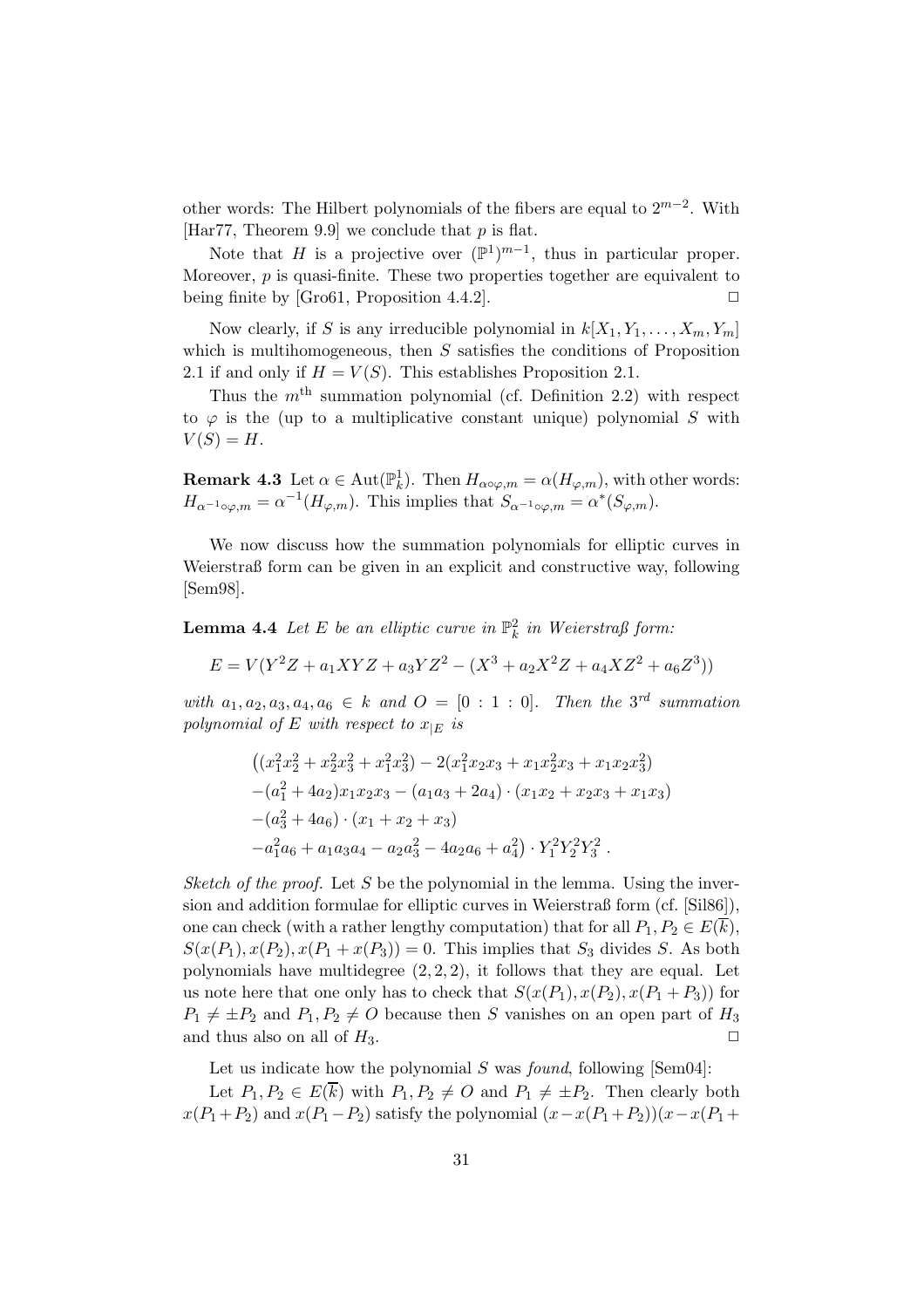$(P_2)$ ). So we computed this polynomial over the field  $\mathbb{Q}(a_1, a_2, a_3, a_4, a_6)$ and for "generic"  $P_1, P_2$ , using the computer algebra system MAGMA. The polynomial  $S$  is then obtained by multiplication with the denominator and homogenization.

**Lemma 4.5** Let E still be an elliptic curve and  $\varphi : E \longrightarrow \mathbb{P}^1_k$  a covering of degree 2 with  $\varphi \circ [-1] = \varphi$ . Let  $s, t \in \mathbb{N}$  with  $s, t \geq 2$ . Then

$$
S_{\varphi,s+t}(X_1, Y_1, \dots, X_{s+t}, Y_{s+t}) =
$$
  
\n
$$
Res_{(X,Y)}(S_{\varphi,s+1}(X_1, Y_1, \dots, X_s, Y_s, X, Y),
$$
  
\n
$$
S_{\varphi,t+1}(X_{s+1}, Y_{s+1}, \dots, X_{s+t}, Y_{s+t}, X, Y)).
$$

Here by  $\text{Res}_{(X,Y)}$  we mean the usual Sylvester resultant for homogeneous polynomials in X and Y of degrees  $2^{s-1}$  and  $2^{t-1}$ .

*Proof.* For  $(P_1, \ldots, P_{s+t}) \in (E(\overline{k}))^{s+t}$  we have  $P_1 + \cdots + P_{s+t} = O$  if and only if there exists some  $P \in E(\overline{k})$  with  $P_1 + \cdots + P_s + P = O$  and  $P_{s+1} + \cdots + P_{s+t} + P = O.$ 

It follows that topologically the hyperplane  $H_{s+t}$  is the image of  $V(S_{\varphi,s+1}(X_1,Y_1,\ldots,X_s,Y_s,X,Y),S_{\varphi,t+1}(X_{s+1},Y_{s+1},\ldots,X_{s+t-1},Y_{s+t},X,Y))$ in  $(\mathbb{P}_k^1)^n \times \text{Proj}(k[X, Y])$  under the projection to  $(\mathbb{P}_k^1)^n$ . As  $H_{s+t}$  is irreducible it follows that the resultant in the lemma is (up to a multiplicative constant) a power of  $S_{\varphi,s+t}$ .

In order to prove that the resultant is (up to a constant) equal to  $S_{\varphi,s+t}$ , we consider their multidegrees.

The generic Sylvester resultant for polynomials of degrees a and b has degree  $b$  in the coefficients of the first polynomial and degree  $a$  in the coefficients of the second polynomial. We apply this with  $a = 2^{s-1}$  and  $b = 2^{t-1}$ . In our case we obtain a polynomial of degree  $2^{s-1} \cdot 2^{t-1} = 2^{s+t-2}$  in  $(X_i, Y_i)$ for all  $i = 1, \ldots, s + t$ .

As  $S_{\varphi,s+t}$  has multidegree  $(2^{s+t-2}, \ldots, 2^{s+t-2})$ , the result follows.  $\Box$ 

The two preceding lemmata give rise to algorithmic constructions of the summation polynomials over finite fields.

First, given an elliptic curve in Weierstraß form and a covering of degree  $2 \varphi : E \longrightarrow \mathbb{P}^1_{\mathbb{F}_q}$  with  $\varphi \circ [-1] = \varphi$  (which means that the automorphism  $\alpha \in \text{Aut}(\mathbb{P}^1_k)$  with  $\varphi = \alpha \circ x_{|E}$  is given), one can easily determine  $S_{\varphi,3}$  via Lemma 4.4 and Remark 4.3.

Further, one can compute  $S_{\varphi,m}$  for  $m \geq 3$  from  $S_{\varphi,m-1}$  and  $S_{\varphi,3}$  by applying the above lemma with  $s = m - 2$  and  $t = 2$ . This computation can be performed via interpolation provided that  $q \geq 2^{m-2}$  (which means that  $\# \mathbb{P}^1(\mathbb{F}_q) \ge 2^{m-2} + 1$  (cf. Proposition 3.19).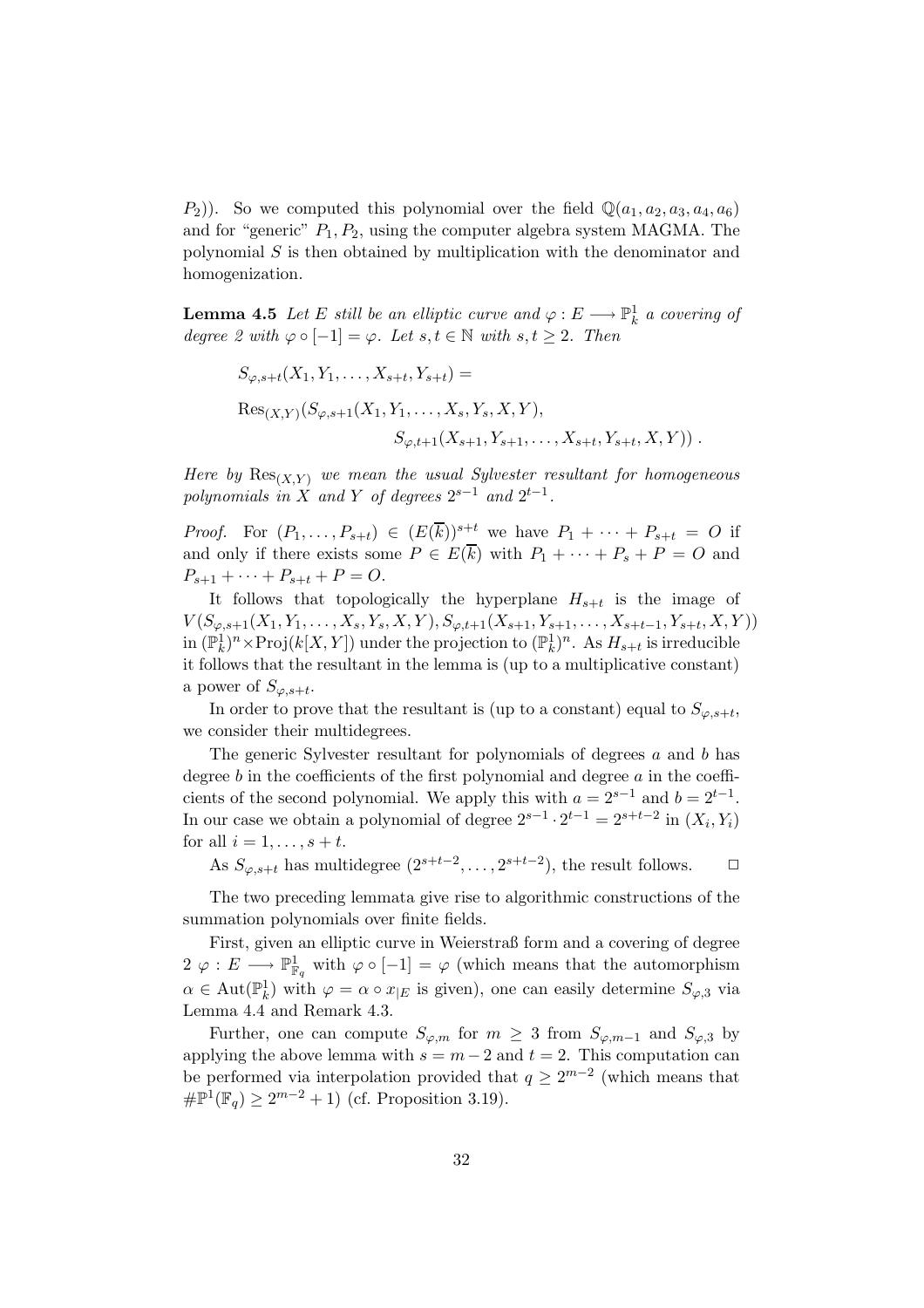**Proposition 4.6** Given an elliptic curve E over a finite field  $\mathbb{F}_q$  with  $q \geq$  $2^{m-2}$  in Weierstraß form and a covering  $\varphi\,:\,E\,\longrightarrow\,\mathbb{P}^1_{{\mathbb F}_q}$  of degree 2 with  $\varphi \circ [-1] = \varphi$ , a natural number  $m \geq 3$ , one can compute the m<sup>th</sup> summation polynomial of E with respect to  $\varphi$  in a time of  $\mathcal{P}oly(e^{m^2} \cdot \log(q)).$ 

By passing to field extensions if necessary, one obtains Proposition 2.3.

# 5 Geometric background on the algorithm and analysis

The main purpose of this section is to prove Proposition 2.7. Additionally, we give some background information on the definition of the factor base from a geometric point of view.

# 5.1 Weil restrictions

We make use of *Weil restrictions* of schemes. Here we briefly recall the definition and some basic properties of Weil restrictions. For further information we refer to [BLR80, 7.6] and [Die01, Chapter 1].

Let S' and S be locally noetherian schemes, and let a flat covering  $S' \longrightarrow$  $S$  (a finite and flat morphism) be fixed. (Note here that a flat covering is locally free (see [Mat89, Theorem 7.10]).) Let  $X'$  be an  $S'$ -scheme such that the fibers of  $X'$  over  $S'$  are quasi-projective. Then one can show that the functor from S-schemes to sets  $Z \mapsto \text{Mor}_{S'}(Z_{S'}, X')$  is representable by an S-scheme; the (up to unique isomorphism unique) representing object is called the *Weil restriction* of X' with respect to  $S' \longrightarrow S$ . We denote it by  ${\mathop{\mathrm{Res}}\nolimits}_S^{S'}$  $_{S}^{S^{\prime}}(X^{\prime}).^{4}$ 

A reformulation of this definition is: The Weil restriction of  $X'$  with respect to  $S' \longrightarrow S$  is a an S-scheme  $\text{Res}_{S}^{S'}$  $S'_{S}(X')$  together with an S'-morphism  $u$  :  $(\text{Res}^{S'}_S)$  $S'_{S}(X')_{S'} \longrightarrow X'$  such that the following holds: Whenever Z is an S-scheme, and  $\alpha$  :  $Z \times_S S' = Z_{S'} \longrightarrow X'$  is an S'-morphism, there is a unique S-morphism  $\beta : Z \longrightarrow \operatorname{Res}^{S'}_S$  $S_{S}^{S}(Z)$  with  $\alpha = \beta_{S'} \circ u$ , where  $\beta_{S'} := \beta \times_S S' = \beta \times_S \text{id}_{S'}$ . We denote the morphism  $\beta$  by  $\alpha_{\odot}$ .

The assignment  $X \mapsto \operatorname{Res}^{S'}_S$  $S'_{S}(X')$  gives rise to a functor (which we call  $scalar-restruction\ function)$  from the category of  $S'$ -schemes with quasi-projective fibers to the category of  $S$ -schemes. Moreover, if  $X'$  is an affine  $S'$ -scheme, then  $\text{Res}_{S}^{S'}$  ${}_{S}^{S'}(X')$  is an affine S-scheme.

We will use the following two lemmata. The proofs are rather easy and therefore omitted.

<sup>&</sup>lt;sup>4</sup>The similarity between the notations for Weil restrictions and resultants is accidental.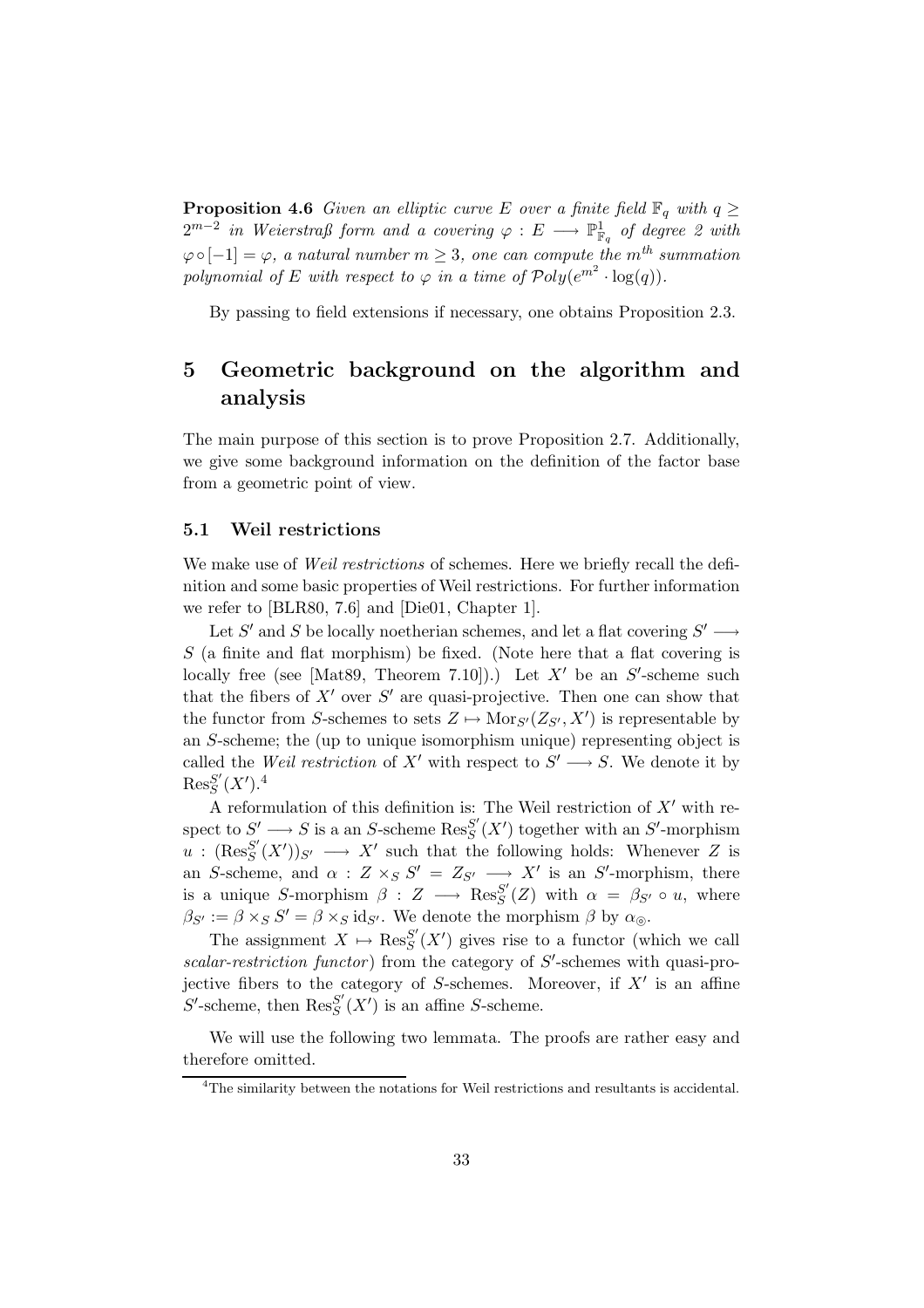**Lemma 5.1** Let  $S' \longrightarrow S$  be as above, and let  $X', Y', W'$  be  $S'$ -schemes with S'-morphisms  $X' \longrightarrow W'$  and  $Y' \longrightarrow W'$ . Then we have a Cartesian diagram

$$
\operatorname{Res}_{S}^{S'}(X' \times_{W'} Y') \longrightarrow \operatorname{Res}_{S}^{S'}(Y')
$$
  

$$
\downarrow \qquad \qquad \downarrow
$$
  

$$
\operatorname{Res}_{S}^{S'}(X') \longrightarrow \operatorname{Res}_{S}^{S'}(W')
$$

with the obvious canonical morphisms.

**Lemma 5.2** Let  $S' \longrightarrow S$  as above, let T be an S-scheme, and let  $T' :=$  $T \times_S S'$ . Let X' be a T'-scheme with structural morphism  $\alpha : X' \longrightarrow T'$ .

Let  $v : (\text{Res}_T^{T'}$  $T(T'(X'))_{T'} \longrightarrow X'$  be the universal morphism; v is thus a  $T'$ -morphism. We have  $(\operatorname{Res}^{T'}_T)$  $T'(X')$ ) ×  $T T' \simeq (\text{Res}_T^{T'}$  $T'(X')$  × s S', and v is in particular an S'-morphism. Thus by the universal property of  $\text{Res}^{S'}_S$  $_{S}^{S'}(X')$  we have an induced S-morphism  $v_{\odot}$  :  $\text{Res}_{T}^{T'}$  $T'(X') \longrightarrow \operatorname{Res}^{S'}_{S}$  ${}^{S'}_S(X')$ .

Now we have a Cartesian diagram

$$
\operatorname{Res}^{T'}_T(X') \longrightarrow \operatorname{Res}^{S'}_S(X')
$$
  
 
$$
\downarrow \qquad \qquad \downarrow
$$
  
 
$$
T \longrightarrow \operatorname{Res}^{S'}_S(T')
$$
,

where the morphisms are defined as follows: The left morphism is the structural morphism, the right morphism is  $\text{Res}_{S}^{S'}$  $S(S(\alpha))$ , the upper morphism is  $v_{\odot}$ , and the lower morphism is the morphism  $\mathrm{id}_{\odot} : T \longrightarrow \mathrm{Res}^{S'}_S$  $S'(T')$  corresponding to the identity on  $T'$  under the defining functorial property of  $\text{Res}^{S'}_S$  ${}_S^{S^\prime}(T^\prime).$ 

Let now  $K|k$  be a finite field extension. Then if  $X'$  is a quasi-projective (resp. projective) scheme over  $K$ ,  $\text{Res}_{k}^{K}(X')$  is a quasi-projective (resp. projective) scheme of dimension  $[K : k] \cdot \dim(X')$  over k. Note that by the defining functorial property of the Weil restriction we have in particular a bijection

$$
X'(K) = \text{Mor}_K(\text{Spec}(K), X') \longrightarrow \text{Res}_k^K(X')(k) = \text{Mor}_k(\text{Spec}(k), \text{Res}_k^K(X')),
$$
  

$$
P \mapsto P_{\odot}.
$$

If X' is a group scheme over K,  $\mathrm{Res}^K_k(X')$  is in a natural way again a group scheme, and in particular if  $A'$  is an abelian variety over K, then  $\text{Res}_{k}^{K}(A')$ is in a natural way an abelian variety too.

Let K|k now be an extension of finite fields of degree n, and let  $\sigma$  be the relative Frobenius automorphism of  $K|k$ . We denote the induced isomorphism  $Spec(k) \longrightarrow Spec(k)$  again by  $\sigma$ . Let X' be a quasi-projective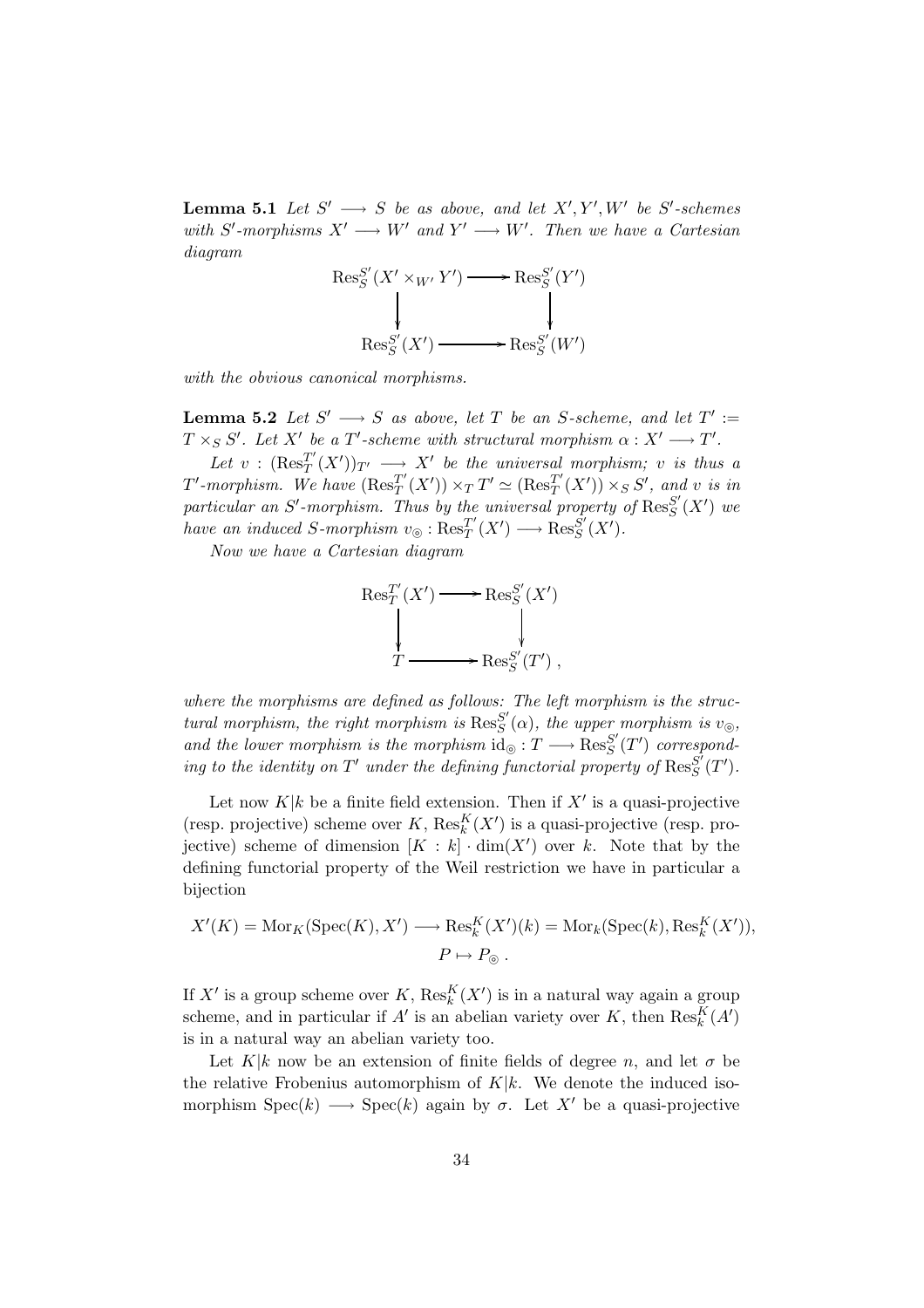K-scheme. Then we have a canonical isomorphism

$$
(\text{Res}_k^K(X'))_K \simeq \prod_{i=0}^{n-1} \sigma^i(X')
$$

of K-schemes under which the universal morphism  $u: (\text{Res}_{k}^{K}(X'))_{K} \longrightarrow X'$ corresponds to the projection

$$
u:\prod_{i=0}^{n-1}\sigma^i(X')\longrightarrow X'\;.
$$

Moreover, if Z is any k-scheme and  $\alpha: Z_K \longrightarrow X'$  is a morphism, then  $(\alpha_{\odot})_K$  corresponds to

$$
(\alpha, \sigma(\alpha), \dots, \sigma^{n-1}(\alpha)) : Z_K \longrightarrow \prod_{i=0}^{n-1} \sigma^i(X')
$$

and if  $\varphi: X' \longrightarrow Y'$  is a morphism of quasi-projective K-schemes, then  $\operatorname{Res}_k^K(\varphi)$  corresponds to

$$
\varphi \times \sigma(\varphi) \times \cdots \times \sigma^{n-1}(\varphi) : \prod_{i=0}^{n-1} \sigma^i(X') \longrightarrow \prod_{i=0}^{n-1} \sigma^i(Y') .
$$

# 5.2 Background on the factor base

Let still K|k be an extension of finite fields of degree n, and as above let  $\sigma$ the Frobenius automorphism relative to  $k$ . Let  $E$  be an elliptic curve over K, and let us fix a covering  $\varphi: E \longrightarrow \mathbb{P}^1_K$  of degree 2 with  $\varphi \circ [-1] = \varphi$ .

Let  $\iota = \mathrm{id}_{\odot} : \mathbb{P}^1_k \longrightarrow \mathrm{Res}^K_k(\mathbb{P}^1_K)$  be the morphism corresponding to the identity on  $\mathbb{P}^1_K$ . One can easily see (for example via base change to K) that  $\iota$  is a closed immersion.

Let V be the preimage of  $\iota(\mathbb{P}^1_k)$  under  $\mathrm{Res}_k^K(\varphi) : \mathrm{Res}_k^K(E) \longrightarrow \mathrm{Res}_k^K(\mathbb{P}^1_k)$ . This means by definition that we have a Cartesian diagram

$$
V \longrightarrow \text{Res}_{k}^{K}(E)
$$
\n
$$
\downarrow \qquad \qquad \downarrow \text{Res}_{k}^{K}(\varphi)
$$
\n
$$
\mathbb{P}_{k}^{1} \xrightarrow{L} \text{Res}_{k}^{K}(\mathbb{P}_{k}^{1}).
$$
\n
$$
(6)
$$

Note that  $\text{Res}_{k}^{K}(\varphi)$  :  $\text{Res}_{k}^{K}(E) \longrightarrow \text{Res}_{k}^{K}(\mathbb{P}_{k}^{1})$  is a flat covering of degree  $2^n$  (as one sees after base change to K), and therefore  $V \longrightarrow \mathbb{P}^1_k$  is a flat covering of degree  $2^n$  too.

Let us now explain the connection of these definitions to the definition of the factor base in the algorithm: Let us consider a particular run of the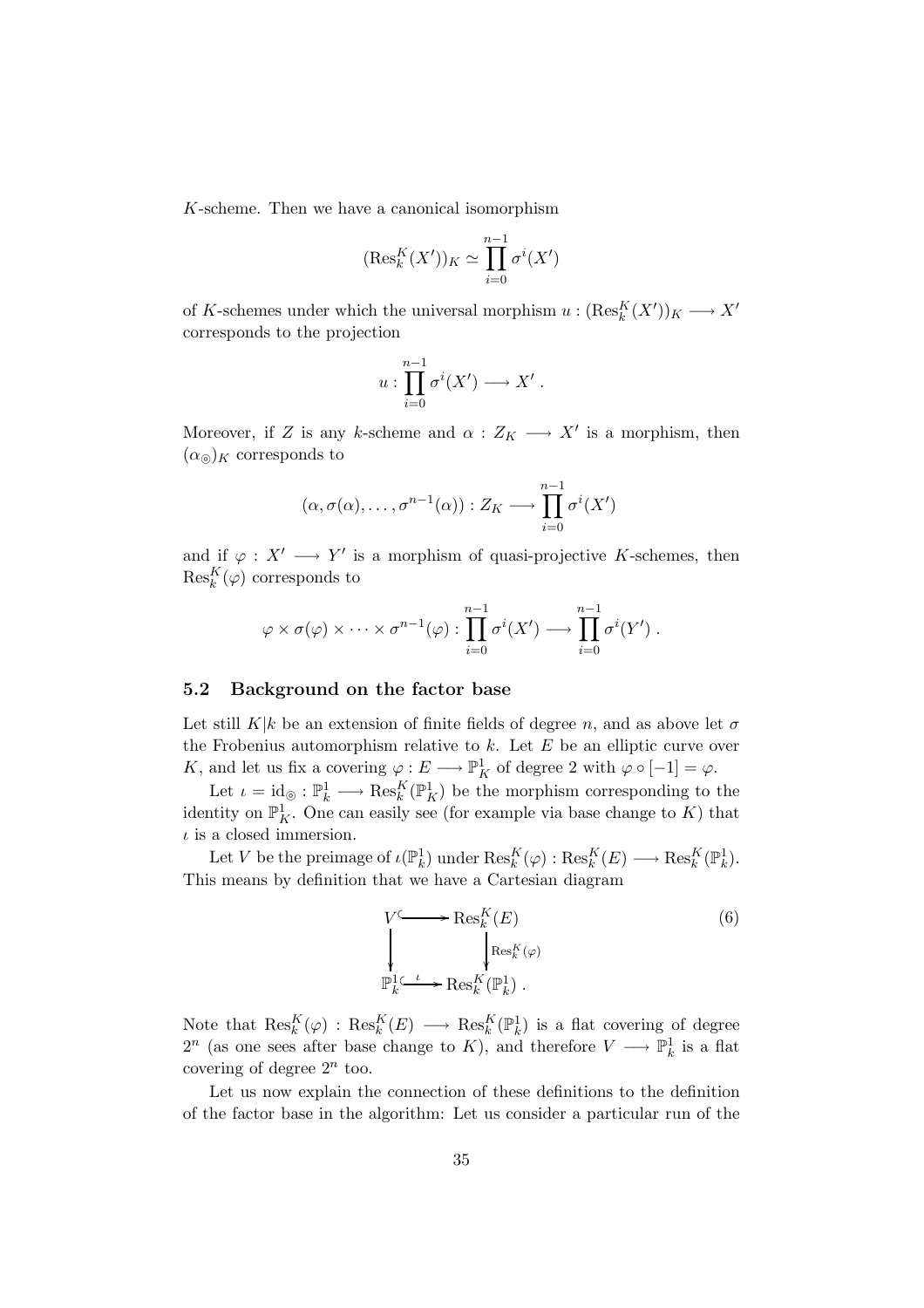algorithm. Then under the bijection  $\mathbb{P}^1(K) \simeq \text{Res}_k^K(\mathbb{P}_K^1)(k)$  the inclusion  $\mathbb{P}^1(k) \subseteq \mathbb{P}^1(K)$  corresponds to  $\iota(\mathbb{P}_k^1(k)) \subseteq \text{Res}_k^K(\mathbb{P}_K^1)(k)$ . Therefore the factor base  $\mathcal{F} = (\varphi^{-1}(\mathbb{P}_k^1)(k)) \subseteq E(K)$  corresponds to  $V(k)$  under the bijection  $E(K) \simeq \operatorname{Res}_k^K(E)(k)$ . One can therefore say that the factor base is defined in a "geometric way" – something that immediately apparent from the definition of the factor base in the algorithm.

The addition on the Weil restriction induces a morphism  $V^n \longrightarrow \operatorname{Res}_k^K(E)$ , and – again under the bijection  $E(K) \simeq \text{Res}_k^K(E)(k)$  – for  $P \in E(K)$  the tuples  $(P_1, \ldots, P_n) \in E(K)^n$  with  $\varphi(P_i) \in \mathbb{P}^1(k)$  and  $\sum_i P_i = P$  correspond to the k-valued points of the fiber of  $V^n \longrightarrow \text{Res}_k^K(E)$  at  $P_{\odot}$ , the k-rational point of  $\operatorname{Res}_{k}^{K}(E)$  corresponding to P.

We now study V under Condition 2.13.

Proposition 5.3 Let Condition 2.13 be satisfied. Then V is geometrically reduced and geometrically irreducible (and thus birational to a curve).

*Proof.* By (6) and Lemma 5.2 we have  $V \simeq \operatorname{Res}_{\mathbb{P}^1_k}^{\mathbb{P}^1_K}(E)$ , with respect to the covering  $\varphi: E \longrightarrow \mathbb{P}^1_k$ . This implies that

$$
V_K \simeq E \times_{\mathbb{P}^1_K} \sigma(E) \times_{\mathbb{P}^1_K} \cdots \times_{\mathbb{P}^1_K} \sigma^{n-1}(E) , \qquad (7)
$$

where the morphisms are  $\varphi: E \longrightarrow \mathbb{P}^1_K, \ldots, \sigma^{n-1}(\varphi): \sigma^{n-1}(E) \longrightarrow \mathbb{P}^1_K$ .

Let us now fix an algebraic closure  $\overline{k(x)}$  of  $k(x)$ . Let us denote the Frobenius automorphism of  $\overline{k}|k|$  also by  $\sigma$ . Let us then prolong  $\sigma$  first to  $\overline{k}(x)$  via  $\sigma(x) := x$ , and and let us fix any automorphism of  $k(x)|k(x)$  which restricts to  $\sigma$ ; let us denote this automorphism again by  $\sigma$ . Moreover, let us fix an injection of  $\overline{k}(E)$  into  $\overline{k(x)}$  over  $k(x)$ .

We now consider the total quotient ring of the scheme  $V_{\overline{k}}$ , which is isomorphic to

$$
\overline{k}(E) \otimes_{\overline{k}(x)} \sigma(\overline{k}(E)) \otimes_{\overline{k}(x)} \cdots \otimes_{\overline{k}(x)} \sigma^{n-1}(\overline{k}(E)).
$$

By Condition 2.13 for  $i = 1, ..., n-1$ , the extension  $\sigma^{i}(\overline{k}(E))|\overline{k}(x)$  is ramified at  $\sigma^{i}(P)$ , but for any  $j = 0, \ldots, i-1$ , the extension  $\sigma^{j}(\overline{k}(E))|\overline{k}(x)$  is not ramified at  $\sigma^{i}(P)$ , thus the extension  $\overline{k}(E)\sigma(\overline{k}(E))\cdots \sigma^{i-1}(\overline{k}(E))|\overline{k}(x)$ in  $\overline{k(x)}$  is also not ramified at  $\sigma^{i}(P)$ . Thus  $\sigma^{i}(\overline{k}(E))$  is not contained in  $\overline{k}(E)\sigma(\overline{k}(E))\cdots \sigma^{i-1}(\overline{k}(E)).$  It follows therefore by induction that the extension  $\overline{k}(E)\sigma(\overline{k}(E)\cdots \sigma^{n-1}(\overline{k}(E))|\overline{k}(x)$  in  $\overline{k(x)}$  has degree  $2^n$ . Thus the total quotient ring of  $V_{\overline{k}}$  is is isomorphic to the composite  $\overline{k}(E)\sigma(\overline{k}(E))\cdots \sigma^{n-1}(\overline{k}(E))$  in  $\overline{k(x)}$  and therefore a field. We see that  $V_{\overline{k}}$  is reduced and irreducible, thus V is geometrically reduced and geometrically irreducible.  $\hfill \square$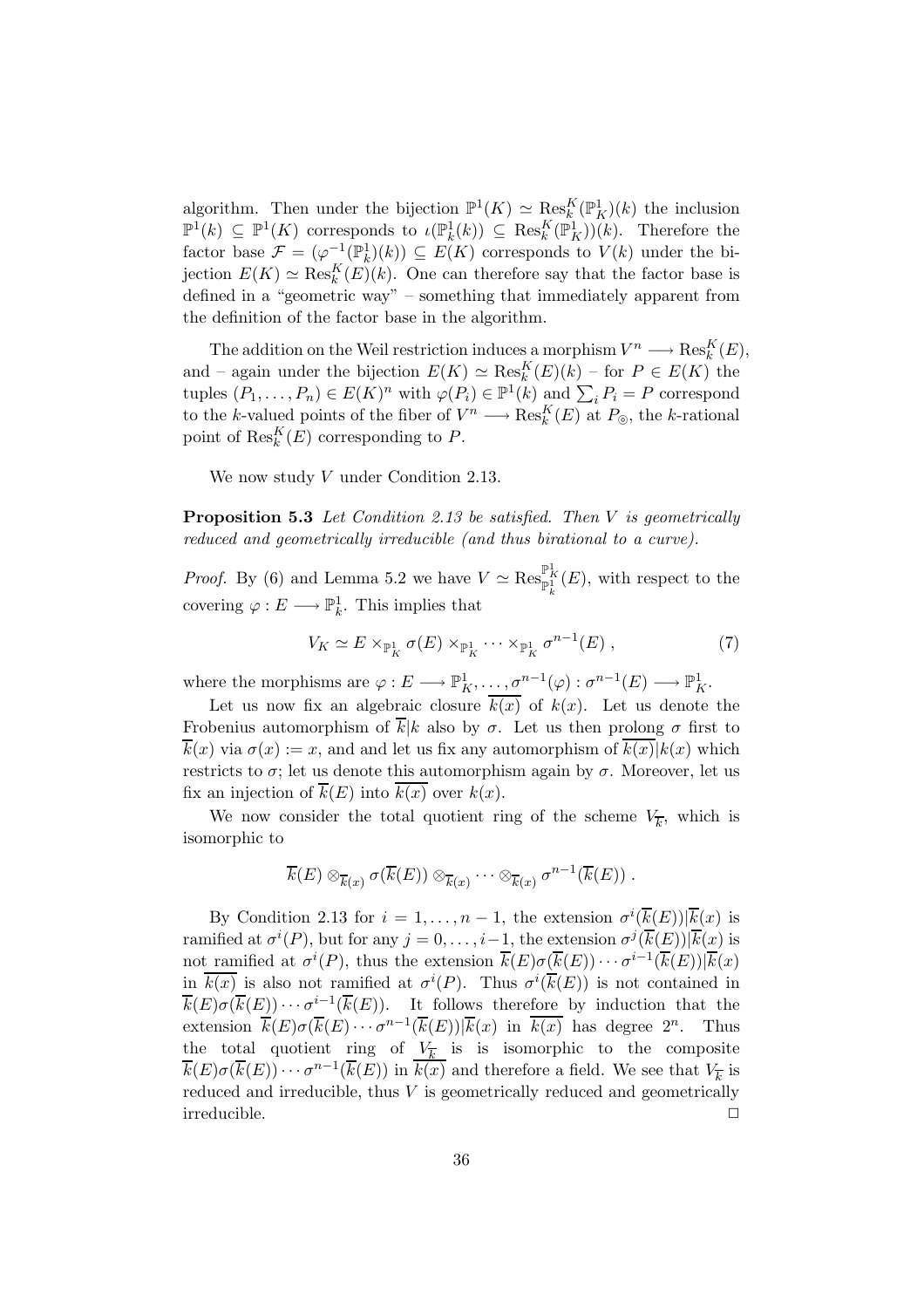Proposition 5.4 Let us still assume that Condition 2.13 is satisfied, let C be the curve which is birational to V, and let  $\pi : \mathcal{C} \longrightarrow V$  be a birational morphism. Then

- a) The genus of  $\mathcal{C}$  is  $\leq (2n-1) \cdot (2^n-1)$ .
- b)  $\mathcal{C}(\overline{k})$  contains at most  $n \cdot 2^{n+2}$  points which map to singular points under the birational morphism  $\pi : \mathcal{C} \longrightarrow V$ .

Proof. By a general result on elementary abelian extensions (see e.g. [KR89]) we have

$$
g(\mathcal{C}) = \sum_{L} g(L) ,
$$

where L runs over all subextensions of  $\overline{k}(\mathcal{C})|\overline{k}(x)$  of degree 2. We show below that the genus of a function field L as in the sum is always  $\leq 2n - 1$ . This implies that  $q(\mathcal{C}) \leq (2n-1) \cdot (2^n-1)$ .

To show the claim on the subfields  $L$  we proceed with a case distinction. Let q be even. By Artin-Schreier theory every subfield L of  $\overline{k(x)}|k(x)$  of degree 2 corresponds to the a 1-dimensional subspace of the  $\mathbb{F}_2$ -vector space  $\overline{k}(x)/\mathcal{P}(\overline{k}(x))$ , where  $\mathcal P$  is the Artin-Schreier operator.

If now  $\overline{k}(E)$  corresponds to  $\langle \overline{f} \rangle$ , where  $\overline{f}$  is the residue class of some  $f \in \overline{k}(x)$ , then each field L as in the sum corresponds to  $\langle a_0 \overline{f} + a_1 \overline{\sigma(f)} +$  $\cdots + a_{n-1}\overline{\sigma^{n-1}(f)}\rangle$  for a uniquely defined tuple  $(a_0,\ldots,a_{n-1}) \in \mathbb{F}_2^n - \{0\}.$ Let first  $j(E) = 0$ . In this case the extension  $\overline{k}(E)|\overline{k}(x)$  is ramified at one place, and  $\overline{k}(E)$  corresponds to some space  $\langle \overline{f} \rangle$ , where f is either a polynomial of degree 3 or of the form  $\frac{g}{(x-\lambda)^3}$  for  $\lambda \in \overline{k}$  and  $\deg(g) = 3$ .

Using [Sti93, Proposition III.7.8] one sees: If  $L$  is any field as in the sum, then  $L[\overline{k}(x)]$  is ramified at at most n places (this is also immediately obvious), and the corresponding discriminant exponents are all 4. This implies that the genus of L is  $\leq 2n-1$ .

Let now  $j(E) \neq 0$ . In this case  $\overline{k}(E)|\overline{k}(x)$  is ramified at 2 places, and  $\overline{k}(E)$ corresponds to  $\langle \overline{f} \rangle$ , where f is the sum of two distinct polynomials  $f_1, f_2$ such that each of these polynomials is either x or  $\frac{1}{x-a}$  for some  $a \in \overline{k}$ . Now each subfield  $L$  as in the sum is ramified over at most  $2n$  places and the different exponents are all 2. Again the genus of L is  $\leq 2n-1$ .

Let q be odd. In this case  $\overline{k}(E)|\overline{k}(x)$  is (tamely) ramified at 4 places. If thus L is as in the sum,  $L|\overline{k}(x)|$  is ramified at at most 4n places. Thus the genus of L is  $\leq 2n-1$ .

We come to b). Let S be the set of points of  $\mathbb{P}^1(\overline{k})$  over which one of the coverings  $\sigma^{i}(E) \longrightarrow \mathbb{P}_{\overline{k}}^1$  $\frac{1}{k}$  is ramified. Using the fact that a morphism obtained from an étale morphism via base change is étale we obtain: The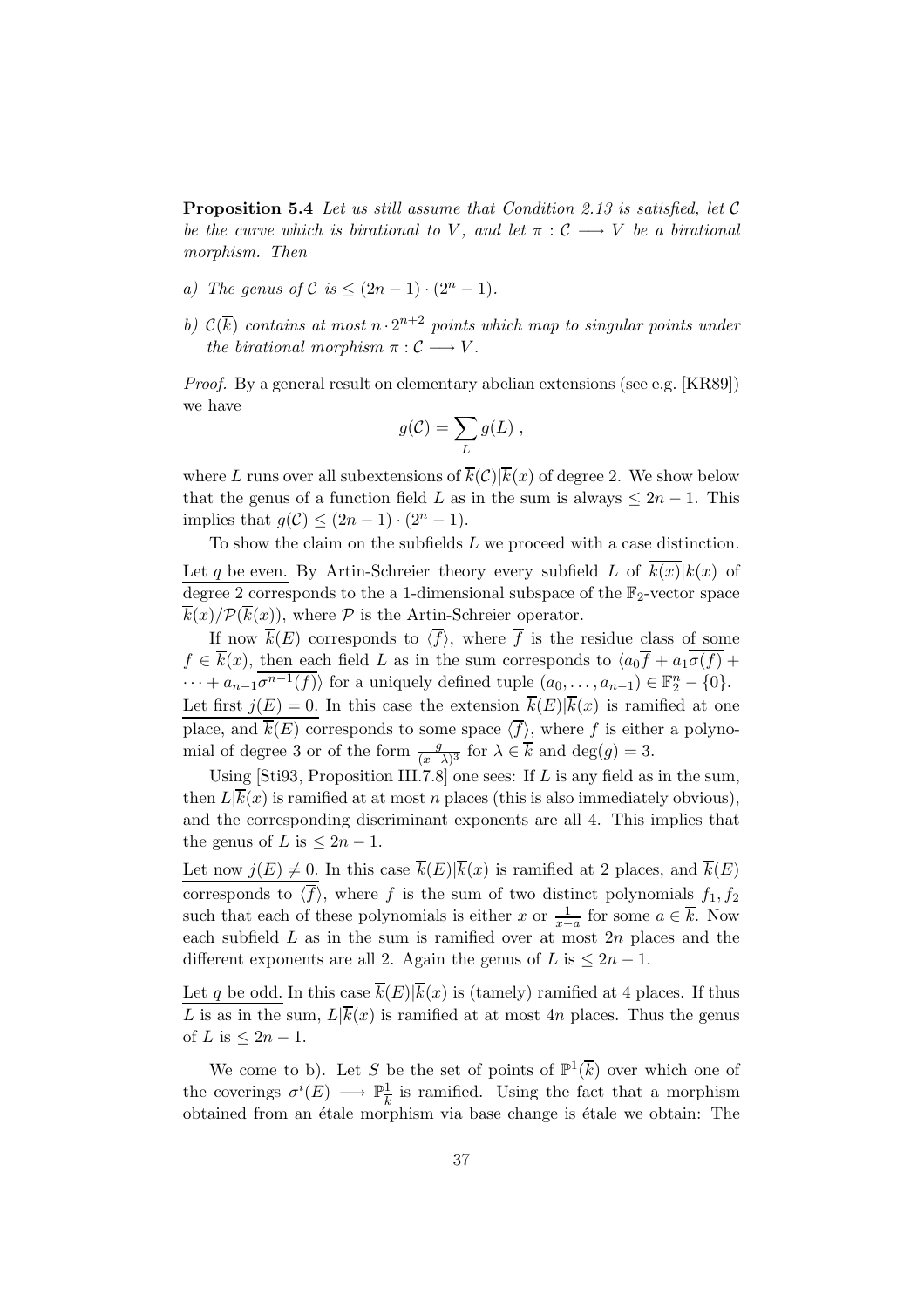canonical morphism  $V \longrightarrow \mathbb{P}^1_k$  is étale outside S. This implies that V is smooth outside the preimage of S, and the birational morphism  $\pi : \mathcal{C} \longrightarrow V$ is an isomorphism outside the preimages of S. With other words: All points in  $\mathcal{C}(k)$  which map to singular points of V are contained in the preimage of S.

As the covering  $\mathcal{C} \longrightarrow \mathbb{P}^1_k$  has degree  $2^n$ , the preimage of the set S has at most  $\#S \cdot 2^n \leq 4n \cdot 2^n$  elements.

**Remark 5.5** Let  $k = \mathbb{F}_q$ . Then under Condition 2.13 by the above propositions, and the Hasse-Weil bound we have

$$
#\{P \in E(K) \mid \varphi(P) \in \mathbb{P}^1(k)\} = #V(k)
$$
  
\n
$$
\geq q + 1 - 2 \cdot (2n - 1) \cdot (2^n - 1) \cdot q^{\frac{1}{2}} - n \cdot 2^{n+2} + 1.
$$

For  $\log_2(q) \ge 3n$ , that is,  $2^{\frac{3}{2} \cdot n} \le q^{\frac{1}{2}}$ , and n large enough we have

$$
V(k) \geq \frac{1}{2} \cdot (q+1) \; .
$$

(The bound  $q \geq 3 \log_2(n)$  is a bit arbitrary but it serves its purposes, and in order to complete the analysis of the algorithm for the Theorem, we anyway have to impose a more restricted bound.)

This result shows that if  $\varphi$  satisfies Condition 2.13, the set  $\{P \in E(K) \mid \varphi(P) \in \mathbb{P}^1(k)\}\$ is "reasonably large". Note that this applies then of course in particular to the factor base constructed in the algorithm for the Theorem. We remark however that the main purpose of showing that V is birational to a curve is not to prove that a suitably large factor base can be efficiently constructed – this goal can also easily be reached by choosing the automorphism  $\alpha$  used to define  $\varphi$  in a randomized fashion. Rather the key statement is that  $V^n$  contains an irreducibility component which maps surjectively to  $\operatorname{Res}_{k}^{K}(E)$  under the addition morphism and which contains "enough" elements.

#### 5.3 The role of the summation polynomials

Let the hyperplane  $H = H_{n+1}$  of  $(\mathbb{P}_k^1)^{n+1}$  be defined as in Section 4.

By applying the scalar-restriction functor, we obtain:

$$
\text{Res}^K_k(H)\longrightarrow \text{Res}^K_k((\mathbb{P}^1_K)^{n+1})\simeq (\text{Res}^K_k(\mathbb{P}^1_K))^{n+1}
$$

.

Via base change to  $K$  one sees immediately that we have a closed immersion.

Let X be the scheme-theoretic preimage of  $\mathrm{Res}^K_k(H)$  in  $(\mathbb{P}^1_k)^n \times \mathrm{Res}^K_k(\mathbb{P}^1_K)$ under the closed immersion  $\iota \times \iota \times \cdots \times \iota \times id : (\mathbb{P}_k^1)^n \times \operatorname{Res}_k^K(\mathbb{P}_K^1) \longrightarrow$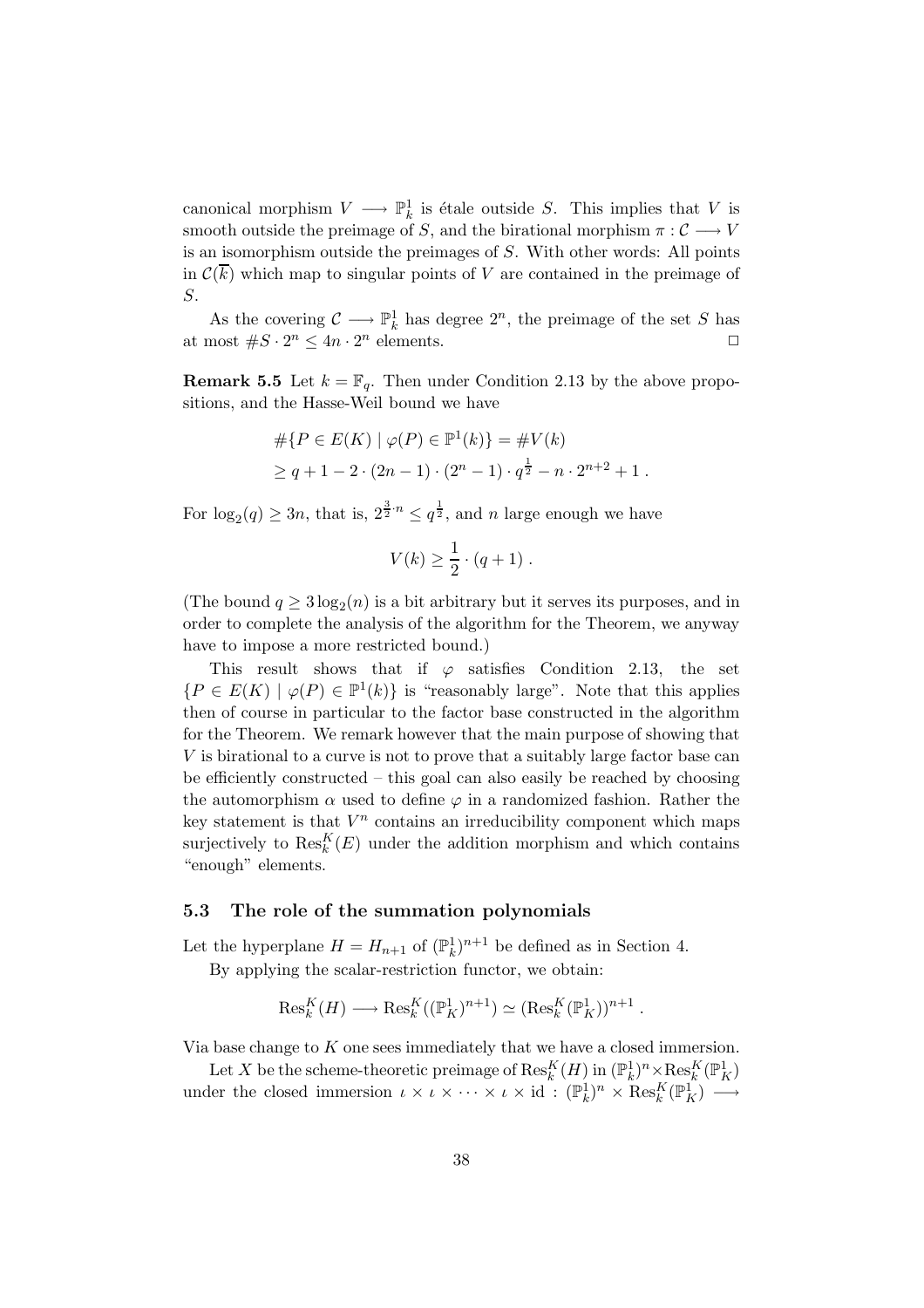$\mathrm{Res}_{k}^{K}((\mathbb{P}^{1}))^{n+1}$ . This means by definition that we have a Cartesian diagram

$$
\begin{array}{ccc}\nX^{\mathcal{L}} & \longrightarrow & \operatorname{Res}_{k}^{K}(H) \\
\downarrow & & \downarrow \\
(\mathbb{P}_{k}^{1})^{n} \times \operatorname{Res}_{k}^{K}(\mathbb{P}_{K}^{1})^{\mathcal{L}} & \longrightarrow (\operatorname{Res}_{k}^{K}(\mathbb{P}_{K}^{1}))^{n+1}\n\end{array} \tag{8}
$$

Note that – again under the obvious bijections – the elements of  $X(k)$  correspond to the tuples  $(Q_1, \ldots, Q_n, Q)$  with  $Q_i \in \mathbb{P}^1(k)$  and  $Q \in \mathbb{P}^1(K)$  with  $(Q_1, \ldots, Q_n, Q) \in H(K)$ . The latter condition means of course that there are  $P_1, \ldots, P_n, P \in E(K)$  with  $\varphi(P_i) = Q_i$  and  $\sum_i P_i = P$ .

Notation 5.6 Let  $p_1 : (\mathbb{P}_k^1)^n \times \operatorname{Res}_k^K(\mathbb{P}_K^1) \longrightarrow (\mathbb{P}_k^1)^n$  and  $p_2 : (\mathbb{P}_k^1)^n \times$  $\operatorname{Res}_{k}^{K}(\mathbb{P}_{K}^{1}) \longrightarrow \operatorname{Res}_{k}^{K}(\mathbb{P}_{K}^{1})$  be the two projections.

**Lemma 5.7**  $(p_1)_{|X}: X \longrightarrow (\mathbb{P}^1_k)^n$  is a flat covering of degree  $2^{(n-1)\cdot n}$ .

*Proof.* By Lemma 4.2 c) the projection to the first n components  $H \longrightarrow$  $(\mathbb{P}_K^1)$ <sup>n</sup> is a flat covering of degree  $2^{n-1}$ . Therefore the induced map  $\text{Res}_{k}^K(H) \longrightarrow \text{Res}_{k}^K((\mathbb{P}^1_K)^n) \simeq (\text{Res}_{k}^K(\mathbb{P}^1))^n$  is a flat covering of degree  $2^{(n-1)\cdot n}$ . The map  $(p_1)_{|X}: X \longrightarrow (\mathbb{P}_k^1)^n$  is obtained from this map via base change with  $\iota \times \cdots \times \iota : (\mathbb{P}_k^1)^n \longrightarrow (\operatorname{Res}_k^K(\mathbb{P}_K^1))^n$ .

**Notation 5.8** Let G be the graph of  $-a_n: V^n \longrightarrow \text{Res}_k^K(E)$ , where  $a_n$  is the restriction of the addition morphism to  $V^n$ . (Note the minus sign!)

As in Section 4 let for  $m \in \mathbb{N}$   $N_m$  be the kernel of the addition morphism  $E^m \longrightarrow E$ . One easily sees that  $\text{Res}_k^K(N_m)$  is (as a subscheme of  $\text{Res}_k^K(E^m)$ ) the kernel of the addition homomorphism on  $\text{Res}_{k}^{K}(E^{m})$ . Let now  $N :=$  $N_{n+1}$ . By considering Z-valued points for any k-scheme Z, one obtains immediately:

**Lemma 5.9** G is the scheme-theoretic intersection of  $V^n \times \text{Res}_k^K(E)$  and  $\text{Res}_{k}^{K}(N)$  in  $\text{Res}_{k}^{K}(E^{n+1}) \simeq (\text{Res}_{k}^{K}(E))^{n+1}$ .

**Proposition 5.10** There is a canonical surjective morphism  $G \longrightarrow X$ . Moreover, if Condition 2.13 is satisfied, then  $X$  is geometrically irreducible.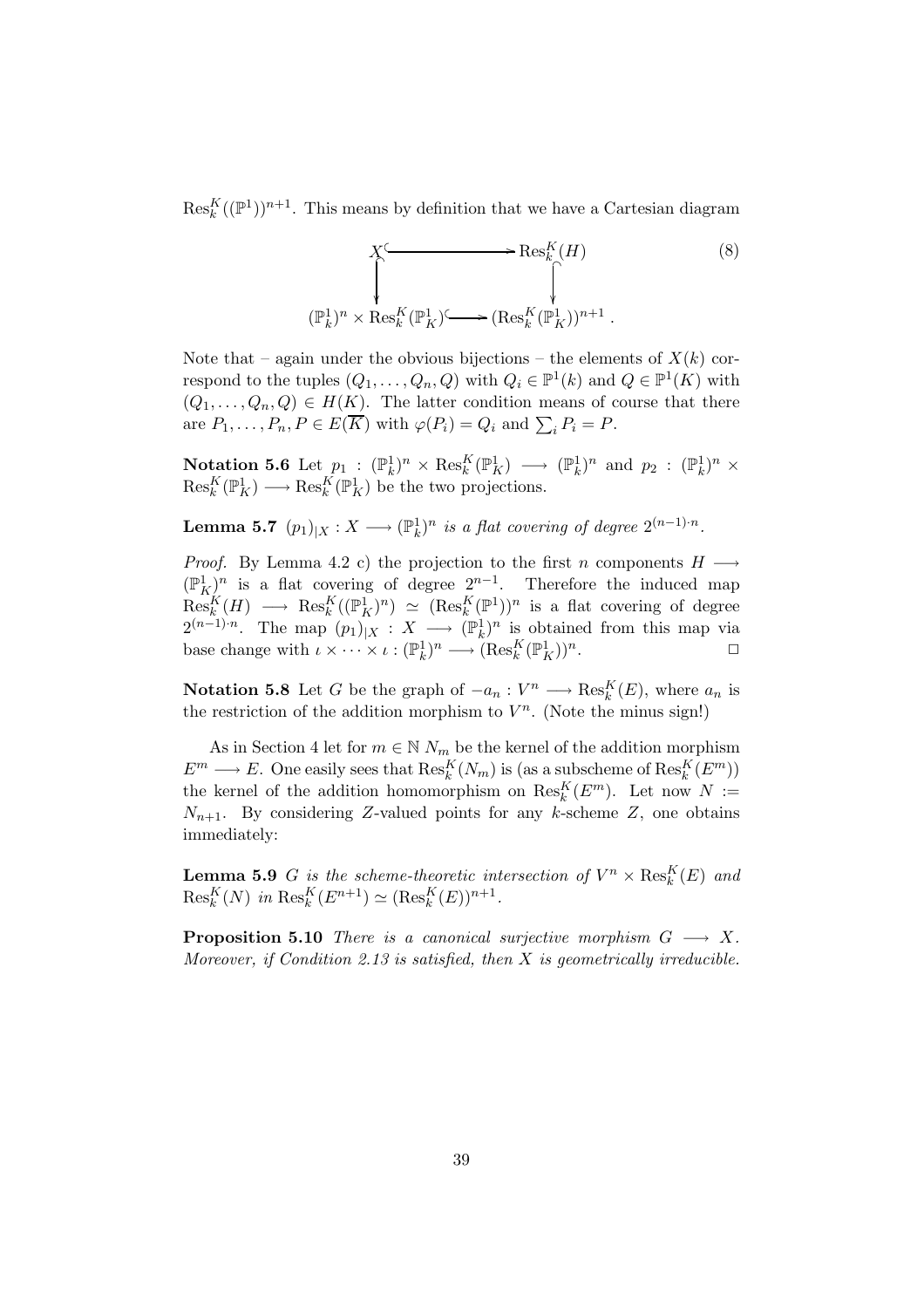Proof. Let us consider the commutative diagram



with the obvious canonical morphisms. As by definition of  $X$  the right-lower subdiagram (i.e. diagram (8)) is Cartesian, we have an induced morphism  $G \longrightarrow X$ .

It suffices to prove the surjectivity on  $\overline{k}$ -valued points. So let  $Q \in X(\overline{k})$ . As the map  $N \longrightarrow H$  is surjective, so is  $\text{Res}_{k}^{K}(N) \longrightarrow \text{Res}_{k}^{K}(H)$ . Let us consider Q as a point in  $\text{Res}_{k}^{K}(H)(\overline{k})$ , and let us fix a preimage  $P \in$  $\mathrm{Res}^K_k(N)(\overline{k}).$ 

We claim that P lies in  $G(\overline{k})$ , or with other words that the image of P in  $(\text{Res}_k^K(E))^{n+1}(\overline{k})$  lies in  $(V^n \times \text{Res}_k^K(E))(\overline{k})$ . For this we have to check that the image of P in  $\text{Res}_{k}^{K}(\mathbb{P}_{K}^{1})(\overline{k})$  lies in  $((\mathbb{P}^{1})^{n} \times \text{Res}_{k}^{K}(\mathbb{P}_{K}^{1}))(\overline{k})$ . But this is obvious as the image is nothing but the point Q we started with.

Let now Condition 2.13 be satisfied. By Proposition 5.3  $V$  is then geometrically reduced and geometrically irreducible, thus so is  $V^n$ , which is isomorphic to the graph G. As the map  $G \longrightarrow X$  is surjective, X is then also geometrically irreducible.  $\Box$ 

Let us now fix some  $Q \in \mathbb{P}^1(K)$ . Following our notation, let  $Q_{\odot}$  be the corresponding k-rational point of  $\mathrm{Res}_{k}^{K}(\mathbb{P}^{1}_{K})$ . Let  $X_{Q_{\circledcirc}}$  be the fiber of X at  $Q_{\odot}$ , that is, we have the Cartesian diagram



Then we have the following connection with the decomposition algorithm: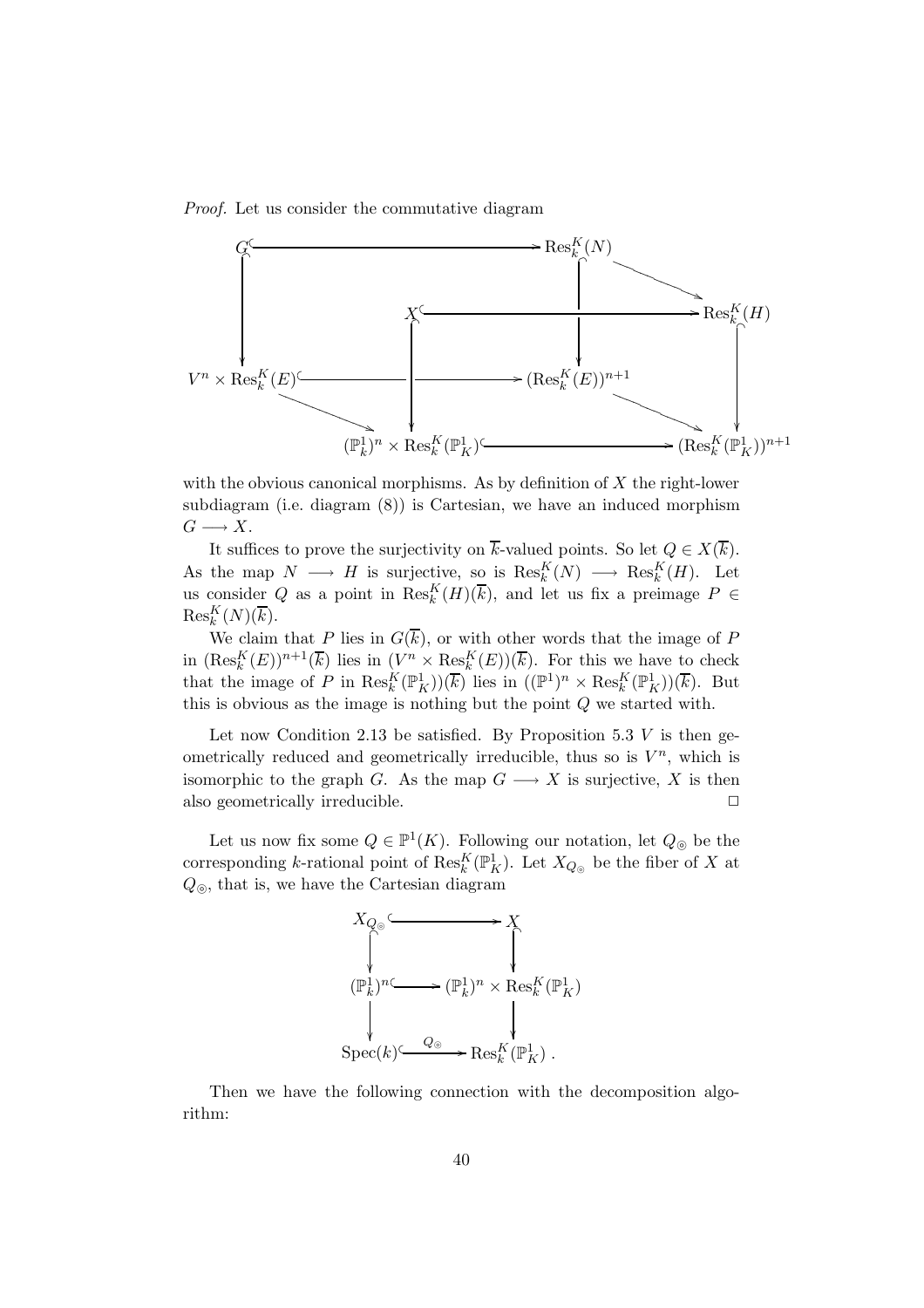$\bf{Proposition 5.11}$  As a subscheme of  $(\mathbb{P}^1_k)^n$   $\times$   $\mathrm{Res}^K_k(\mathbb{P}^1_K)$ ,  $X_{Q_\circledast}$  is  $V(S^{(1)}, \ldots, S^{(n)})$ , where the polynomials  $S^{(j)} \in k[X_1, Y_1, \ldots, X_n, Y_n]$  are defined as in Equation (2).

We show first:

**Lemma 5.12** Let  $H_Q \subset (\mathbb{P}^1_K)^n$  be the restriction of H to  $(\mathbb{P}^1_K)^n$  via the closed immersion  $\mathrm{id} \times \cdots \times \mathrm{id} \times Q : (\mathbb{P}^1_K)^n \simeq (\mathbb{P}^1_K)^n \times_K \mathrm{Spec}(K) \longrightarrow (\mathbb{P}^1_K)^{n+1}.$ Then we have a Cartesian diagram



where the lower arrow is given by  $\iota \times \cdots \times \iota$ .

*Proof.* We have  $\text{Res}_{k}^{K}(\text{Spec}(K)) = \text{Spec}(k)$  and  $\text{Res}_{k}^{K}(Q) = Q_{\odot}$ . By Lemma 5.1 the defining Cartesian diagram

$$
H_Q \xrightarrow{\hspace{1.5cm}} H_Q
$$
  

$$
\downarrow^{\hspace{1.5cm}} \downarrow^{\hspace{1.5cm}} \downarrow^{\hspace{1.5cm}} \downarrow^{\hspace{1.5cm}} \downarrow^{\hspace{1.5cm}} \downarrow^{\hspace{1.5cm}} \downarrow^{\hspace{1.5cm}} \downarrow^{\hspace{1.5cm}} \downarrow^{\hspace{1.5cm}} \downarrow^{\hspace{1.5cm}} \downarrow^{\hspace{1.5cm}} \downarrow^{\hspace{1.5cm}} \downarrow^{\hspace{1.5cm}} \downarrow^{\hspace{1.5cm}} \downarrow^{\hspace{1.5cm}} \downarrow^{\hspace{1.5cm}} \downarrow^{\hspace{1cm}} \downarrow^{\hspace{1cm}} \downarrow^{\hspace{1cm}} \downarrow^{\hspace{1cm}} \downarrow^{\hspace{1cm}} \downarrow^{\hspace{1cm}} \downarrow^{\hspace{1cm}} \downarrow^{\hspace{1cm}} \downarrow^{\hspace{1cm}} \downarrow^{\hspace{1cm}} \downarrow^{\hspace{1cm}} \downarrow^{\hspace{1cm}} \downarrow^{\hspace{1cm}} \downarrow^{\hspace{1cm}} \downarrow^{\hspace{1cm}} \downarrow^{\hspace{1cm}} \downarrow^{\hspace{1cm}} \downarrow^{\hspace{1cm}} \downarrow^{\hspace{1cm}} \downarrow^{\hspace{1cm}} \downarrow^{\hspace{1cm}} \downarrow^{\hspace{1cm}} \downarrow^{\hspace{1cm}} \downarrow^{\hspace{1cm}} \downarrow^{\hspace{1cm}} \downarrow^{\hspace{1cm}} \downarrow^{\hspace{1cm}} \downarrow^{\hspace{1cm}} \downarrow^{\hspace{1cm}} \downarrow^{\hspace{1cm}} \downarrow^{\hspace{1cm}} \downarrow^{\hspace{1cm}} \downarrow^{\hspace{1cm}} \downarrow^{\hspace{1cm}} \downarrow^{\hspace{1cm}} \downarrow^{\hspace{1cm}} \downarrow^{\hspace{1cm}} \downarrow^{\hspace{1cm}} \downarrow^{\hspace{1cm}} \downarrow^{\hspace{1cm}} \downarrow^{\hspace{1cm}} \downarrow^{\hspace{1cm}} \downarrow^{\hspace{1cm}} \downarrow^{\hspace{1cm}} \downarrow^{\hspace{1cm}} \downarrow^{\hspace{1cm}} \downarrow^{\hspace{1cm}} \downarrow^{\hspace{1
$$

gives rise to the Cartesian diagram

$$
\operatorname{Res}^K_k(H_Q) \overset{}{\underset{\scriptstyle{\leftarrow \\ \scriptstyle}}{\bigcap}} \operatorname{Res}^K_k(H) \longrightarrow \operatorname{Res}^K_k(H) \\ \qquad \qquad \downarrow \\ (\operatorname{Res}^K_k(\mathbb{P}^1_K))^{n} \overset{}{\underset{\scriptstyle{\leftarrow \\ \scriptstyle}}{\longleftarrow}} \operatorname{Res}^K_k(\mathbb{P}^1_K))^{n+1}
$$

,

where the lower arrow is given by  $\mathrm{id} \times \cdots \times \mathrm{id} \times Q_{\odot} : (\mathrm{Res}_k^K(\mathbb{P}_K^1))^{n} \simeq$  $(\text{Res}_k^K(\mathbb{P}_K^1))^{n} \times_k \text{Spec}(k) \longrightarrow (\text{Res}_k^K(\mathbb{P}_K^1))^{n+1}.$  $k \left( \mathbb{L}(K) \right) \longrightarrow k \cup \text{pec}(N) \longrightarrow (\text{res}_k)$ 

Now  $X_{Q_{\odot}}$  is the pull-back of  $\mathrm{Res}_{k}^{K}(H)$  to  $(\mathbb{P}^{1}_{k})^{n}$  under the map  $\iota \times \cdots \times$  $\iota \times Q_{\odot} : (\mathbb{P}_k^1)^n \simeq (\mathbb{P}_k^1)^n \times_k \text{Spec}(k) \longrightarrow (\text{Res}_k^K(\mathbb{P}_K^1))^{n+1}$ . This implies that we have a Cartesian diagram



 $\Box$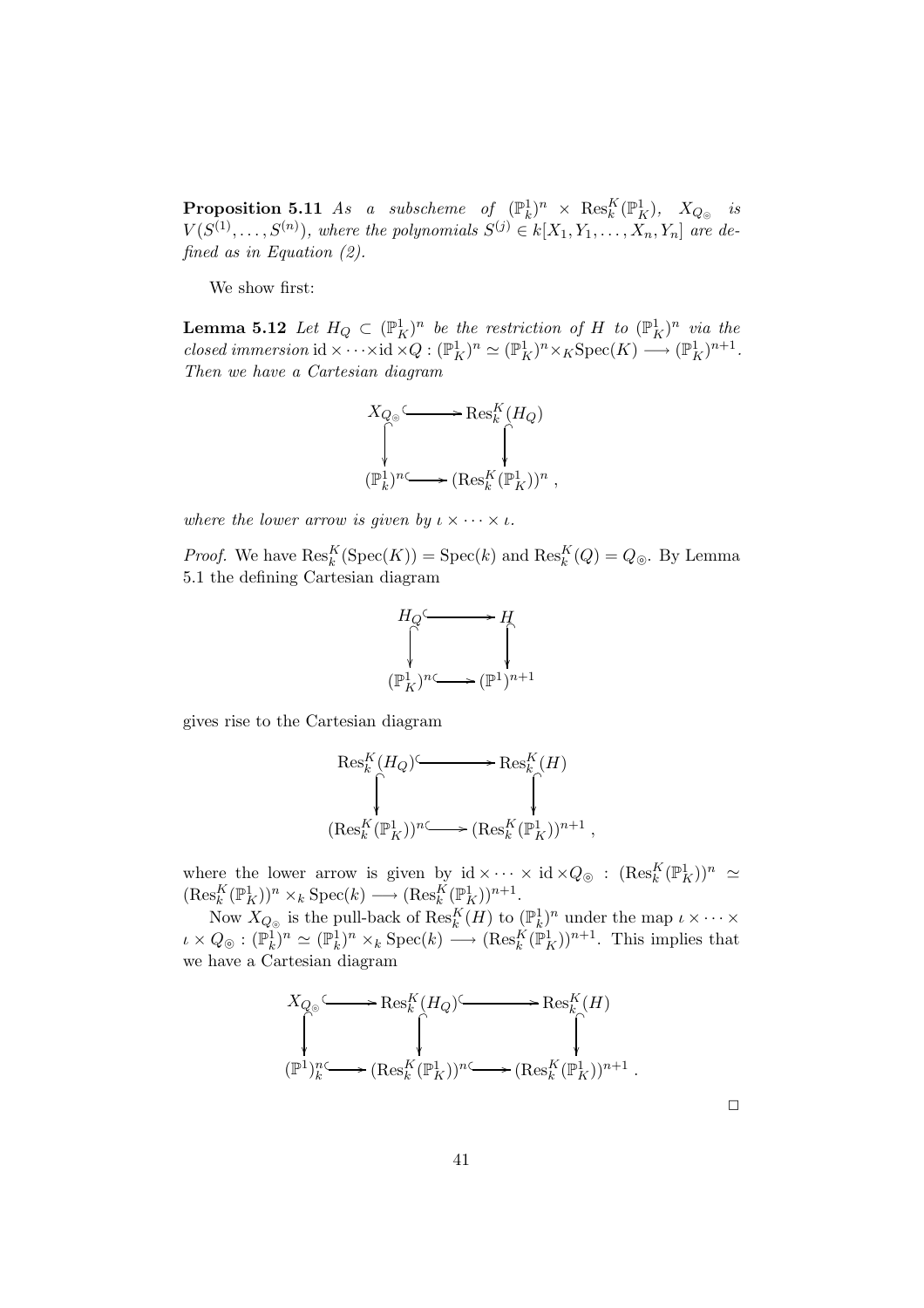We come to the *proof* of Proposition 5.11.

By Lemma 5.12 and Lemma 5.2 we have a commutative diagram



where the arrow to the left is the structural morphism, which of course is then also a closed immersion.

To establish the result we thus have to show that as a closed subscheme of  $(\mathbb{P}_k^1)^n$ ,  $\operatorname{Res}_{(\mathbb{P}_k^1)^n}^{(\mathbb{P}_k^1)^n}$  $(\mathbb{P}_K^1)^n$   $(H_Q)$  is equal to  $V(S^{(1)}, \ldots, S^{(n)})$ .

Let now  $S_{\varphi,n+1}$  be the same summation polynomial as in subsection 2.1 (recall that the  $(n + 1)$ <sup>th</sup> summation polynomial with respect to  $\varphi$  is only unique up to multiplication by a non-trivial constant). Also, let  $b_1, \ldots, b_n$ be the fixed k-basis of K from subsection 2.1. Note that  $b_1, \ldots, b_n$  is then also a basis of the free  $k[x_1, \ldots, x_n]$ -module  $K[x_1, \ldots, x_n]$ . Moreover, let  $S' := S_{\varphi,n+1}(X_1, Y_1, \ldots, X_n, Y_n, Q)$  be the polynomial obtained by inserting the same coordinates of  $Q = \varphi(P)$  into the summation polynomial as in 2.1 (again these are only unique up to multiplication by a non-trivial constant). We now prove the result by restriction to affine parts of  $(\mathbb{P}_k^1)^n$ .

Let for the moment  $X_{i,1} := X_i$  and  $X_{i,2} := Y_i$ . Moreover, let for some multihomogeneous polynomial  $F \in k[X_1, Y_1, \ldots, X_n, Y_n]$   $U_F := (\mathbb{P}_k^1)^n$  $V(F)$  be the corresponding open subscheme.

One can now show that for any  $\underline{a} \in \{1,2\}^n$ , the restrictions of both schemes to  $U_{X_{1,a_1}} \cap U_{X_{2,a_2}} \cap \cdots \cap U_{X_{n,a_n}}$  are equal; and this implies that the schemes are equal. For notational convenience we consider in the following the case of  $\underline{a} = (2, \ldots, 2)$  ("dehomogenization with respect to  $Y_1, \ldots, Y_n$ "); the other cases can be established in exactly the same way.

Let  $s(x_1,...,x_n) := S'(x_1, 1, x_2, 1,...,x_n, 1) \in K[x_1,...,x_n]$ . Then  $H_Q \cap \mathbb{A}_k^n \subseteq \mathbb{A}_k^n = \text{Spec}(k[x_1,\ldots,x_n])$  corresponds to the quotient ring  $k[x_1, \ldots, x_n]/(s)$  of  $k[x_1, \ldots, x_n].$ 

As the formation of the Weil restriction commutes with base-change on the base, we have  $(\operatorname{Res}_{\binom{m}{k}n}^{\lfloor n\rfloor}$  $(\mathbb{P}_k^1)^n (H_Q)$   $\cap$   $\mathbb{A}_k^n$  =  $\text{Res}_{\mathbb{A}_k^n}^{\mathbb{A}_k^n} (H_Q \cap \mathbb{A}_K^n)$  as closed subschemes of  $\mathbb{A}_k^n$ . A defining system of polynomials for  $\operatorname{Res}_{\mathbb{A}_k^n}^{\mathbb{A}_k^n} (H_Q \cap \mathbb{A}_K^n)$ can be derived via the well-known method to obtain defining equations for Weil restrictions of affine schemes over rings (see example [Die01, Chapter 1] or the proof of [BLR80, §7.6., Theorem 4]):

Let  $s^{(1)}, \ldots, s^{(n)} \in k[x_1, \ldots, x_n]$  be defined by the equation

$$
\sum_j b_j s^{(j)} = s .
$$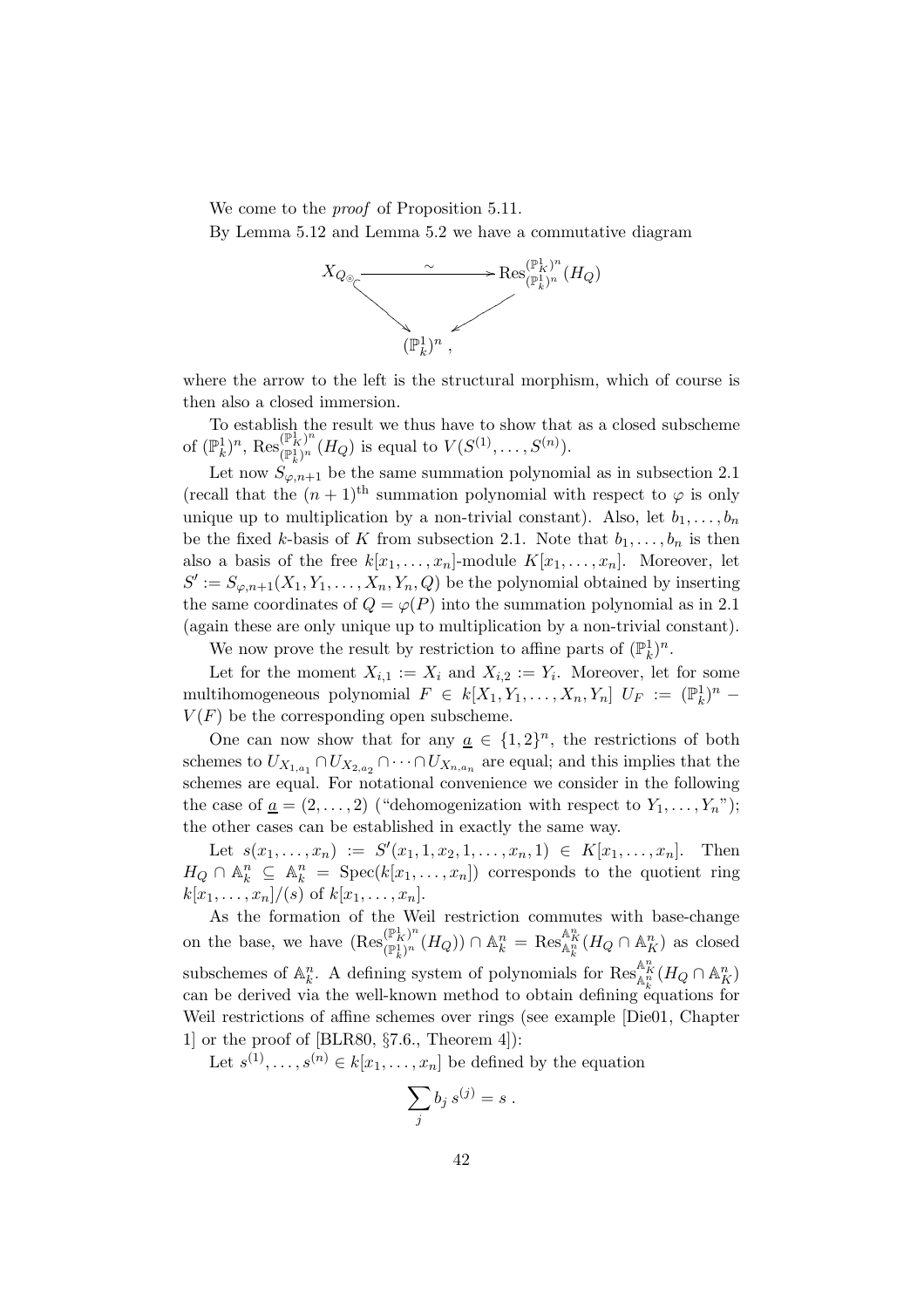Then  $\operatorname{Res}_{\mathbb{A}_k^n}^{\mathbb{A}_k^n} (H_Q \cap \mathbb{A}_K^n) = \operatorname{Spec}(k[x_1,\ldots,x_n]/(s^{(1)},\ldots,s^{(n)})) =$  $V(s^{(1)},\ldots,s^{(n)}) \subset \mathbb{A}_k^n$ . But the  $s^{(j)}$  are exactly the dehomogenizations of the polynomials  $S^{(j)}$ , and thus  $(X_{Q_{\odot}}) \cap \mathbb{A}_{k}^{n} = (\text{Res}_{(\mathbb{P}_{k}^{1})^{n}}^{(\mathbb{P}_{K}^{1})^{n}})$  $\binom{(\mathbb{P}_K^x)^n}{(\mathbb{P}_k^1)^n}(H_Q)) \cap \mathbb{A}_k^n =$  $\text{Res}_{\mathbb{A}^n_k}^{\mathbb{A}^n_K} (H_Q \cap \mathbb{A}^n_K) = V(s^{(1)}, \ldots, s^{(n)}) = V(S^{(1)}, \ldots, S^{(n)}) \cap \mathbb{A}^n_k$  as subschemes of  $\mathbb{A}_k^{n_k}$ . ✷

# 5.4 Determination of non-zero-dimensional fibers

We are interested in the number of points  $Q \in \mathbb{P}^1(K)$  for which the fiber  $X_{Q_{\circledcirc}} = p_2^{-1}(Q_{\circledcirc})$  is not zero-dimensional. For this we first consider a base change to K, such that  $X_K$  is a closed subscheme of  $(\mathbb{P}^1_K)^n \times (\mathbb{P}^1_K)^n$ , and we perform explicit computations in the Chow ring of  $(\mathbb{P}^1_K)^n \times (\mathbb{P}^1_K)^n$ . We identify for notational reasons  $(\mathbb{P}^1)^n \times (\mathbb{P}^1)^n$  componentwise with  $\prod_{i=1}^n \text{Proj}(\mathbb{Z}[X_{1,i}, Y_{1,i}]) \times \prod_{i=1}^n \text{Proj}(\mathbb{Z}[X_{2,i}, Y_{2,i}]),$  and let  $h_{\ell,i}$  be the class of  $X_{\ell,i}$  in the Chow ring of  $(\mathbb{P}^1_K)^n \times (\mathbb{P}^1_K)^n$ .

**Lemma 5.13** The class of  $X_K$  in  $\mathrm{CH}((\mathbb{P}^1_K)^n \times (\mathbb{P}^1_K)^n)$  is  $2^{(n-1)\cdot n} \prod_{i=1}^n (h_{1,1} +$  $\cdots + h_{1,n} + h_{2,i}$ .

*Proof.*  $X_K$  is defined inside  $(\mathbb{P}_K^1)^n \times (\mathbb{P}_K^1)^n$  by the polynomials

$$
F_j := S_{\varphi, n+1}(X_{1,1}, Y_{1,1}, \dots, X_{1,n}, Y_{1,n}, X_{2,j}, Y_{2,j})
$$

for  $j = 1, \ldots, n$ . One can easily see with this explicit description that for all  $\ell = 2, \ldots, n$  no irreducibility component of  $V(F_1, \ldots, F_{\ell-1})$  is contained in  $V(F_{\ell}).$ 

Indeed, let C be an irreducibility component of  $V(F_1, \ldots, F_{\ell-1})$ . Then  $C = C' \times (\mathbb{P}_K^1)^{n-\ell+1}$  for some  $C' \subseteq (\mathbb{P}_K^1)^n \times (\mathbb{P}_K^1)^{\ell-1}$ . Let  $(Q_1, Q_2) \in C'(\overline{K}),$ where  $Q_1 \in (\mathbb{P}^1)^n(\overline{K})$  and  $Q_2 \in (\mathbb{P}^1)^{\ell-1}(\overline{K})$ . Now there are at most  $2^{n-1}$ points in  $Q_3 \in \mathbb{P}^1(\overline{K})$  with  $F_{\ell}(Q_1, Q_3) = 0$ . Choose some  $Q_3 \in \mathbb{P}^1(\overline{K})$  which is distinct from these points, and choose  $Q_4 \in (\mathbb{P}^1)^{n-\ell}(\overline{K})$  arbitrarily. Then  $(Q_1, Q_2, Q_3, Q_4)$  is a  $\overline{K}$ -valued point of C which does not lie in  $V(F_{\ell})(\overline{K})$ .

We therefore have  $[X_K] = [V(F_1)] \cdots [V(F_n)]$  in the Chow ring of  $(\mathbb{P}_K^1)^n \times$  $(\mathbb{P}_K^1)^n$  (cf. Remark 3.5). Moreover,  $[V(F_i)] = 2^{n-1}(h_{1,1} + \cdots + h_{1,n} + h_{2,i}).$ This gives the statement.  $\Box$ 

# **Lemma 5.14** The map  $(p_2)_{|X}$  is surjective.

Proof. There are two possible ways to prove this statement:

First, by the previous lemma and Lemma 3.8 we have  $((p_2)_K)_{\odot}([X_K])$  =  $n!$  ·  $2^{(n-1)n}$  $(p_2)_K(X_K)$  is equal to the ambient space  $\prod_{i=1}^{n} \text{Proj}(K[X_{2,i}, Y_{2,i}]).$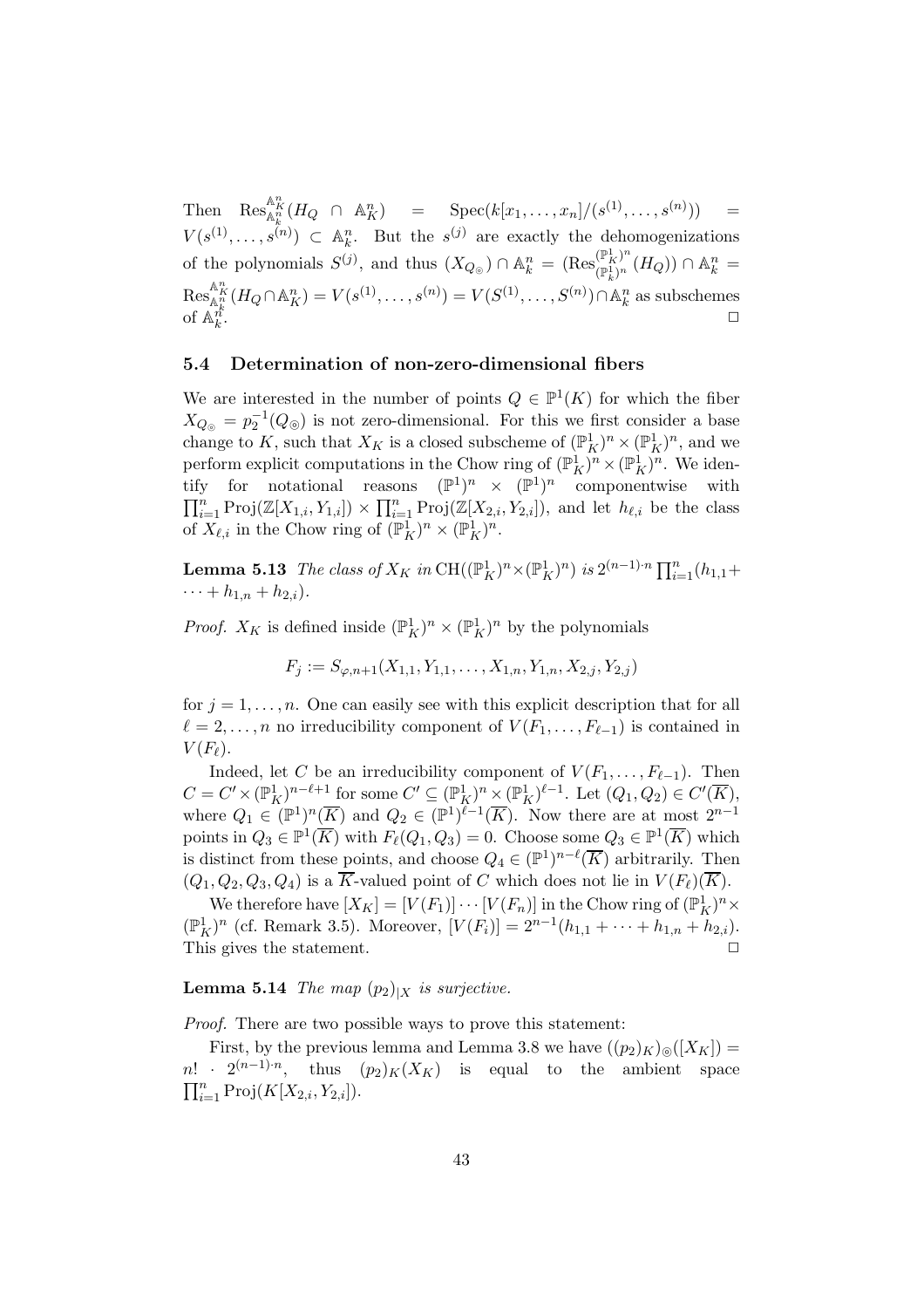Second, Let  $Q = (Q_1, \ldots, Q_n) \in \prod_{i=1}^n \text{Proj}(K[X_{2,i}, Y_{2,i}])(\overline{K})$ . Then the geometric fiber  $X_Q$  is the subscheme of  $\prod_{i=1}^n \text{Proj}(\overline{K}[X_{1,i}, Y_{1,i}])$  defined by  $F_i(X_{1,1}, Y_{1,n}, \ldots, X_{1,n}, Y_{1,n}, Q_i)$  for  $i = 1, \ldots, n$ . We see in particular that the fiber is never empty. More precisely, if it is zero-dimensional then its degree is  $n! \cdot 2^{(n-1)\cdot n}$ . ✷

**Remark 5.15** From the fact that  $(p_2)|_X$  is surjective one can easily deduce that the map  $a_n: V^n \longrightarrow \text{Res}_k^K(E)$  is also surjective.

Let now  $q_i: \prod_{i=1}^n(\text{Proj}(K[X_{1,i}, Y_{1,i}])) \longrightarrow \text{Proj}(K[X_{1,i}, Y_{1,i}])$  be the projection to the  $i^{\text{th}}$  component.

For some  $Q \in \prod_{i=1}^n (\text{Proj}(K[X_{2,i}, Y_{2,i}]))(\overline{K})$  the geometric fiber  $X_Q$  (which is contained in  $\prod_{i=1}^n \text{Proj}(\overline{K}[X_{1,i}, Y_{1,i}]))$  is zero-dimensional if and only if for no  $i = 1, \ldots, n$  the image of  $X_Q$  under  $q_i$  is equal to  $Proj(\overline{K}[X_{1,i}, Y_{1,i}]).$ 

Let  $R_i \in K[X_{1,i}, Y_{1,i}, X_{2,1}, Y_{2,1}, \ldots, X_{2,n}, Y_{2,n}]$  be the multigraded resultant of  $F_1, \ldots, F_n$  with respect to the variables  $X_{1,1}, Y_{1,1}, \ldots, X_{1,i-1}$ ,  $Y_{1,i-1}, X_{1,i+1}, Y_{1,i+1}, \ldots, X_{1,n}, Y_{1,n}.$  Then for  $Q = (Q_1, \ldots, Q_n)$  ∈  $\prod_{i=1}^n \text{Proj}(K[X_{2,i}, Y_{2,i}])(\overline{K})$  the geometric fiber  $X_Q$  is zero-dimensional if and only if for all  $i = 1, ..., n$   $R_i(X_i, Y_i, Q_1, ..., Q_n)$  is non-trivial (cf. also the proof of Proposition 3.16).

Note now that not all fibers are non-zero-dimensional because  $X$  has dimension *n* (see Lemma 5.7) and  $(\mathbb{P}_{K}^{1})^{n}$  has dimension *n* too. Thus the polynomials  $R_1, \ldots, R_n$  are all non-trivial.

**Lemma 5.16** Each polynomial  $R_i$  has multidegree  $(n! \cdot 2^{(n-1)\cdot n}, (n-1)! \cdot$  $2^{(n-1)\cdot n}, \ldots, (n-1)! \cdot 2^{(n-1)\cdot n}.$ 

*Proof.* The polynomials  $F_1, \ldots, F_n$  have multidegree  $(2^{n-1}, \ldots, 2^{n-1}) \in$ N<sup>n-1</sup> with respect to the variables under consideration. Therefore the corresponding generic resultant is homogeneous in the coefficients of each of the polynomials of degree  $(n-1)! \cdot 2^{(n-1)^2}$ . This implies that the degree with respect to  $X_{2,i}, Y_{2,i}$  for some i is  $(n-1)! \cdot 2^{(n-1)^2} \cdot 2^{n-1} = (n-1)! \cdot 2^{(n-1)n}$ . Moreover, the degree with respect to  $X_{1,i}, Y_{1,i}$  is  $(n-1)! \cdot 2^{(n-1)^2} \cdot n \cdot 2^{n-1} =$  $n! \cdot 2^{(n-1)\cdot n}$ . ✷

Let us now for every  $i = 1, ..., n$  fix some non-trivial coefficient  $C_i$  of  $R_i$  regarded as a polynomial in  $K[X_{2,n}, Y_{2,n}, \ldots, X_{2,n}, Y_{2,n}][X_{1,i}, Y_{1,i}]$ . Then clearly the points  $Q \in \prod_{i=1}^n \prod \text{Proj}(K[X_{2,i}, Y_{2,i}])$  for which the fiber  $X_Q$  is not zero-dimensional are contained in

$$
\bigcup_{i=1}^n V(C_i) \subseteq (\mathbb{P}^1_K)^n .
$$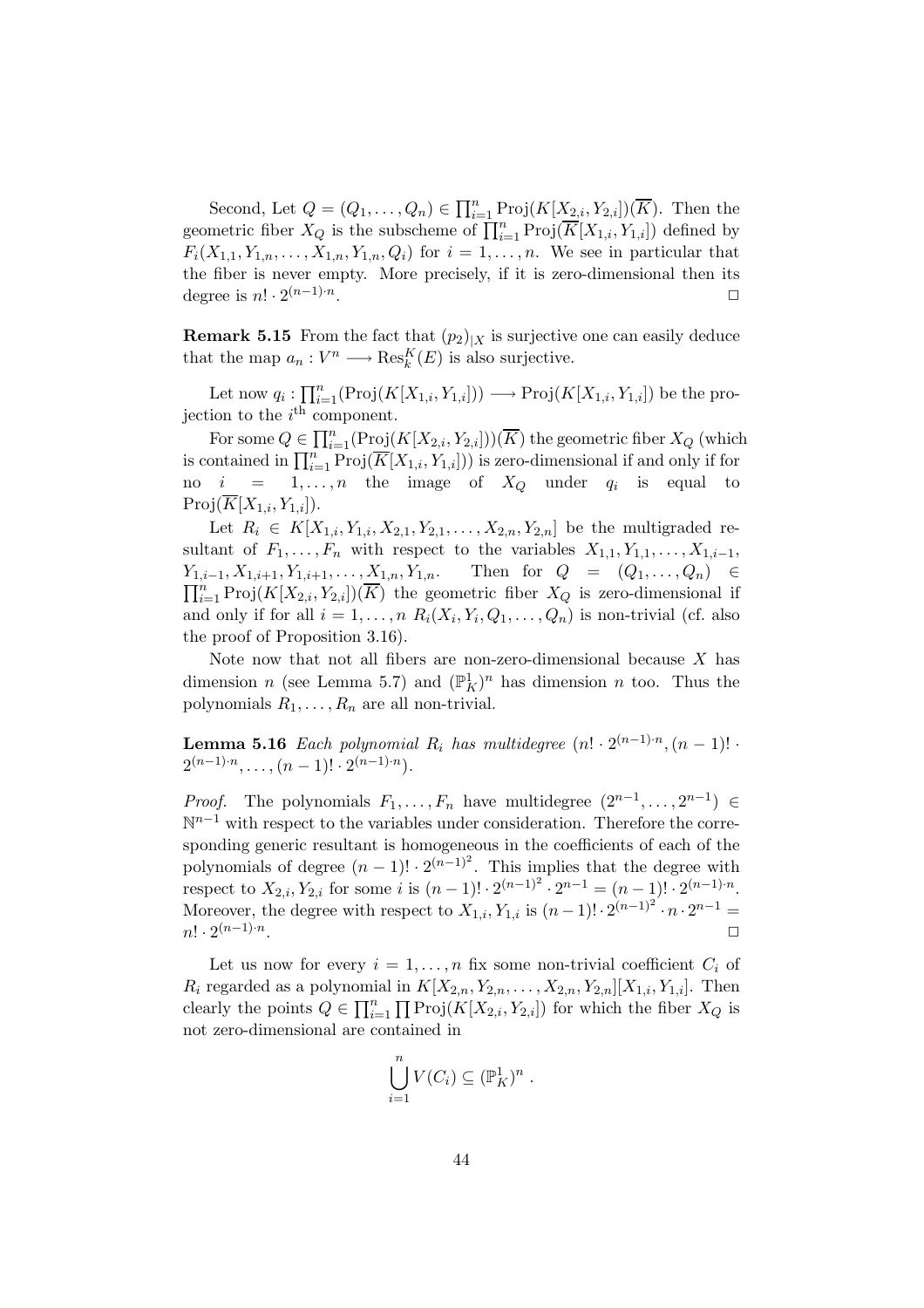Let us fix some  $i = 1, \ldots, n$ . Then  $V(C_i)$  is an effective Cartier divisor of multidegree  $((n-1)! \cdot 2^{(n-1)\cdot n}, \ldots, (n-1)! \cdot 2^{(n-1)\cdot n})$  in  $\prod_{i=1}^{n} \text{Proj}(K[X_{2,i}, Y_{2,i}]),$ and  $(p_2)_K^{-1}(V(C_i))$  is an effective Cartier divisor of multidegree  $(0,\ldots,0,(n-1)! \cdot 2^{(n-1)\cdot n},\ldots,(n-1)! \cdot 2^{(n-1)\cdot n})$  in  $(\mathbb{P}^1_K)^n \times (\mathbb{P}^1_K)^n$ .

It follows that

$$
[X_K] \cdot [(p_2)_K^{-1}(V(C_i))] =
$$
  

$$
(n-1)! \cdot 2^{2(n-1)\cdot n} \cdot (\prod_{i=1}^n (h_{1,1} + \dots + h_{1,n} + h_{2,i})) \cdot (h_{2,1} + \dots + h_{2,n})
$$

in CH( $(\mathbb{P}^1_K)^n \times (\mathbb{P}^1_K)^n$ ). With Lemma 3.8 this implies that

$$
((p_1)_K)_{\circledcirc}([X_K] \cdot [(p_2)_K^{-1}(V(C_i))])
$$
  
=  $(n-1)! \cdot 2^{2(n-1)\cdot n} \cdot n \cdot (h_{1,1} + \cdots + h_{1,n})$  (9)  
=  $n! \cdot 2^{2(n-1)\cdot n} \cdot (h_{1,1} + \cdots + h_{1,n}).$ 

Assumption 5.17 Let us from now on assume that Condition 2.13 is satisfied.

**Notation 5.18** Let  $k = \mathbb{F}_q$  (such that  $K = \mathbb{F}_{q^n}$ ).

Recall that  $X$  is now geometrically irreducible (Proposition 5.10). Clearly  $X_K$  is not contained in  $(p_2)_K^{-1}(V(C_i))$  (because otherwise  $(p_2)_K(X_K)$  would be contained in  $V(C_i)$ , contradicting the surjectivity of  $p_2$ ). Thus we have  $[X_K] \cdot [(p_2)_K^{-1}(V(C_i))] = [X_K \cap (p_2)_K^{-1}(V(C_i))]$  (cf. Remark 3.5). As the map  $(p_1)_K : X_K \longrightarrow \prod_{i=1}^n \text{Proj}([X_{1,i}, Y_{1,i}])$  is finite and flat (cf. Lemma 5.7), the dimension of  $(p_1)_K(X_K \cap C_i)$  is equal to the dimension of  $X_K \cap C_i$ . With (9) we conclude:

**Lemma 5.19**  $(p_1)_K(X_K \cap C_i)$  (with the induced reduced scheme structure) is a reduced effective Cartier divisor of  $\prod_{i=1}^{n} Proj([X_{1,i}, Y_{1,i}])$  whose multidegree is componentwise  $\leq (n! \cdot 2^{2(n-1)\cdot n}, \ldots, n! \cdot 2^{2(n-1)\cdot n}).$ 

The subscheme

$$
\bigcup_{i=1}^n \bigcup_{j=0}^{n-1} \sigma^j((p_1)_K(X_K \cap C_i))
$$

of  $\prod_{i=1}^n \text{Proj}([X_{1,i}, Y_{1,i}])$  is  $\text{Gal}(K|k)$ -invariant. It thus descends to a subscheme of  $(\mathbb{P}_k^1)^n$ ; let B be this scheme.

#### Lemma 5.20

a) B is a reduced effective Cartier divisor whose multidegree is component $wise \leq (n^2 \cdot n! \cdot 2^{2(n-1)\cdot n}, \ldots, n^2 \cdot n! \cdot 2^{2(n-1)\cdot n}).$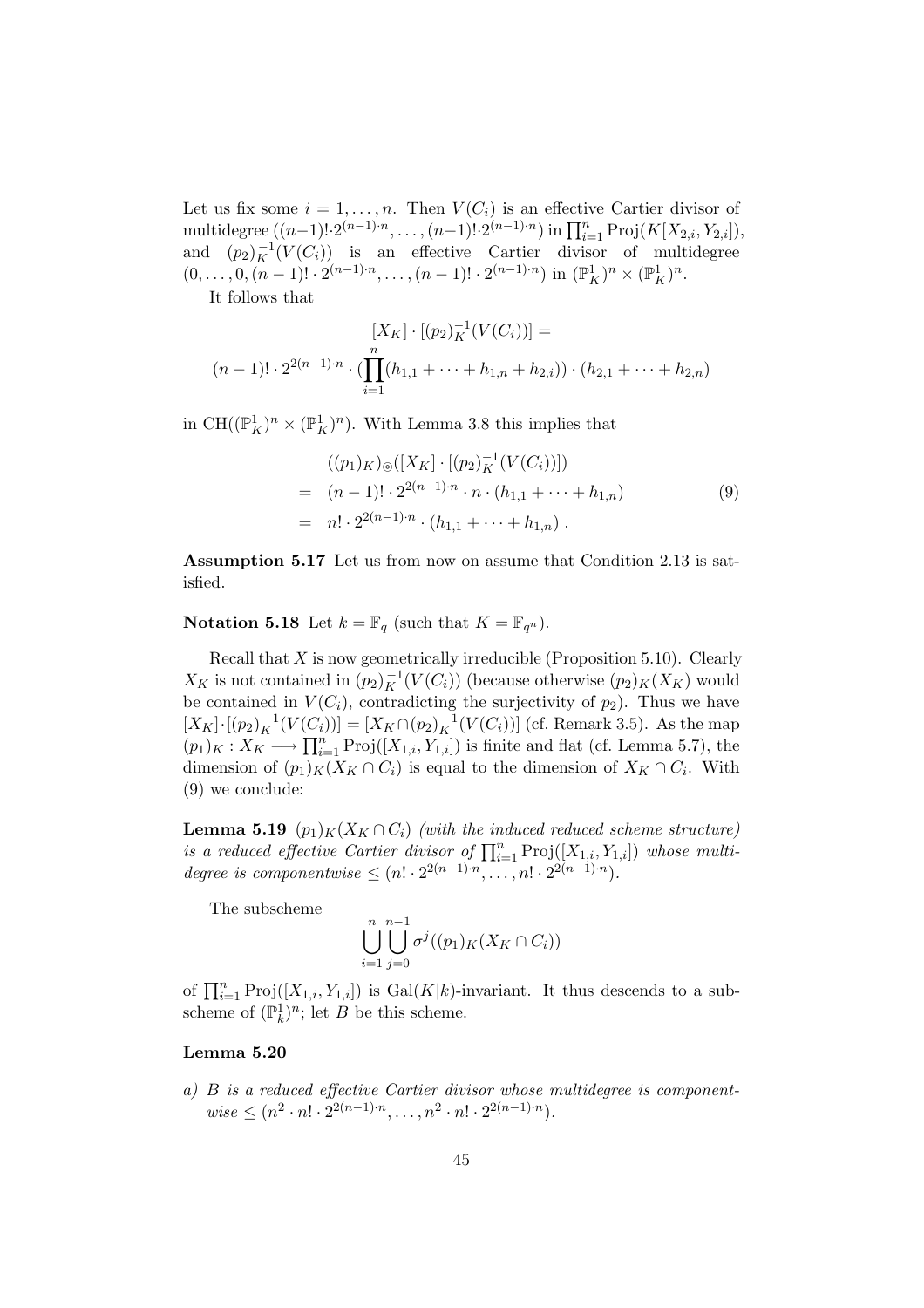- b) Let  $Q \in (\mathbb{P}^1(\overline{k}))^n B(k)$ , and let  $Q'$  be any preimage of  $Q$  under  $p_1$ . Then the fiber  $X_{p_2(Q')}$  is zero-dimensional.
- c) There are at most  $n^3 \cdot n! \cdot 2^{2(n-1)\cdot n} \cdot (q+1)^{n-1}$  points in  $B(k)$ .

*Proof.* Let  $A_i$  be a multihomogeneous polynomial defining  $(p_1)_K(X_K \cap C_i)$ . Then B is  $V(\prod_{j=0}^{n-1} \sigma^{j}(A_1 \cdots A_n))^{\text{red}}$ . The polynomial in question has a multidegree which is componentwise  $\leq (n^2 \cdot n! \cdot 2^{2(n-1)\cdot n}, \ldots, n^2 \cdot n! \cdot 2^{2(n-1)\cdot n}).$ 

Statement b) follows immediately from the definition of B.

Statement c) follows from a) and the following lemma.  $\Box$ 

Lemma 5.21 Let H be an effective Cartier divisor of multidegree d in  $(\mathbb{P}_k^1)^n$ . Then

#H(k) ≤ ( Xn i=1 di) · (q + 1)n−<sup>1</sup> .

Proof. It clearly suffices to show the result under the condition that all indices of the multidegree are positive.

We proceed with induction by n. For  $n = 1$  the claim is that  $#H(k) \leq$  $d_1$ , and this is surely correct.

Now let H be defined by the polynomial  $F(X_1, Y_1, \ldots, X_n, Y_n) \in$  $k[X_1, Y_1, \ldots, X_n, Y_n]$ . Let us consider the projection to the first  $n-1$  components  $(\mathbb{P}_k^1)^n \longrightarrow (\mathbb{P}_k^1)^{n-1}$  and the induced morphism  $H \longrightarrow (\mathbb{P}_k^1)^{n-1}$ . Now for every point  $P = (P_1, \ldots, P_{n-1}) \in$  $\binom{1}{k}$  for which  $F(P_1, \ldots, P_{n-1}, X_n, Y_n)$  does not vanish, the fiber has degree  $d_n$ , thus in particular it contains at most  $d_n$  k-rational points. Let now C be a non-trivial coefficient of F regarded as a polynomial in  $k[X_1, Y_1, \ldots, X_{n-1}, Y_{n-1}][X_n, Y_n]$ . Then all points  $P \in (\mathbb{P}_k^1)^{n-1}(k)$  for which  $F(P_1, \ldots, P_{n-1}, X_n, Y_n)$  vanishes are contained in  $V(C)$ . Now C has multidegree  $(d_1, \ldots, d_{n-1})$ , and thus  $\#V(C)(k) \leq (\sum_{i=1}^{n-1} d_i) \cdot (q+1)^{n-2}$  by induction. We conclude:

$$
\#H(k) \le d_n \cdot (q+1)^{n-1} + \#V(C)(k) \cdot (q+1)
$$
  
\n
$$
\le d_n \cdot (q+1)^{n-1} + (\sum_{i=1}^{n-1} d_i) \cdot (q+1)^{n-1}
$$
  
\n
$$
= (\sum_{i=1}^n d_i) \cdot (q+1)^{n-1}
$$

Given an element  $P \in E(K)$ , the decomposition algorithm succeeds when applied to P if and only if the fiber  $X_{\varphi(P)_{\odot}}$  is zero-dimensional and contains a k-rational point  $(Q_1, \ldots, Q_n)$  such that there exist  $P_1, \ldots, P_n \in$  $E(K)$  with  $\varphi(P_i) = Q_i$  and  $\sum_i P_i = P$ .

We want to derive a lower bound on the number of such elements  $P \in E(K)$ .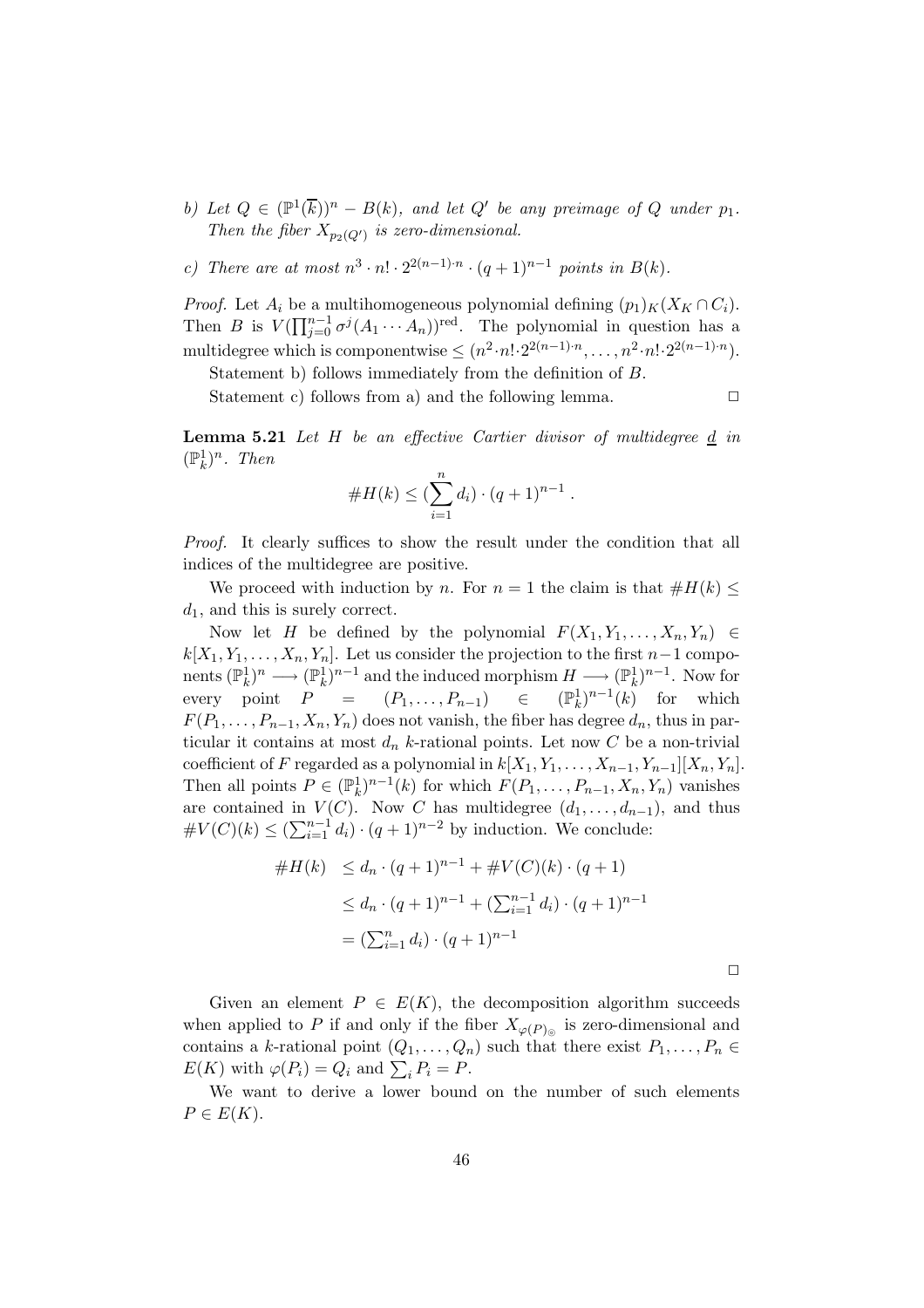In [Die09], among other things we study the complexity of the elliptic curve discrete logarithm problem restricted to curves over extension fields with a *fixed* extension degree n. As a preperation for this, we we now proceed a bit more generally:

Given any subset M of  $\{ (P_1, \ldots, P_n) \in E(K)^n \mid \varphi(P_i) \in \mathbb{P}^1(k) \text{ for all } i =$  $1, \ldots, n$ , we want to derive a lower bound on the number of elements  $P \in E(K)$  such that the decomposition algorithm succeeds and there exist  $P_1, \ldots, P_n \in M$  with  $\sum_i P_i = \pm P$ .

Let us for this consider the commutative diagram of sets of  $k$ -valued points

$$
G(k) \longrightarrow K(k)
$$
  
\n
$$
\gamma \downarrow \qquad \qquad \downarrow (p_1)_{|X}
$$
  
\n
$$
V^n(k) \longrightarrow T^n_{i=1} \operatorname{Proj}(k[X_{1,i}, Y_{1,i}]) (k) ,
$$

where the map  $\gamma : V(k) \longrightarrow G(k)$  is induced by the graph morphism, that is, it is explicitly given by  $(P_1, \ldots, P_n) \mapsto (P_1, \ldots, P_n, -\sum_i P_i)$ , the map  $\rho: G(k) \longrightarrow X(k)$  is induced by the morphism  $G \longrightarrow X$  defined in Proposition 5.10, and the map  $\tau: V^{n}(k) \longrightarrow \prod_{i=1}^{n} \text{Proj}(k[X_{1,i}, Y_{1,i}])$ (k) is induced componentwise by the canonical morphism in diagram (6).

Note that under the scalar restriction functor and in the context of the index calculus algorithm for the Theorem,  $V(k)$  corresponds to the factor base  $\mathcal{F} = \{P \in E(K) \mid \varphi(P) \in \mathbb{P}^1(k)\}, G(k)$  corresponds to the set of tuples  $(P_1, \ldots, P_n, P)$  with  $\varphi(P_i) \in \mathbb{P}^1(k)$  and  $P = -\sum_i P_i$ , and  $X(k)$  corresponds to the set of tuples  $(Q_1, \ldots, Q_n, Q)$  with  $Q_i \in \mathbb{P}^1(k)$  and  $Q \in \mathbb{P}^1(K)$  and  $S_{n+1}(Q_1,\ldots,Q_n,Q)=0$ . The map  $\gamma$  corresponds then to the map which is again given by  $(P_1, \ldots, P_n) \mapsto (P_1, \ldots, P_n, -\sum_i P_i)$ , and the maps  $\rho$  and  $\tau$ correspond to the componentwise application of  $\varphi$ .

Let  $M \subseteq \{(P_1,\ldots,P_n) \in E(K)^n \mid \varphi(P_i) \in \mathbb{P}^1(k) \text{ for all } i=1,\ldots,n\},\$ and let  $M_{\odot}$  be the corresponding subset of  $V(k)$ . Then every element  $P \in$  $E(K)$  such that  $\varphi(P)_{\odot} \in \text{Res}_{k}^{K}(\mathbb{P}_{K}^{1})(k)$  is the image under  $p_{2}$  of an element in  $(\rho \circ \gamma)(M_{\odot}) - p_1^{-1}(B(k))$  is an element as desired. (Indeed, if P is such an element, first the fiber  $X_{\varphi(P)_{\odot}}$  is zero-dimensional by Lemma 5.20 b), and second there exist  $P_1, \ldots, P_n \in M$  with  $\varphi(P_1 + \cdots + P_n) = \varphi(P)$ , thus  $P_1 + \cdots + P_n = \pm P.$ 

We are thus interested in the cardinality of the set

$$
p_2((\rho \circ \gamma)(M_{\odot}) - p_1^{-1}(B(k))) .
$$

For this we first derive a lower bound on

$$
(\rho \circ \gamma)(M_{\odot}) - p_1^{-1}(B(k)) .
$$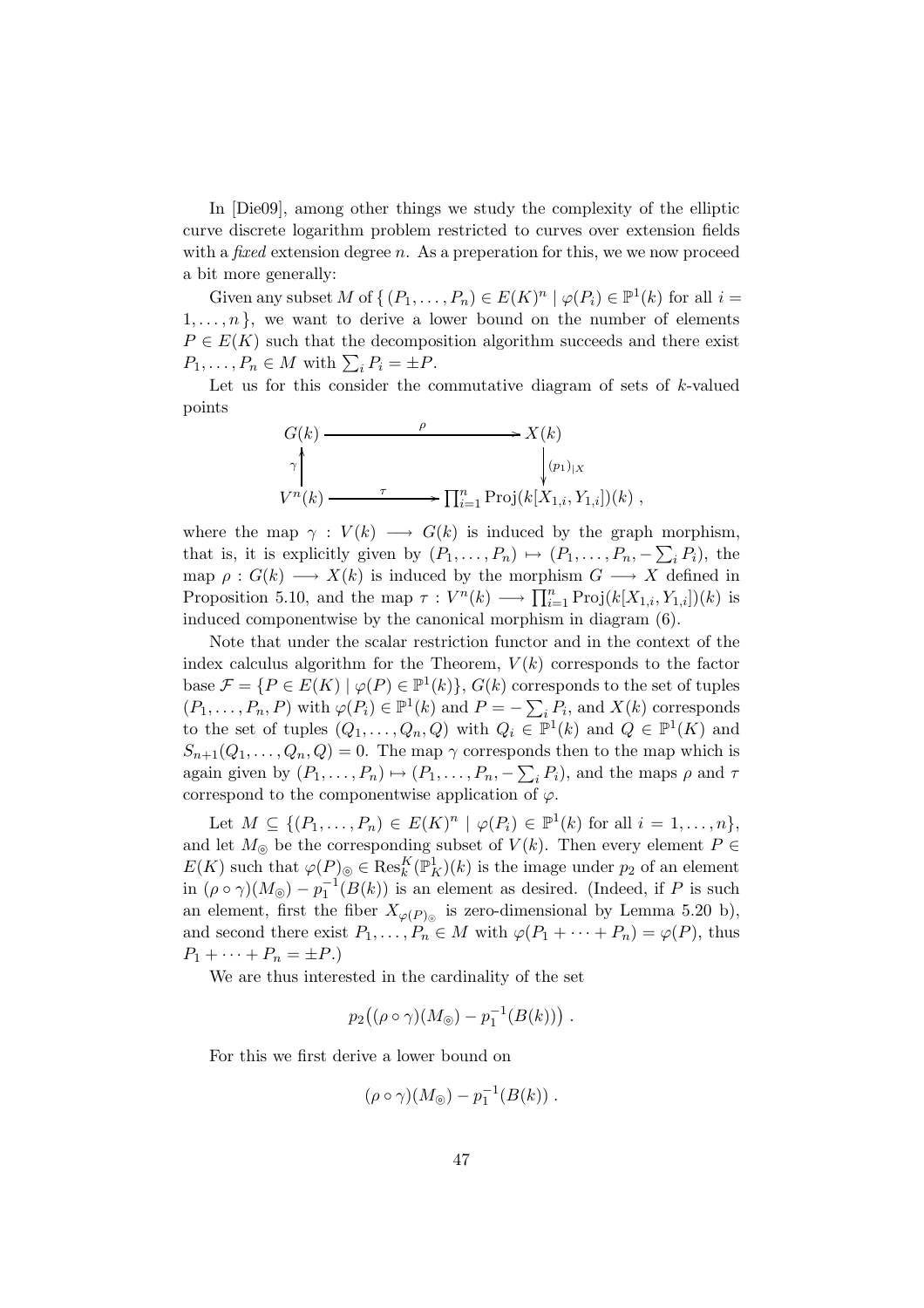The image of this set in  $\prod_{i=1}^{n} Proj(k[X_{1,i}, Y_{1,i}])$ (k) is contained in

$$
\tau(M_{\odot})-B(k) .
$$

As  $\tau$  corresponds to the componentwise application of  $\varphi$ , we have  $\#\tau(M_{\odot}) \geq$  $\frac{1}{2^n}$ # $M_{\odot} = \frac{1}{2^n}$ # $M$ .

With Lemma 5.20 c) we obtain:

$$
\#((\rho \circ \gamma)(M) - p_1^{-1}(B(k)))
$$
\n
$$
\geq \#(\tau(M_{\odot}) - B(k))
$$
\n
$$
\geq \frac{\#M}{2^n} - n^3 \cdot n! \cdot 2^{2(n-1)\cdot n} \cdot (q+1)^{n-1} .
$$
\n(10)

.

Now if an element Q in the set  $p_2((\rho \circ \gamma)(V^n(k)) - p_1^{-1}(B(k)))$  is given, the fiber of  $p_2(Q)$  under  $p_2$  is zero-dimensional, and thus its degree is  $n! \cdot 2^{(n-1)\cdot n}$ (see the proof of Lemma 5.14). We therefore have the following proposition.

## Proposition 5.22 Let

$$
M \subseteq \{(P_1,\ldots,P_n) \in E(K)^n \mid \varphi(P_i) \in \mathbb{P}^1(k) \text{ for all } i=1,\ldots,n\}.
$$

Then the number of elements  $P \in E(K)$  such that the decomposition algorithm succeeds and there exist  $P_1, \ldots, P_n \in M$  with  $P_1 + \cdots + P_n = \pm P$ is

$$
\geq \frac{\#M - n^3 \cdot 2^{2n^2 - n} \cdot (q+1)^{n-1}}{n! \cdot 2^{n^2}}
$$

We now apply this proposition with  $M = V(k)$ . As mentioned in Remark 5.5 for  $log_2(q) \geq 3n$  and n large enough we have  $\#V(k) \geq \frac{q+1}{2}$ , 2 thus  $\#V^n(k) \geq \frac{(q+1)^n}{2^n}$ . With Proposition 5.22 we obtain that the number of elements  $P \in E(K)$  such that there exist  $P_1, \ldots, P_n \in E(K)$  with  $\varphi(P_i) \in \mathbb{P}^1(k)$  and  $\sum P_i = P$  is

$$
\geq \frac{(q+1)^{n-1}}{n! \cdot 2^{n \cdot (n+1)}} \cdot (q+1-n^3 \cdot 2^{2n^2}).
$$

Let now  $\epsilon > 0$ . Then for *n* large enough this is

$$
\geq \frac{q^{n-1}}{n! \cdot 2^{n \cdot (n+1)}} \cdot (q - \frac{1}{2} \cdot 2^{(2+\epsilon) \cdot n^2}).
$$

Then for  $\log_2(q) \ge (2 + \epsilon) \cdot n^2$  this is

$$
\geq \frac{q^n}{n!\cdot 2^{n\cdot (n+1)+1}}\ .
$$

Again for *n* large enough and  $log_2(q) \ge (2 + \epsilon) \cdot n^2$  this is

 $\geq 2\cdot q^{n-\frac{1}{2}}$  .

We therefore have: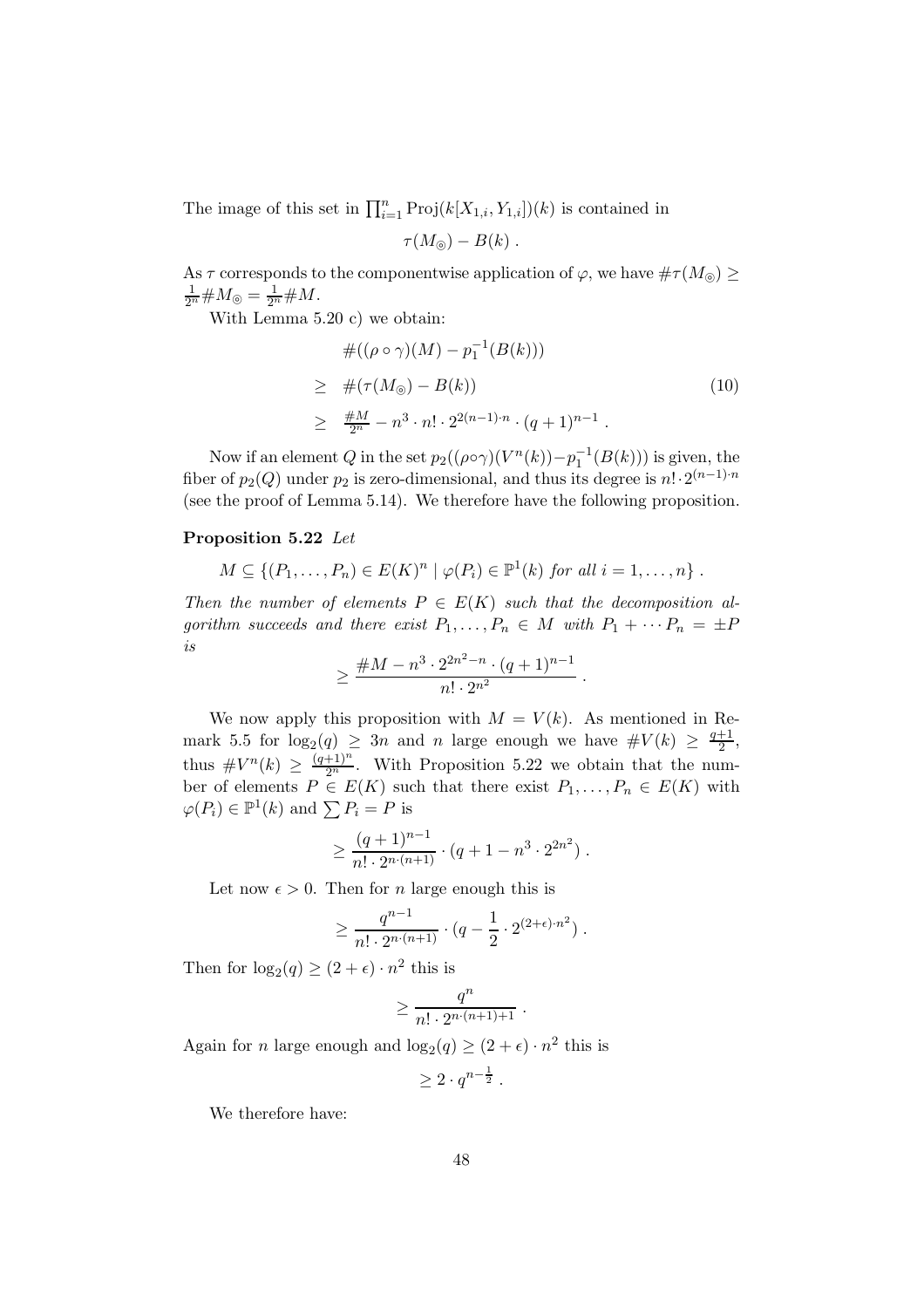**Proposition 5.23** Let  $\epsilon > 0$ . Then for n large enough and  $(2 + \epsilon) \cdot n^2 \leq$  $\log_2(q)$  there are at least  $2 \cdot q^{n-\frac{1}{2}}$  elements in  $E(K)$  for which the decomposition algorithm succeeds.

And this implies Proposition 2.7, the main result for the analysis of the algorithm in subsection 2.2:

**Proposition 5.24** Let  $\epsilon > 0$ . Then for n large enough and  $(2 + \epsilon) \cdot n^2 \leq$  $\log_2(q)$  the following holds: Let  $E/\mathbb{F}_{q^n}$  be an elliptic curve, and let  $\varphi$  be chosen such that Condition 2.13 holds. Then the probability that the decomposition algorithm succeeds if applied to a uniformly randomly distributed element in  $E(\mathbb{F}_{q^n})$  is  $\geq q^{-\frac{1}{2}}$ .

# References

- [BLR80] S. Bosch, W. Lütkebohmert, and W. Raynaud. Néron Models. Springer-Verlag, 1980.
- [CLO05] D. Cox, J. Little, and D. O'Shea. Using Algebraic Geometry. Springer, 2005.
- [CZ81] D. Cantor and H. Zassenhaus. A new algorithm for factoring polynomials over finite fields. Math. Comp., 154:587–592, 1981.
- [Die01] C. Diem. A study on theoretical and practical aspects of Weilrestrictions of varieties. PhD thesis, University of Essen, 2001.
- [Die09] C. Diem. On the discrete logarithm problem in class groups of curves. Conditionally accepted for publication at Math. Comp., available under http://www.math.uni-leipzig.de/∼diem, 2009.
- [EG02] A. Enge and P. Gaudry. A general framework for subexponential discrete logarithm algorithms. Acta. Arith., 102:83–103, 2002.
- [FR94] G. Frey and H.-G. Rück. A remark concerning m-divisibility and the discrete logarithm problem in divisor class groups. Math. Comp., 62:865–874, 1994.
- [Ful93] W. Fulton. Introduction to Toric Varieties. Princeton University Press, 1993.
- [Gau09] P. Gaudry. Index calculus for abelian varieties of small dimension and the elliptic curve discrete logarithm problem. J. Symbolic Computation, 2009. In press.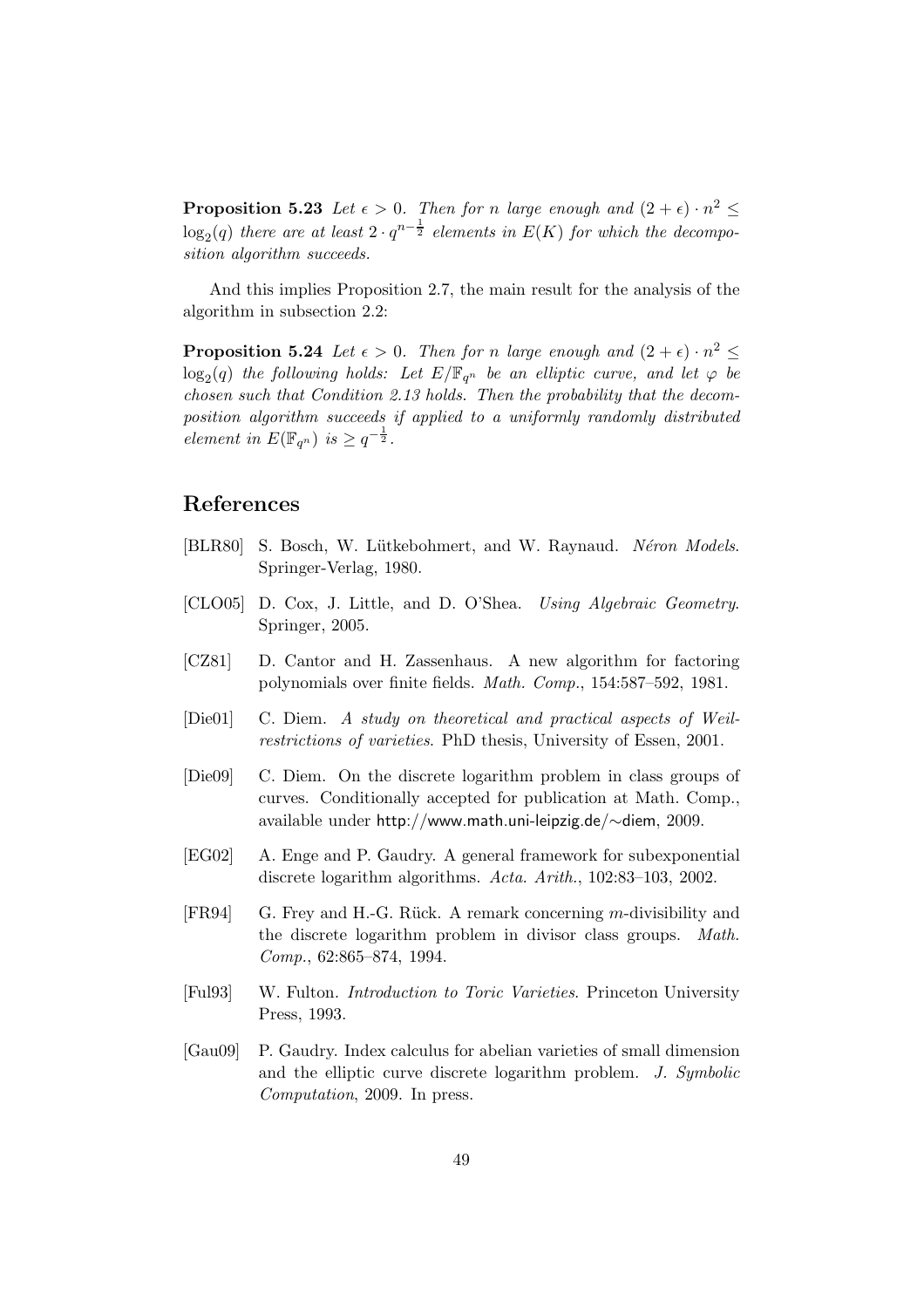- [GKZ94] I. Gelfand, M. Kapranov, and A. Zelevinsky. Discriminants, Resultants, and Multidimensional Determinants. Birkäuser, 1994.
- [Gro61] A. Grothendieck. Eléments de Géométrie Algébrique III, Première Partie. Publication Mathématiques, 11, 1961.
- [Har77] R. Hartshorne. Algebraic Geometry. Springer-Verlag, 1977.
- [KR89] E. Kani and M. Rosen. Idempotent relations and factors of Jacobians. Math. Ann., 284:307–327, 1989.
- [KSZ92] M. Kapranov, B. Sturmfels, and A. Zelevinsky. Chow polytopes and general resultants. Duke Math. Journal, 67:226–263, 1992.
- [LP92] H.W. Lenstra and C. Pomerance. A rigorous time bound for factoring integers. J. Amer. Math. Soc., 5, 1992.
- [Mat89] H. Matsumura. Commutative Ring Theory. Cambridge University Press, 1989.
- [MOV93] A. Menezes, T. Okomoto, and S. Vanstone. Reducing elliptic curve logarithms to logarithms in finite fields. IEEE Transactions on Information Theory, 39:1639–1646, 1993.
- [Mum65] D. Mumford. Geometric Invariant Theory. Springer-Verlag, 1965.
- [RS62] J. Rosser and L. Schoenfeld. Approximate formulas for some functions of prime numbers. Illinois J. Math., 6(64-94), 1962.
- [Sch85] R. Schoof. Elliptic curves over finite fields and the compuation of square roots mod p. Math. Comp., 44:483–494, 1985.
- [Sem98] I. Semaev. Evaluation of discrete logarithms in a group of ptorsion points of an elliptic curve in characteristic p. Math. Comp., 67:353–356, 1998.
- [Sem04] I. Semaev. Summation polynomials and the discrete logarithm problem on elliptic curves. available under http://eprint.iacr.org/2004/031, Feb. 2004.
- [Sil86] J. Silverman. The Arithmetic of Elliptic Curves. Springer-Verlag, 1986.
- [Sti93] H. Stichtenoth. Algebraic Function Fields and Codes. Springer-Verlag, 1993.
- [SZ94] B. Sturmfels and A. Zelevinsky. Multigraded Resultants of Sylvester Type. J. Algebra, 163:115–127, 1994.